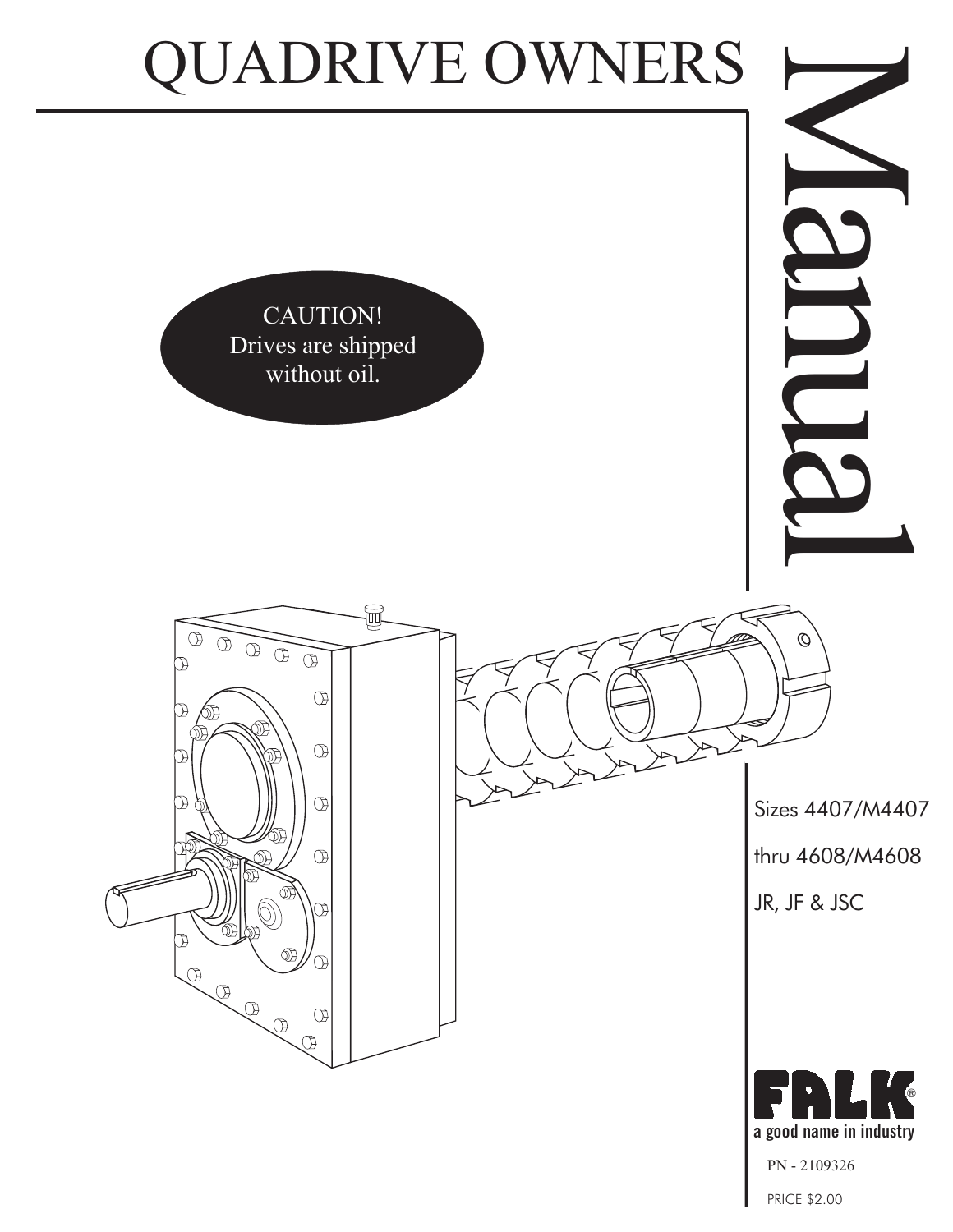

# **Gear Drive Identification**



J is the basic drive identification. It can be furnished as a shaft mounted drive JR; a flange mounted drive JF; or a screw conveyor drive JSC(Size 4407 only), as illustrated below. These unique identifiers, JR, JF, & JSC, are used throughout this manual to assist you in identifying the instructions which apply to your drive arrangement.



NOTE: Use a TA-Taper bushing when mounting these drives on a straight driven shaft (Hollow shaft is taper bored).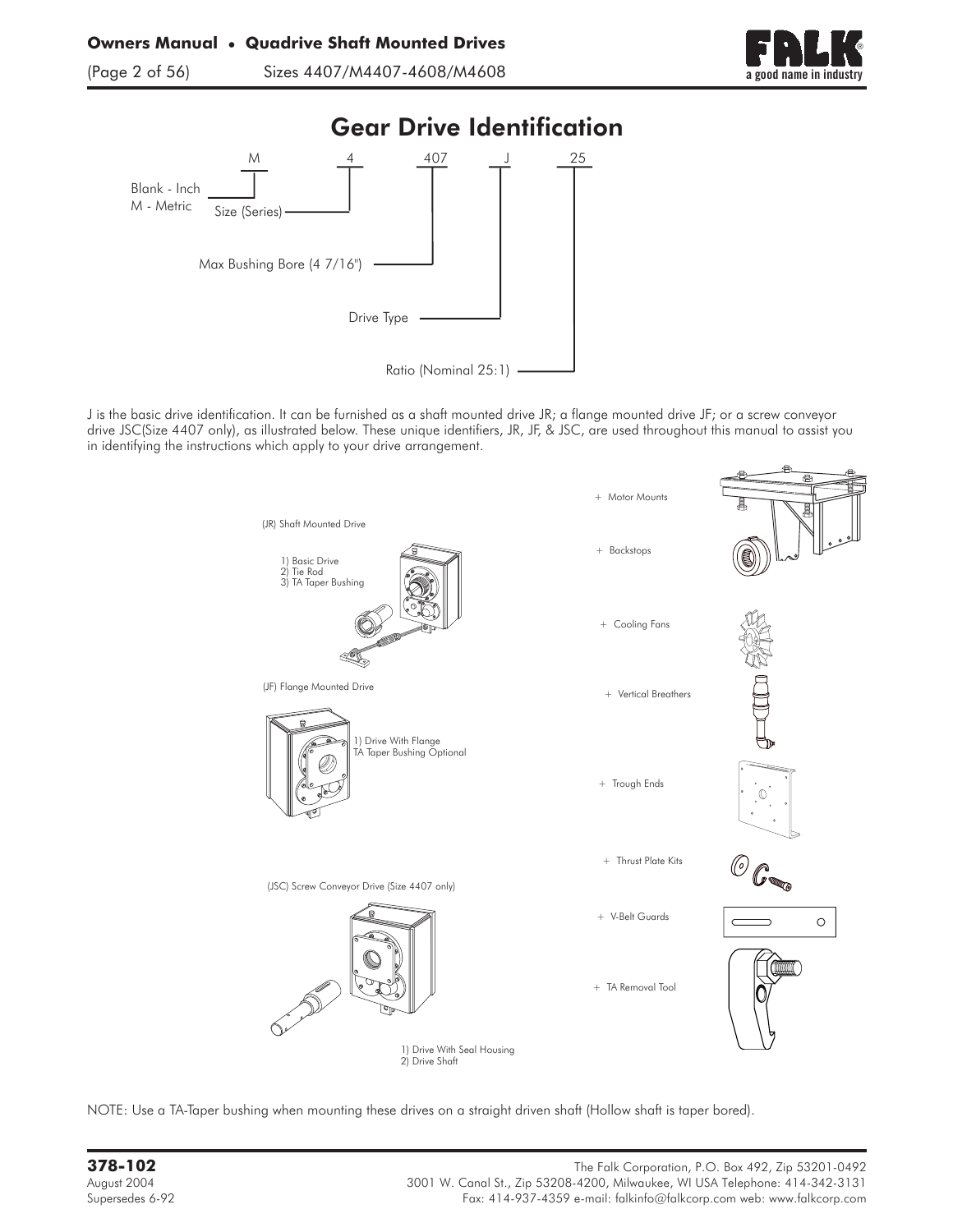

 $S = \frac{1}{2}$ 

# **Introduction**

WARRANTY — The Falk Corporation (the "Company") warrants that, for a period of one year from the date of shipment, the product described herein will deliver successfully its rated output as indicated on the nameplate, provided, it is properly installed and maintained, correctly lubricated, and operated in the environment and within the limits of speed, torque or other load conditions for which it was sold. Such product is expressly not warranted against failure or unsatisfactory operation resulting from dynamic vibrations imposed upon it by the drive system in which it is installed unless the nature of such vibrations has been fully defined and expressly accepted in writing by the Company as a condition of operation.

*WARNING: Consult applicable local and national safety codes for proper guarding of rotating members. Lock out power source and remove all external loads from drive before servicing drive or accessories.*

*CAUTION: Do not weld the drive housing or accessories without prior approval from The Falk Corporation. Welding on* *the drive may cause distortion of the housing or damage to the bearings and gear teeth. Welding without prior approval will void the warranty.*

**DRIVE RATING** — Operate the drive only within the horsepower and output speed for which it was selected and specified in Selection Guide 371-110 (M371-110) for the application. Refer to the nameplate for drive size, ratio and data.

FALK FACTORY REPAIR AND REBUILD - Falk wants to continue to be your primary supplier, and extend our service to you if your equipment is in the need of repair or replacement.

We are able to furnish a fast turn-around on both the quotation and rebuild. Nobody can do the job better than Falk. If you need repair on Falk products... just ask.

Contact your local Falk Representative or Falk Distributor for more information.

# **Table Of Contents Section I — Drive Installation**

|  |  |  | <b>Section II - Drive Service &amp; Repair</b> |  |  |  |  |  |  |  |  |  |  |  |  |  |  |  |  |
|--|--|--|------------------------------------------------|--|--|--|--|--|--|--|--|--|--|--|--|--|--|--|--|

# **Section III — Drive Reassembly**

| <b>Appendix</b>                                                     |
|---------------------------------------------------------------------|
|                                                                     |
|                                                                     |
|                                                                     |
|                                                                     |
|                                                                     |
| Appendix F: Modification For Non-Standard Mounting Positions 39     |
| Appendix G: Parts Interchangeability 3000 vs 4000 Series 41         |
| Appendix H: Retaining Rings For Bushing Nuts and Thrust Plates &    |
| Tooth Combinations For Vibrations Analysis. 43                      |
| Appendix J: Drive Shaft Recommendations for Tapered Drive Shafts 44 |
| Appendix K: Drive Shaft Recommendations Using TA Taper Bushing 45   |
| Appendix L: Drive Shaft Recommendations Using (TCB) Kit 47          |
|                                                                     |
|                                                                     |

© The Falk Corporation, 1992, 2004. All Rights Reserved. Litho in U.S.A. FALK, EQUI-POISED, QUADRIVE, STEELFLEX, TA TAPER, and TORUS are registered trademarks. The Contents of this manual are subject to change without notice or obligation. Information contained herein should be confirmed before placing orders.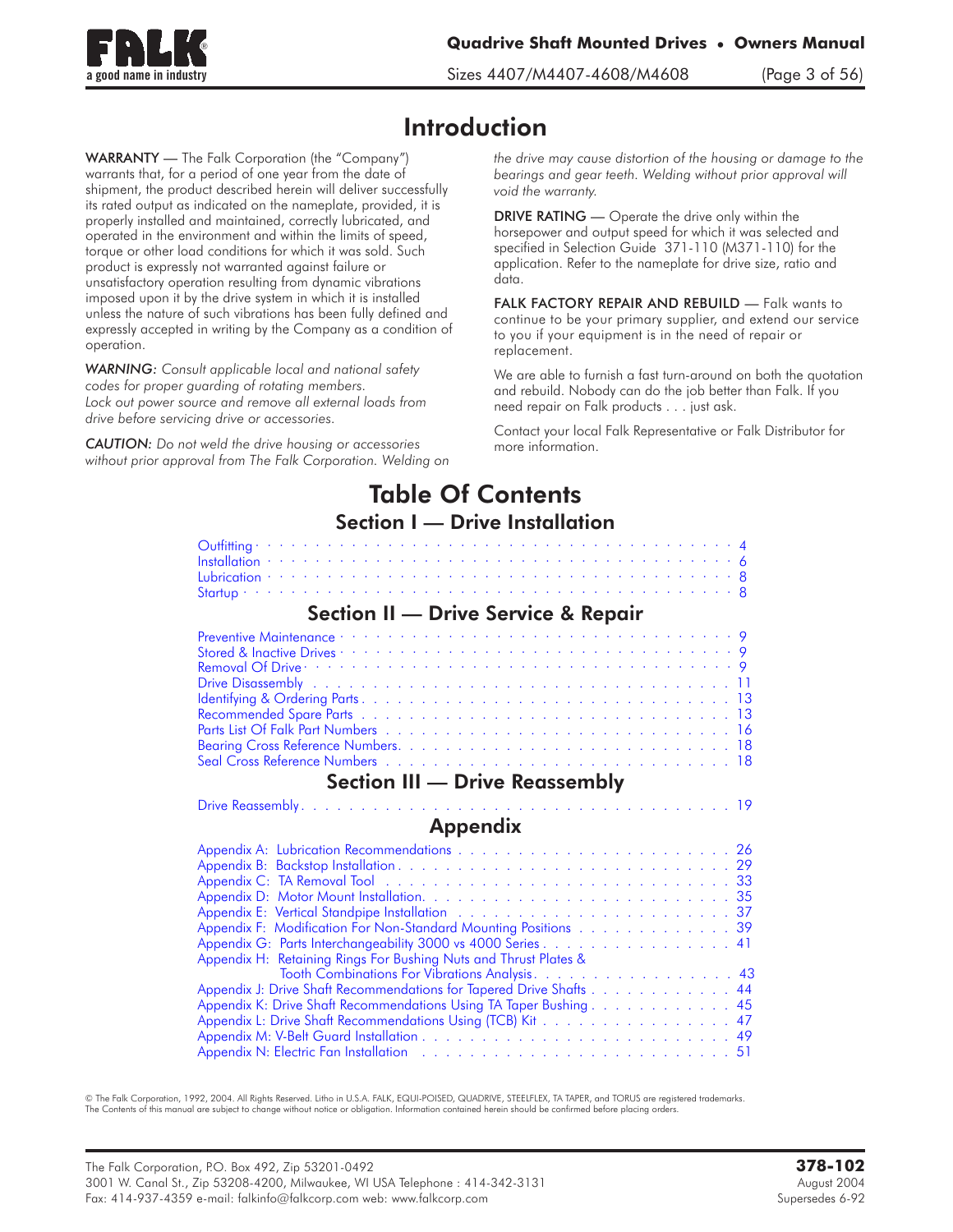$\frac{1}{2}$ 



# **Section I Drive Installation**

# **Outfitting**

1. JR, JF & JSC - Find the desired mounting position in Figure 1 and install air vent and magnetic drain plug (packaged separately with drive). Also note and/or mark the oil level plug location OR in the case of a vertical mounting, refer to Appendix E, for installation of vertical stand pipe. If the mounting angle exceeds the limitations shown in Figure 1, refer to Appendix E, to determine modifications necessary within the limits illustrated therein. DO NOT fill drive with lubricant at this time.

#### Figure 1 HORIZONTAL DRIVES



#### VERTICAL DRIVES



#### ANGULAR LIMITS FOR HORIZONTAL MOUNTING (ALL CLOCK POSITIONS)



2. JR - The tapered bore hollow shaft is designed for use with a TA Taper bushing for mounting on a driven shaft with a straight outside diameter. The minimum and maximum driven shaft engagement, dimension N in Figure 2, are shown in Table 2. The minimum engagement is necessary for full bushing engagement; the maximum engagement is only if a thrust plate will be employed to remove the drive from the driven shaft (See Appendix C for preferred removal method). Shaft tolerances for driven shafts are shown in Table 1.

#### TABLE 1 — Driven Shaft Tolerances – In (mm)

| <b>Shaft Diameter</b>                       | <b>Max Undersize</b>                          |                                         |
|---------------------------------------------|-----------------------------------------------|-----------------------------------------|
| Over                                        | Thru                                          |                                         |
| 2.500(63,5)<br>4.000(101.6)<br>6.000(152,4) | 4.000(101,6)<br>6.000(152,4)<br>7.000 (177,8) | .006(0,15)<br>.007 (0,18)<br>.008(0,20) |

Figure 2



#### TABLE 2 — N Dimension – Inches (mm)  $\star$

| <b>Drive Size</b> | Minimum       | Maximum       |
|-------------------|---------------|---------------|
| 4407              | 8.38(212,9)   | 12.40 (315,0) |
| 4415              | 10.33 (262,4) | 13.44 (341,4) |
| 4507              | 10.66 (270,8) | 14.53 (369,1  |
| 4608              | 13.03(331,0)  | 17.56 (446.0) |

 The minimum engagement is necessary for full bushing engagement, the maximum engagement is only if a thrust plate will be employed to remove the drive from the driven shaft.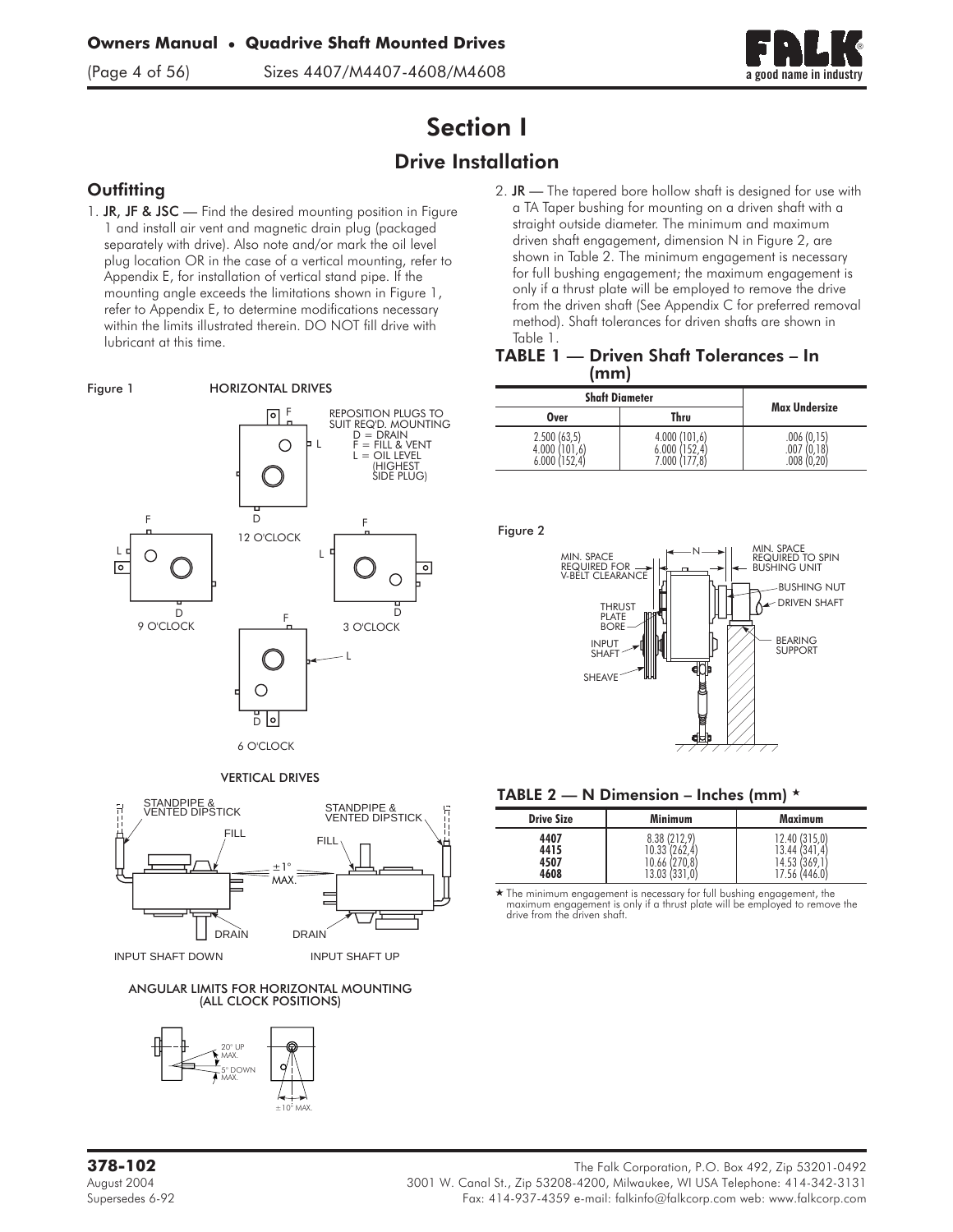

# $S = \frac{1}{2}$

a) THIN WALL BUSHING (with keyway slot through the bushing wall) — With the driven shaft keyway at the 12 o'clock position, slide bushing assembly onto the driven shaft, nut end first, and position the keyway slot over the shaft keyway. The bushing may have to be opened slightly to assist in installation. Insert a screwdriver into the slot in the bushing and very lightly pry open until the bushing slides onto the shaft. Insert the drive key furnished with the bushing into the shaft keyway. Proceed to Step 6.



b) THICK WALL BUSHING (with separate internal and external keyways) — Insert the driven shaft key into the driven shaft keyway. If the driven shaft has an open-ended keyway, stake the keyway, Figure 3, to prevent axial dislocation of the shaft key under operating conditions. Slide the bushing assembly onto the driven shaft. The bushing may have to be opened slightly to assist in installation. Insert a screwdriver into the slot in the bushing and very lightly pry open until the bushing slides onto the shaft. Rotate the shaft so the external keyway in the bushing is at the 12 o'clock position. Then insert the drive key, furnished with the bushing, into the keyway. Proceed to Step 6.



Figure 4



- 3. JSC(4407 only) Remove the output cover from the input side of the hollow shaft bore and save. Separate contents from the drive shaft kit. Install thrust plate and retaining ring in the hollow shaft, Figure 4. Insert key into drive shaft. Slide drive shaft thru the seal housing into the hollow shaft and insert the thrust plate fastener thru the thrust plate into the drive shaft. Tighten fastener to 9500 lb-in. (1 073 Nm) Reinstall hollow shaft cover. Continue outfitting based on the type of trough end seal to be installed: (a) Waste Packing Seal; or (b) Lip Seal.
	- a) WASTE PACKING SEAL (Figure 5) Pack seal housing with waste packing and proceed to Step 4.

#### Figure 5



b) LIP SEAL (Figure 6) - Coat outside diameter of seal with Permatex #3 or equivalent. Carefully slide seal over drive shaft extension taking care to not damage the seal lips. Drive seal into seal housing with the spring loaded seal lip toward the trough end side of the seal housing, flush with the seal housing. Proceed to Step 4.

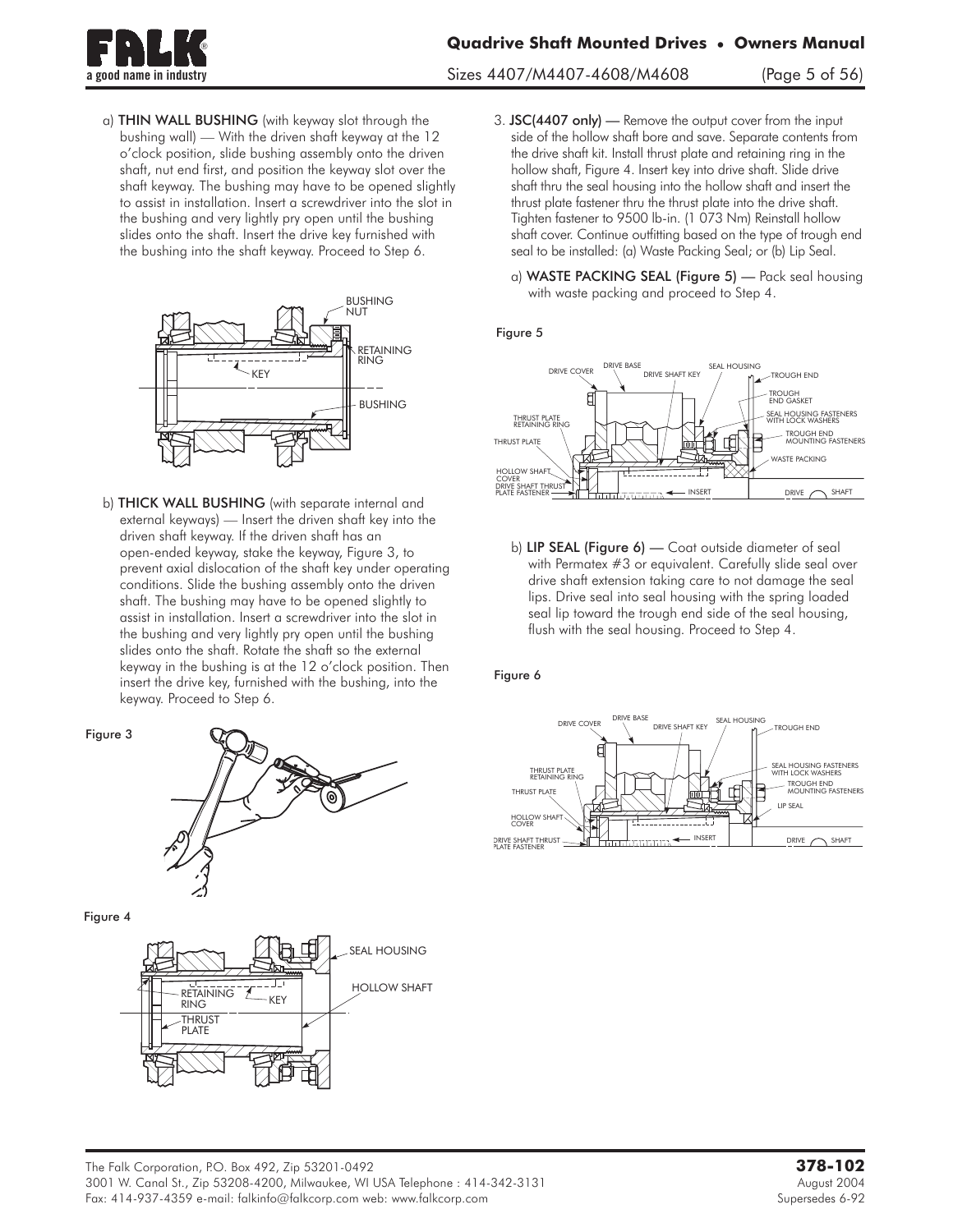$\frac{1}{2}$ 



4. JSC — Fasten the trough end to the seal housing using the flat head hex socket cap screws included in the drive shaft kit. Refer to Table 3 for torque value. Proceed to Step 6.

TABLE 3 — (Size 4407 JSC) Trough End Fastener Size (UNC) & Tightening Torques lb-in (Nm) Non Lubricated **Fasteners** 

| 2.000      | 2.437      | 3.000      | 3.437      |
|------------|------------|------------|------------|
| .625-11UNC | .625-11UNC | 750-10UNC  | .750-10UNC |
| 2190 (247) | 2190 (247) | 3960 (447) | 3960 (447) |

5. JF — (NOTE: If the driven shaft has not been machined to Falk's taper bore specifications per Falk Engineering 377-140 and a straight shaft is to be utilized, refer to Falk Engineering 377-144 for instructions). If a backstop is required and was Factory installed, remove the cover from input end of hollow shaft bore and save. Install the thrust plate and retaining ring in the hollow shaft (Refer to Figure 4). Installation of internal backstops NOT Factory installed, may require removal of the mounting flange, Ref. #12, Page 14. Proceed to Step 6.

### **Installation**

- 6. JR, JF & JSC Refer to Figure 7 for recommended lifting method. In order to sling JR & JF as illustrated, install the tie rod fastener in the tie rod anchor brackets. Sling the drive from the fastener as shown. For vertical installation, use (3) eye bolts as illustrated. Eyebolt sizes are ½" (12,70 mm) for 4407/ thru 4507 and ¾" (19,05 mm) for 4608. DO NOT remove sling until drive is secured to shaft. Before lifting the drive into position, rotate the input shaft until the hollow shaft keyway will be in position to line-up with the driven shaft key. JF proceed to Step 11; JSC to Step 12.
- 7. JR If the drive was received with a backstop installed, the backstop must be temporarily removed to facilitate mounting when the following conditions prevail:



Ratio J05 where rotation arrow indicates Counter-Clockwise H.S. shaft rotation.

Ratio J09, J14, or J25 where rotation arrow indicates Clockwise H.S. shaft rotation.

Refer to Section II, Figure 14 for Sizes 4407 thru 4507 and remove cover Ref. #19 and backstop Ref. #5A1. For Size 4608, refer to Figure 15 and remove backstop Ref. #5A. Proceed to Step 8.

8. JR - Lift the drive into position and slide onto the drive shaft taking care that the driven shaft key seats into the hollow shaft keyway. DO NOT hammer or use excessive force. Refer to Figure 8 for installation of the tie rod. The exact position of the tie rod may vary within the range shown. For tie rod mountings other than shown, refer to Falk. If it is necessary to shorten the tie rod, cut the excess from either threaded end.

#### Figure 8 — Tie Rod Mounting Positions 6 O'Clock Mounting Position Shown



The support to which the clevis bracket is to be fastened must sustain the torque reaction shown in Table 4. The maximum load reaction through the tie rod occurs when the tie rod is located in the extreme (40°) off angle position. The magnitude of this force is reduced approximately 30% when the tie rod is mounted in the preferred position shown in Figure 8. Use Grade 5 fasteners to anchor the clevis bracket; see Table 5 for the fastener diameter and tightening torque.

#### TABLE 4 — Load Reaction Through Tie Rod

| <b>Drive Size</b> | 4407   | 4415  | 4507   | 4608   |
|-------------------|--------|-------|--------|--------|
| Load lbs $\star$  | 7900   | 21600 | 28600  | 33500  |
| Load (N) $\star$  | (79600 | 96100 | 127200 | 149100 |

 Load includes moment due to motor and motor mount with tie rod at maximum angle.

#### TABLE 5 — Tie Rod Clevis Bracket Fastener Tightening Torque

| <b>Drive</b>                 |                                                      | Tightening Torque - Ib-in (Nm)                                  |                                                               |  |  |  |  |  |
|------------------------------|------------------------------------------------------|-----------------------------------------------------------------|---------------------------------------------------------------|--|--|--|--|--|
| <b>Size</b>                  | <b>Fastener</b><br>Size t                            | <b>Steel</b><br><b>Foundation</b>                               | Concrete<br><b>Foundation</b>                                 |  |  |  |  |  |
| 4407<br>4415<br>4507<br>4608 | 1.000-8UNC<br>1.250-7UNC<br>1.250-7UNC<br>1.250-7UNC | 6800 (768)<br>12600 (1 424)<br>12600 (1<br>424<br>12600 (1 424) | 5600 (633)<br>10400 (1 175)<br>10400 (1 175)<br>10400 (1 175) |  |  |  |  |  |

† Grade 5 fasteners required.

**378-102** The Falk Corporation, P.O. Box 492, Zip 53201-0492<br>3001 W. Canal St., Zip 53208-4200, Milwaukee, WI USA Telephone: 414-342-3131 3001 W. Canal St., Zip 53208-4200, Milwaukee, WI USA Telephone: 414-342-3131 Supersedes 6-92 Fax: 414-937-4359 e-mail: falkinfo@falkcorp.com web: www.falkcorp.com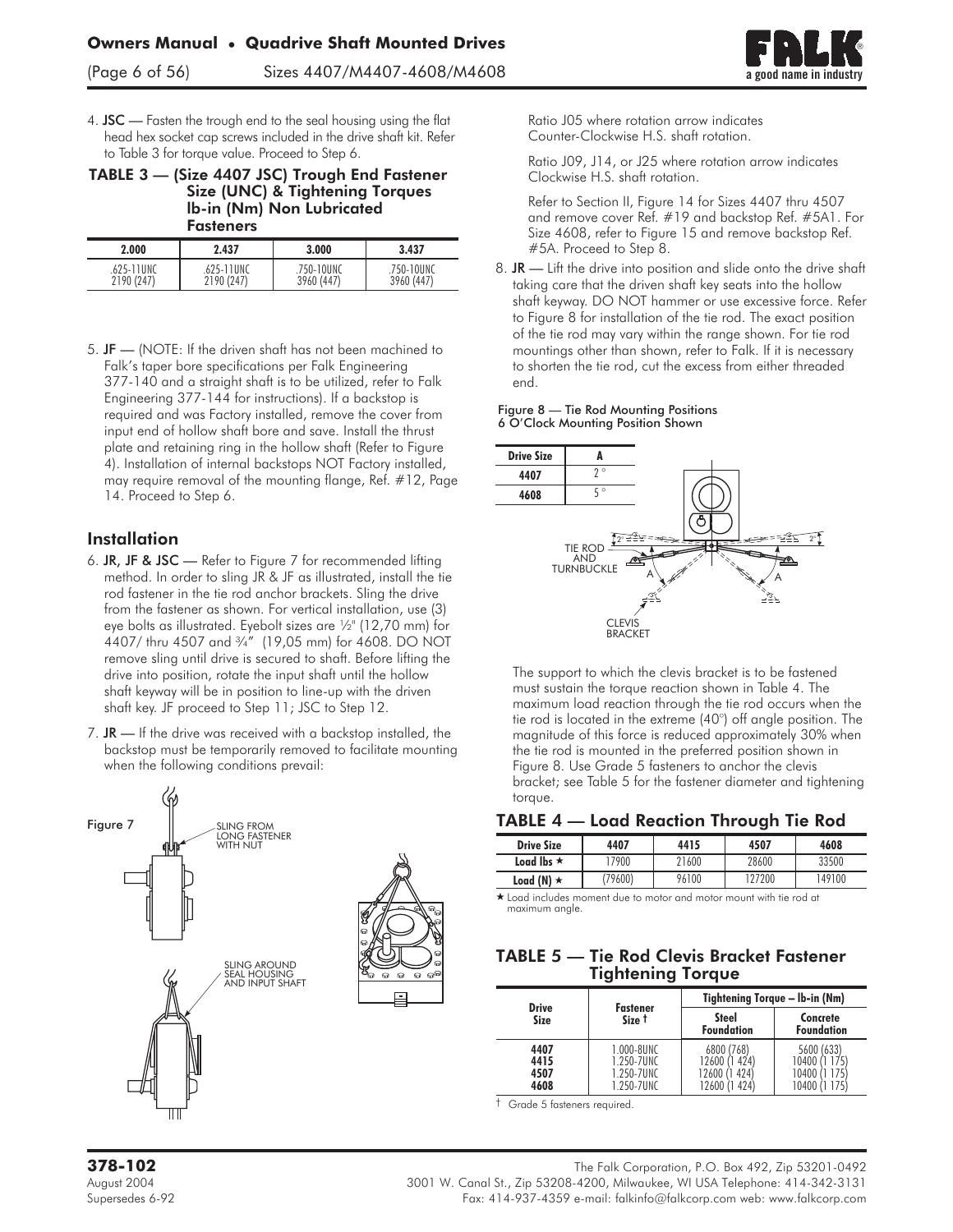

Bolt the tie rod to both the clevis bracket and the drive anchor bracket and tighten the bolts until seated against the brackets. DO NOT bend the bracket as clearance between the clevis brackets and tie rod is necessary.

9. JR - Thread the bushing nut onto the hollow shaft one to two turns. NOTE: The bushing nut threads have been coated with an anti-seize compound at Falk. This compound should not be removed. Before re-installing a previously used nut, recoat the nut threads only with an anti-seize compound. Keep the tapered surface of the bushing and hollow shaft bore free from all anti-seize or lubricating compounds.

*WARNING: Overtightening can fail the internal retaining ring. (See Appendix H, for listing of retaining rings).*

a) Preferred Method — Use a spanner (Table 6), chain or pipe wrench to tighten the bushing nut to the torque value indicated in Table 6. Tighten the setscrew on the bushing nut.

### TABLE 6 — Spanner Wrench Type and Spanner Nut Tightening Torque

|                              | <b>Adjustable Hook Spanner Wrench</b>                                            | <b>Spanner Nut</b>                               | <b>Nut Rotation</b>                                  |                          |  |  |
|------------------------------|----------------------------------------------------------------------------------|--------------------------------------------------|------------------------------------------------------|--------------------------|--|--|
| <b>Drive</b><br><b>Size</b>  | <b>Armstrong Tools</b>                                                           | <b>Williams</b>                                  | Tightening<br>Torave<br>lb-in (Nm)                   | from Seated<br>Condition |  |  |
| 4407<br>4415<br>4507<br>4608 | 34-313 6 1/8"-8 3/4"<br>34-313 6 1/8"-8 3/4"<br>$73-213 \star$<br>$73-213 \star$ | 474B<br>474B<br>$(T-15-2)$ $\star$<br>$(T-15-2)$ | 4000 (452)<br>4000 (452)<br>4000 (452)<br>4000 (452) | 180<br>180<br>180<br>180 |  |  |

 These are chain wrenches where standard spanner wrenches are not available.

- b) Alternate Method (To be used when exact torque can not be measured.) — Use a spanner (Table 6), chain or pipe wrench to tighten the bushing nut just until the drive can no longer be moved by hand axially on the driven shaft. Loosen nut ONLY until it can be turned by hand but do not unseat the taper. Retighten the nut hand tight. Now mark a spot on the bushing nut. Next mark a spot on the driven shaft 180° from the first mark. Use the spanner wrench to tighten the nut until the two marks are aligned i.e. one half turn. Tighten the setscrew on the bushing nut.
- 10.  $J\mathbb{R}$  Install backstop, motor mount, motor, sheaves (Mount sheaves as close to the drive and motor housing as possible), belts and guard. Refer to Appendix D for instructions.
- 11. JF (Using tapered drive shaft) Put key into the driven shaft. Lift drive into position and slide onto the driven shaft taking care that the driven shaft key seats into the hollow shaft keyway. DO NOT hammer or use excessive force. Secure the drive to the foundation with fasteners and toraue values shown in Table 7. Next, secure the drive to the shaft with the thrust plate fastener. Refer to Table 8 for torque value. Reinstall the hollow shaft cover. Install motor mount, motor, sheaves, belts and guard. Refer to Appendix D for instructions.
- 12. JSC (4407 only) Assemble drive to trough, using fasteners & torques given in Table 8, and install drive shaft coupling bolts per screw conveyor manufacturer's instructions. Install motor mount, motor, sheaves, belts and guard. Refer to Appendix D for instructions.
- 13. JR When the tie rod turnbuckle is used for belt tension adjustment, position the motor so that the belt pull will be about 90° to a line through the drive input shaft and hollow shaft as shown in Figure 9. For drives where the motor is moved to adjust belt tension, mount the motor slide base so that the belt tension adjustment is approximately parallel to the belt centers. Refer to Appendix D, for instructions relative to alignment of sheaves and belts.

#### TABLE 7 — JF and JSC Drives — Foundation Fastener & Tightening Torque (Non-Lubricated Fasteners)

| <b>Drive Size</b>            | <b>Fastener Size &amp; Grade</b>                                                 | Torque Ib-in (Nm)                                             |
|------------------------------|----------------------------------------------------------------------------------|---------------------------------------------------------------|
| 4407<br>4415<br>4507<br>4608 | .750-10UNC, Gr. 5<br>1.250-7UNC. Gr. 5<br>1.250-7UNC, Gr. 5<br>1.500-6UNC. Gr. 5 | 2940 (332)<br>12600 (1 424)<br>12600 (1 424)<br>22100 (2 497) |

### TABLE 8 — Thrust Plate Fastener Data (Non Lubricated Fasteners)

| <b>Drive Size</b> | <b>Fastener Size</b><br>& Grade $\star$ | Torque Ib-in (Nm) | <b>Minimum Thread</b><br><b>Depth</b><br>Inches (mm) |  |  |  |
|-------------------|-----------------------------------------|-------------------|------------------------------------------------------|--|--|--|
| 4407              | 1.000-8UNCx4.00, Gr. 8                  | 9500 (1 073)      | 2.75(69.9)                                           |  |  |  |
| 4415              | 1.250-7UNCx4.00, Gr. 8                  | 19150 (2 164)     | 2.75(69.9)                                           |  |  |  |
| 4507              | 1.250-7UNCx4.00, Gr. 8                  | 19150 (2 164)     | 2.75(69.9)                                           |  |  |  |
| 4608              | 1.250-7UNCx4.00, Gr. 8                  | 19150 (2 164)     | 2.75(69.9)                                           |  |  |  |

 Fastener lengths given are for applications using tapered (JSC type driven shafts. Other lengths may be needed for applications using tapered bushings.

Figure 9



BELT TENSION ADJUSTED<br>WITH MOVABLE MOTOR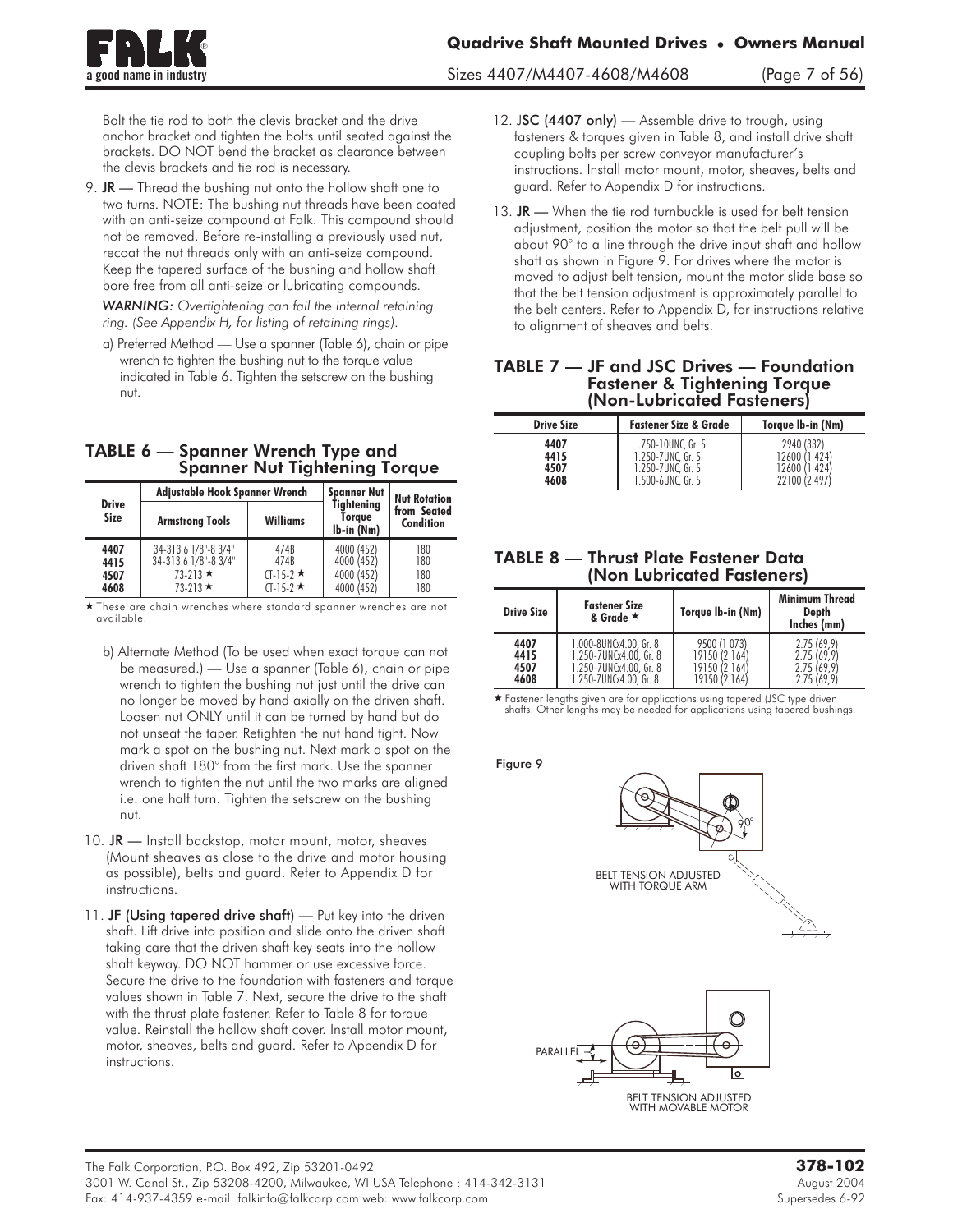Sizes 4407/M4407-4608/M4608  $\frac{1}{2}$ 



# Lubrication

*CAUTION: Drives shipped without oil.*

- 14. JR, JF & JSC Refer to Appendix A for selection of lubricant. Refer to Table 9 for approximate oil capacity of drives.
- 15. JR, JF & JSC HORIZONTAL MOUNTING

Remove air vent and oil level plug (Refer to Step 1). Fill the drive until oil shows in the oil level hole. Coat the air vent and plug threads with #3 Permatex or equivalent thread sealant before replacing.

JRV, JFV & JSCV - (VERTICAL MOUNTING) - Refer to Figure 1, Step 1.

Input Shaft DOWN — Remove the fill plug and fill with oil to level marked on the dipstick.

Input Shaft UP — Remove the oil level and fill plugs and fill until oil shows in the oil level hole.

Coat the plug threads with #3 Permatex or equivalent thread sealant before replacing.

If stand pipe is used as oil fill, the intermediate cover plug must be removed to eliminate entrapped air.

16. JR, JF & JSC — Where applicable, pump grease into the input seal cover, Figure 10, until the grease appears at the shaft. Wipe off excess grease from the shaft. DO NOT use grease where it could contaminate the product e.g. foods, drugs etc.

#### Figure 10



# Start Up

- 17. JR, JF & JSC Before operating the drive, check any fasteners, pipe plugs, air vent, etc. which may have been loosened in the course of Outfitting, Installing and Lubricating the drive, to be sure that they have been properly retightened. Check correct rotation of motor & backstop and be sure drive is properly lubricated. After one week of operation repeat check of all external fasteners and pipe plugs.
- 18. After one month of operation:
	- a) Operate the drive until the sump oil reaches normal operating temperature. Shut the drive down and drain immediately.
	- b) Immediately flush the drive with an oil of the same type and viscosity grade as the original charge (warmed to approximately 100°F in cold weather). Rapidly pour or pump a charge equal to 25-100% of the initial fill thru the drive, or until clean oil flows thru the drain.
	- c) Close the drain and refill the drive to the correct level with new or reclaimed oil of the correct type and viscosity. If determined to be in good condition by the supplier, drain oil may be reused if it is filtered thru a 100 micron or finer filter.

### TABLE 9 — Approximate Oil Capacity – Gallons (Liters)

| <b>Drive Size</b> | JR, JF & JSC | <b>JRV &amp; JFV</b> |
|-------------------|--------------|----------------------|
| 4407              | 4.3(16,3)    | 6.3(23.8)            |
| 4415              | 7.0(26.5)    | 9.5(36.0)            |
| 4507              | 10.3 (39,0   | 13.3 (50,3)          |
| 4608              | 25.0 (94,6)  | 31.3(118)            |

Quantities are approximate. Always fill drive to specified level.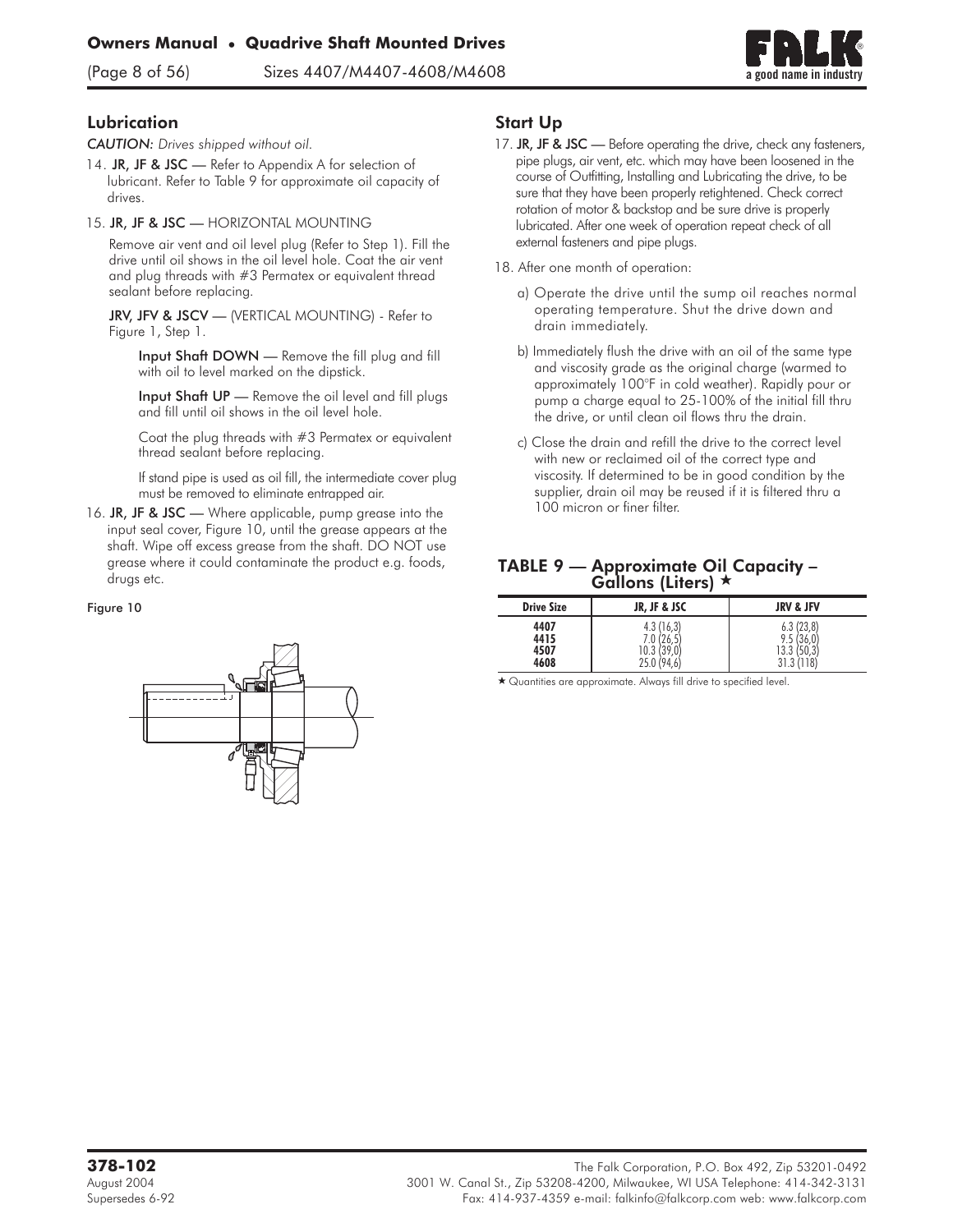

 $S = \frac{1}{2}$ 

# **Section II Drive Service & Repair**

### Preventive Maintenance

PERIODICALLY - Carefully check the oil level of the drive when it is stopped and at ambient temperature, add oil if needed. If the oil level is above the specified level, have the oil analyzed for water content. Moisture in the oil may indicate seal leakage or condensation. If so, correct the defect immediately and change the oil. DO NOT overfill or oil leakage may result. On vertical shaft drives, remove fill plug before filling or checking oil level. If a drive is equipped with a fan, periodically clean accumulated foreign matter from the fan and fan guard to allow adequate air flow.

GREASE PURGED SEALS - Periodically (at least every six months), depending upon the frequency and degree of contamination, purge contaminated grease by pumping fresh bearing grease through the seal cage until it flows out along the shaft. Wipe off the purged grease.

# **Oil Changes**

PETROLEUM LUBRICANTS - For normal operating conditions, change oil every six months or 2500 hours, whichever occurs first. If the drive is operated in an area where temperatures vary with the season, change the oil viscosity to suit the temperature. Where applicable, grease seals when changing oil. Refer to Appendix A.

SYNTHETIC LUBRICANTS — Synthetic lube change intervals can be extended to 8000-10,000 hours based on operating temperatures and lubricant contamination. Laboratory analysis is recommended for optimum lubricant life and drive performance. Change lube with ambient temperature change, if required. Refer to Appendix A.

# Stored & Inactive Drives

NEW DRIVES WHICH HAVE NOT BEEN OPERATED — Each drive is spin tested with a rust preventive oil that will protect internal parts against rust for a period of 4 months in an outdoor shelter or 12 months in a dry building after shipment from Falk.

If a drive is to be stored or inactive beyond the above periods, spray all internal parts with a rust preventive oil that is soluble in lubricating oil or add 1 ounce (0,030 liters) of "Motorstor" \* vapor phase rust inhibitor oil. Seal air vent immediately with pressure sensitive tape.

Before operating drives which have been stored or inactive, remove tape and fill to the proper level with oil meeting specifications given in the Lubrication Recommendation found in Appendix A.

Product of the Daubert Chemical Company, Chicago, Illinois. (Formerly known as "Nucel Oil.")

### SHUTDOWN OF NEW OR EXISTING DRIVES WHICH

HAVE BEEN OPERATED — If a drive is to be stored or inactive for more than 2 months after a period of operation, add 1 ounce (0,030 liters) of "Motorstor" \* to the oil sump and immediately seal the air vent with pressure sensitive tape. It is not necessary to drain the oil prior to storage if oil is still serviceable and not contaminated.

Before operating drive, remove tape and check oil level.

*PERIODICALLY INSPECT STORED OR INACTIVE DRIVES AND SPRAY OR ADD RUST INHIBITOR EVERY SIX MONTHS, OR MORE OFTEN IF NECESSARY. INDOOR DRY STORAGE IS RECOMMENDED.*

Drives Ordered for Extended Storage can be treated at Falk with a special preservative and sealed to rust-proof parts for periods longer than those stated above, if specified on the order.

### Repair & Replacement

*WARNING: Consult applicable local and national safety codes for proper guarding of rotating members. Lock out power source and remove all external loads from drive before servicing drive or accessories.*

NOTE: Only the seals on the input side of the drive can be replaced without removing the drive from the driven equipment (Steps 5 thru 8). All other repairs require removal of the drive from the driven equipment (Steps 1 thru 4).

### Removal

See note above if only seal replacement is to be attempted.

1. JR, JF & JSC — Drain the lubricant at this time. Remove safety guards and belts (motor and motor mount, optional). Remove backstop (if so equipped) when:

Ratio J05 where rotation arrow indicates Clockwise H.S. shaft rotation.

Ratio J09, J14, & J25, where rotation arrow indicates Counter-Clockwise H.S. shaft rotation.

Refer to Section II, Step 10, for backstop removal instructions.

*WARNING: Drive must be supported during removal process. Use a sling around the motor mount or as recommended in Section I, Step 6. Take up the slack in the sling before proceeding.*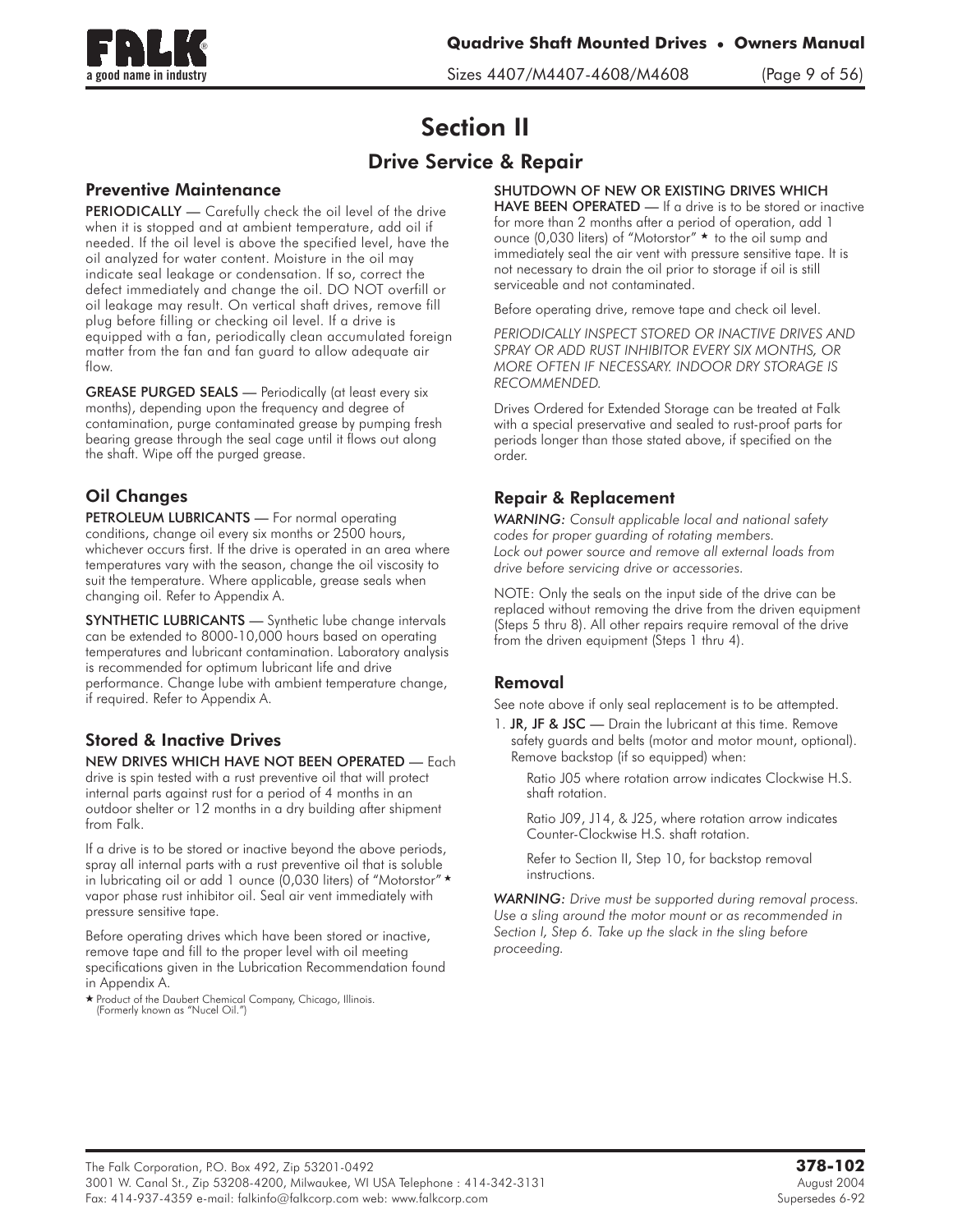## **Owners Manual** • **Quadrive Shaft Mounted Drives**

Sizes 4407/M4407-4608/M4608  $\frac{1}{\sqrt{2}}$ 

2. JR — Refer to Appendix C, for instructions for using the TA torque assist removal tool.

ALTERNATE METHOD — Loosen the setscrew on the bushing nut which is located at the output end of the hollow shaft. Use a spanner, pipe or chain wrench to loosen the bushing nut (Section I, Table 6). Initially, the nut will freely rotate counter clockwise approximately 180° as the nut moves from the locked position to the removal position. At this point anticipate resistance which indicates unseating of the bushing. Continue to turn the nut until it is free from the hollow shaft. Prepare drive for lifting (Figure 7, Page 6) by disconnecting the tie rod at the drive end. Slide the drive from the bushing. The bushing can be left in place or removed, as required. If bushing will not slide off of the shaft, insert a small prybar into the split of the bushing and pry the split open slightly to loosen the bushing and remove from the shaft. For replacement of seals only proceed to Step 5, otherwise Step 9.

3. JF — Remove the output shaft cover, Ref. #14 (Figure 14, Page 14), from the input end of the hollow shaft. Remove the bolts which fasten the mounting flange to the driven equipment.

Remove the fastener, retaining ring, and thrust plate from the hollow shaft. Refer to Table 10 and select a backing bolt and flat washer and install them into the drive shaft as illustrated in Figure 11. The bolt head provides a working surface for the removal bolt. Reinsert the thrust plate and retaining ring into the hollow shaft and select a removal bolt from Table 10. Thread the removal bolt into the thrust plate until it contacts the backing bolt head. Torque the removal bolt to the value shown in Table 10. (If the thrust plate rotates in the shaft, align the slot in the plate with the hollow shaft keyway and insert a screw driver or piece of key stock to prevent rotation of the plate). After torquing the bolt, as instructed, strike the bolt, sharply with a hammer and retorque the bolt if separation of the drive from the shaft did not occur. Repeat this procedure, retorquing the bolt after each blow, until separation occurs.

#### TABLE 10 — Removal & Backing Bolt Size and Length – Inches

| <b>Drive</b><br><b>Size</b> | <b>Removal Bolt</b><br><b>Size &amp; Minimum</b><br>Length | <b>Maximum</b><br><b>Tightening Torque -</b><br>$Ib-in(Nm)$ | <b>Backing Bolt</b><br><b>Size &amp; Maximum</b><br>Length |  |  |
|-----------------------------|------------------------------------------------------------|-------------------------------------------------------------|------------------------------------------------------------|--|--|
| 4407                        | 1.125-7UNC x 3.00                                          | 8900 (1 006)                                                | 1.000-8UNC x 2.50                                          |  |  |
| 4415                        | 1.500-6UNC x 3.75                                          | 22100 (2 497)                                               | 1.250-7UNC x 2.75                                          |  |  |
| 4507                        | 1.500-6UNC x 3.75                                          | 22100 (2 497)                                               | 1.250-7UNC x 2.75                                          |  |  |
| 4608                        | 1.500-6UNC x 3.75                                          | 22100 (2 497)                                               | 1.250-7UNC x 2.75                                          |  |  |

Figure 11



*CAUTION: Failure to follow this procedure may result in the destruction the threads in the thrust plate. (If the retaining ring becomes damaged, refer to Appendix H, for replacement information).*

Proceed as follows:

JF to Step 5 for replacement of Quadrive seals only OR Step 9 for drive disassembly procedure.

4. JSC (4407 only) — Prepare drive for lifting as shown in Figure 7, Page 6. Remove drive from driven equipment trough end by removing the trough end mounting screws from seal housing. Remove coupling bolts from drive shaft and slide drive with drive shaft away from the driven equipment.

To remove drive shaft from the drive, remove the output shaft cover, Ref. #14 (Figure 14, Page 14), from the input end of the hollow shaft and then refer to Step 3 above. The procedure to separate the JSC drive from the shaft is the same as for separation of a JF drive from driven equipment shaft.

After separation of the drive and shaft has been achieved, determine the type of seal equipped in the seal housing. If it is a waste packing seal, remove the waste packing material and then remove the loosened drive shaft from the seal housing side of the drive. If equipped with a lip seal, first remove the lip seal following the removal instructions from Step 5 below. After seal is removed from seal housing, remove the loosened drive shaft from the seal housing side of the drive.

*CAUTION: The seal housing acts as the bearing cage, therefore, NO NOT remove from the drive unless complete drive disassembly is anticipated. Removal of the seal housing will require readjustment of the L.S. bearings (Section III, Page 21).*

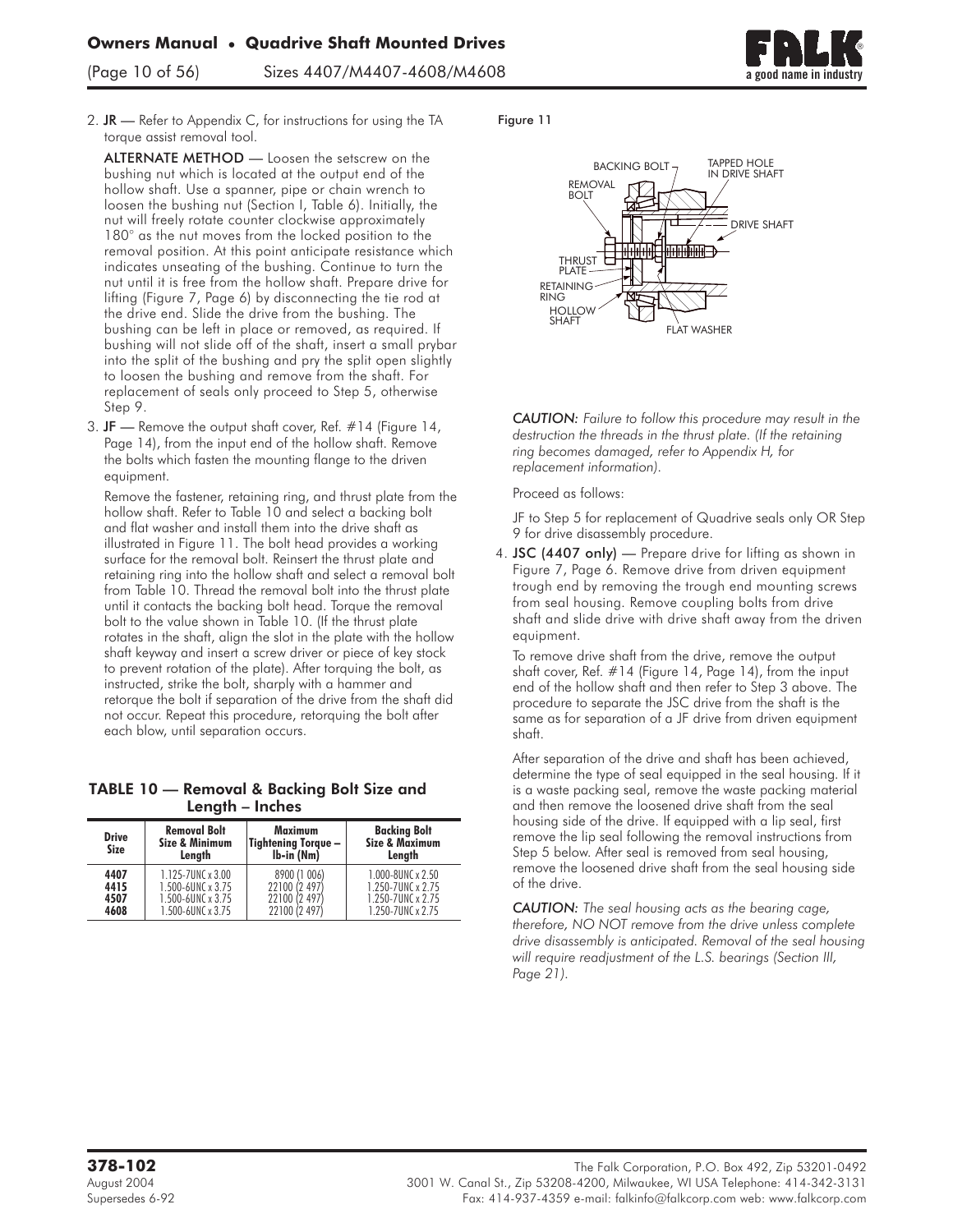

 $S = \{x, y, w\}$ 

DRIVE DISASSEMBLY — (Refer To Parts Drawing Figure 19)

Prior to initiating any disassembly or repair, clean accumulated dirt and grime from the surface of the drive housing. Clean the exposed portion of the input and output shafts with a solvent and a non-abrasive cloth. If the seals only are being replaced proceed to Step 5. If the drive will be disassembled for inspection or repair, skip to Step 9.

*CAUTION: Do not damage shaft; new seals will leak if seal contacting surface is marred. Do not use abrasive material on shaft seal contacting surface.*

#### Figure 12



5. SEAL REMOVAL — (When drive is to be disassembled, skip to Step 9, Page 12.) Replacement is recommended. When removing seals, maintain shafts in a horizontal plane to prevent any foreign matter from falling into the drive bearings. Drain oil from drive. Refer to Figures 12, 13, 14 & 15.

Input Seals — Seals can be replaced without removing the drive from the driven shaft. However, the seal cage must be removed to access the seal.

Sizes 4407-4507 — Remove seal cage, Ref. #21, and save shim-gaskets, Ref. #31, for reference when reassembling. Drive out old seal from seal cage. Scrape old Permatex from bore exercising caution not to score the bore.

Size 4608 — Remove seal cage, Ref. #38, and save shim-gaskets, Ref. #39, for reference when reassembling. For H.S. seal removal on drives having a cooling fan or backstop, first remove the accessory and then remove the seal cage, Ref. #63 or #66. Save shim-gaskets for reference.

All Sizes - Drive out old seal from seal cage. Scrape old Permatex from the bore exercising caution not to score the bore.

Output Seals (Figures 14 & 15) — Drive removal from driven equipment may be necessary. Refer to removal instructions, Section II, Page 9.

After dismounting drive from driven equipment, remove the output shaft cover, Ref. #14, on Sizes 4407-4507. NO NOT remove seal cages, Ref. #11 or #12, Sizes 4407-4507, and Ref. #22 or #27, Size 4608. Removal of these cages will require readjustment of the bearings (Section III, Page 21).

Refer to Figures 12, 13, 14 & 15 and remove seals as follows:

- a) Clean shaft extension with solvent and remove all sharp edges. Use a sharp center punch to lightly punch the seal case as a guide for the drill. NOTE: DO NOT drive seal into the bore too deep. Seals are not axially retained and disassembly of the drive may be required if the seal is driven too deep.
- b) Wrap several turns of tape around a .125" (3mm) diameter drill approximately .250" (6 mm) from the drill point to prevent the drill from entering too deeply into the housing and damaging the bearing. Grease or magnetize the drill to help retain the chips. Drill two .125" (3 mm) diameter holes in the seal case 180° apart. Control the angle of the drill as illustrated in Figure 13 to prevent damage to the shaft.
- c) Insert two #10-.750" sheet metal screws into the seal case leaving .500" of the screw protruding above the seal face. DO NOT drive the screw more than .250" (6 mm) beyond seal face or bearing damage may occur. Use a claw type pry bar under the screw head as shown in Figure 13 and lift the seal out. Remove all chips. Use a magnet to remove the chips that fall into the bore. Flush the drive to remove chips from the bearing. Remove Permatex from the housing bore.

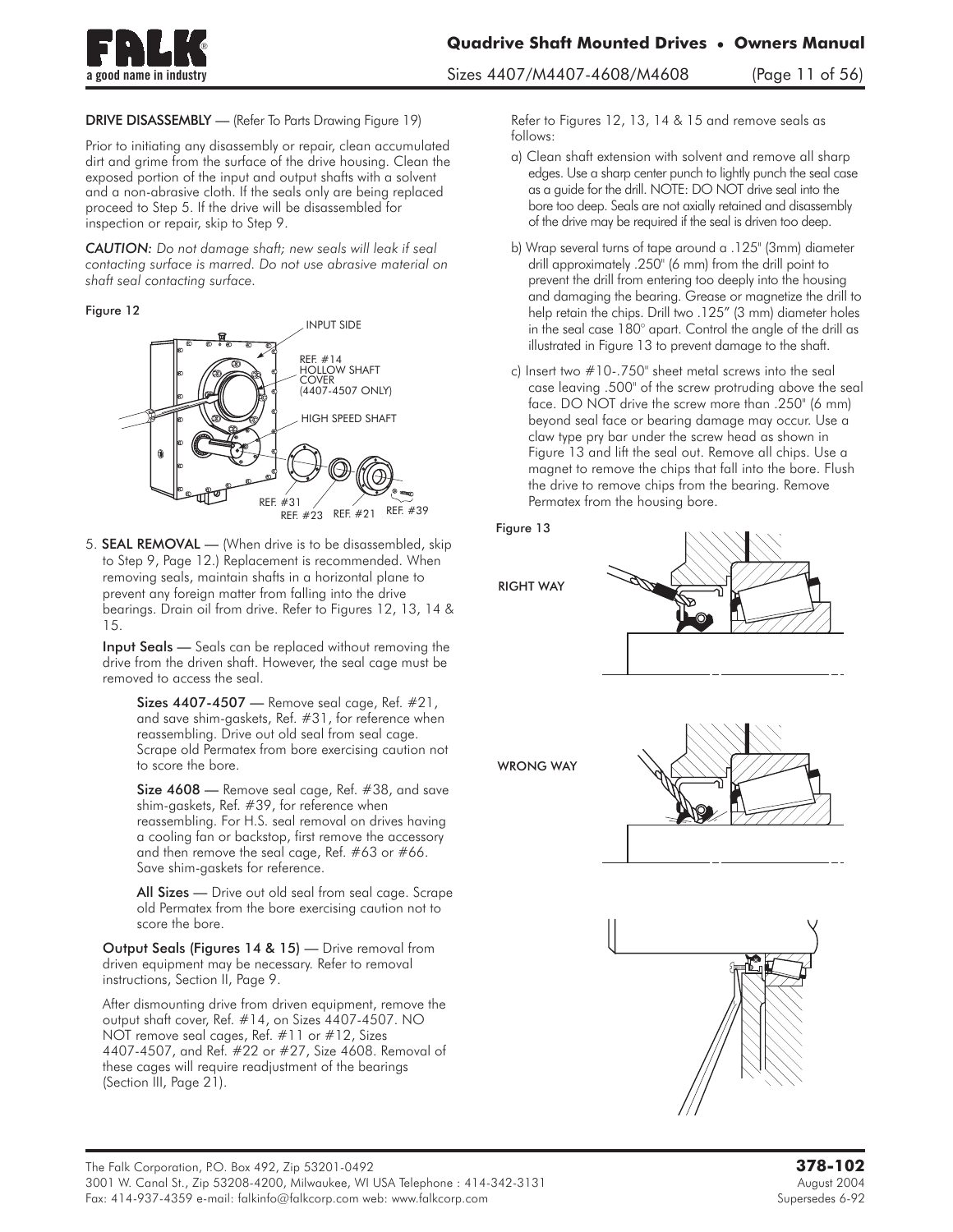® **a good name in industry**

- Sizes 4407/M4407-4608/M4608  $\frac{1}{\sqrt{2}}$
- 6. SEAL SURFACE CONDITION Carefully inspect polished surface of shaft where the seal makes contact. If the seal surface shows any sign of a nick, scratch, spiral swirl or groove, the shaft should be replaced or refurbished to prevent leakage of the lubricant. (In many instances the seal surface can be restored by use of a thin wall wear sleeve. Check with your local seal supplier and follow the manufacturer's instructions for installing the wear sleeve).

### 7. SEAL INSTALLATION

*CAUTION: Protect seal lips from sharp edges of the keyway by wrapping thin strong paper around the shaft and coating the paper and seal lips with grease before sliding the seal on or off the shaft. Do not expand the seal lips more than .030" (0,75 mm) diameter.*

a) Install seals into seal cages where cages must be removed from drive:

4407-4507; All types, H.S. seals. 4407 JF & JSC; L.S. seals (output side). 4608; All types, H.S. & L.S. seals.

Coat O.D. of seal with Permatex #3 or equivalent sealant. Position seal squarely in seal cage with spring loaded lip toward drive. Drive or press seal into cage using a flat faced tool until seated. If drive was not disassembled, select new shims(Ref. #31 or 24, Sizes 4407-4507; Ref. #39 or 23, Size 4608) from shim kit, Ref. #100, to match those removed in Step 5.

If drive was disassembled, install the complete seal cage shim pack (Ref. #31 or 24, 39 or 23). Carefully slip seal cage with seal over the shaft. Replace fasteners and cross tighten to torques listed in Table 14, Section III. Reset axial float per instructions in Section III, Page 21.

b) Install seals into seal bores where seal cages may remain attached to housing:

4407 JF & JSC; L.S. seals (input side). 4407-4507JR; L.S. seals (input & output sides). 4415-4507JF; L.S. seals (input & output sides).

Coat O.D. of seal with Permatex #3 or equivalent sealant. Carefully slip seal over shaft and position squarely in seal bore with spring loaded lip toward drive. Use a cylindrical square faced tool to drive or press seal into bore until outer seal wall is seated 0.14" (3,5 mm) inside the seal bore outer wall.

*CAUTION: DO NOT seat seal against bearing; a shoulder is NOT provided for stopping the seal. Measure seal axial runout with a dial indicator mounted on the shaft. If the seal axial runout is more then 0.010" (0,25 mm), tap high side of seal with installation tool until seal axial runout is 0.010" (0,25 mm) or less.*

8. DRIVE REPAIR IS COMPLETE — Review instructions in Section I for reassembly of drive onto driven shaft.

# Drive Disassembly — Continued

- 9. When seals, Ref. #21 & 23 (4407-4507); Ref. #21, 37 & 64 (4608), are to be reused (Replacement is recommended), wrap the input shaft keyway and output shaft threads with masking tape or light weight kraft paper to protect seal lips during disassembly. Cover wrapping with a light coat of grease.
- 10. Remove backstop parts if so equipped. For Sizes 4407, 4415J14 & 4507J14 remove cover Ref. #19, backstop Ref. #5A and appropriate spacers & retaining rings from backstop cage. Re-install cover and finger tighten fasteners. For Sizes 4415J25 & 4507J25, remove entire backstop cage. Disassemble retaining rings and remove backstop. Re-install cage and cover without the backstop and finger tighten fasteners. (For all drives, note direction of rotation of input shaft for proper reassembly.)
- 11. Lay drive on bench with input shaft up. Remove housing cover fasteners, Ref. #33, Sizes 4407-4507; Ref. #13, Size 4608. Screw eyebolts into tapped holes (5/8 - 11UNC, Sizes 4407-4507; 3/4 - 10UNC, Size 4608) diagonally opposite in cover plate. Eyebolts can be used to jack the cover off the dowels. Attach hoist cables and lift cover plate off housing base.
- 12. Remove the shaft assemblies (J05 =  $3A & 4A$ , J14 or J25 = 1A, 2A & 4A) from output housing, Ref. #10, using eye bolts for the high speed shaft and low speed pinion assemblies (3/8 - 16UNC Sizes 3407 - 3507; ½ - 13UNC Size 4608). All low speed shaft assemblies can be lifted by slinging through holes in the gear web.
- 13. Turn housing on either narrow side. If tapered roller bearings are being replaced, remove end covers and seal cage from output side of drive and drive bearing cups through the bores. Remove bearing cups from the housing cover in the same manner.
- 14. Drive seals out from base and cover bores and seal cages if replacement is indicated. Remove gasket material, seal compound and any accumulated foreign matter from seal joints, bores and adjacent sealing surfaces. Use a solvent to clean out the housing covers and shaft assemblies.
- 15. If drive is equipped with an internal backstop, check the shaft surface and the backstop sprags (inside diameter) for signs of wear. If either component shows evidence of wear, both should be replaced (Assemblies Ref. #1A and 5A). Also refer to Step 6 for inspection of seal surfaces.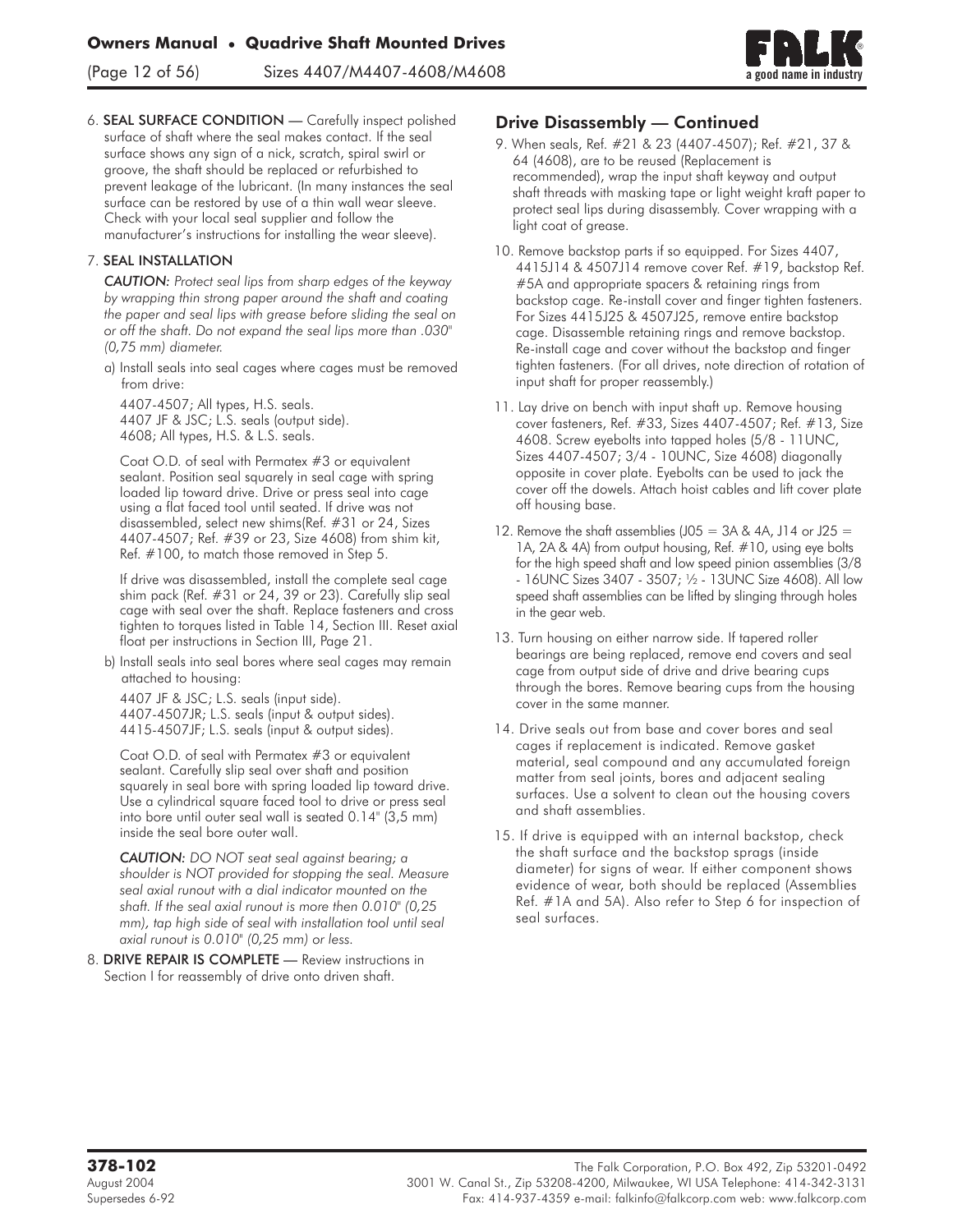

 $S = \{x, y, w\}$ 

- 16. Inspect gear teeth for wear or indications of fatigue, e.g. hairline cracks at the root of the tooth. If one element has undergone severe wear or broken teeth, replace the mating element also.
- 17. Clean and inspect bearings for wear. Lubricate with light oil before spinning to avoid scoring of working surfaces. Remove any worn bearings with a wheel puller. If tapered roller bearings are being replaced, drive the bearing cups out of the housing base and cover, Ref. #10. DO NOT use new cone assemblies with worn (old) cups.
- 18. If gears are to be replaced, use a wheel puller or press to remove gears Ref. #1A4 or 4A4 from their shaft. Exercise caution to avoid scoring shaft seal diameter with the keyway in the gear.
- 19. Inspect all fasteners for damage or wear and replace with fasteners of equal grade. Grade 5 fasteners have three (3) radial lines on the head. Fasteners are available in kit form, Ref. #80.
- 20. If the shaft assemblies can be reused intact (no new parts required), refer to Section III, Steps 6 thru 8, for reassembly procedure. Replace all shim-gaskets with new parts, Kit Ref. #100. Use the same thicknesses as removed during disassembly.

# Identifying & Ordering Parts

- 1. Refer to the parts diagram, Figures 14 or 15, and make a list of the parts required by part reference number. For example, Ref. #21, 23, 100, 1A, 2A1, and 2A2. When a gasket joint is separated, always replace with new shim-gaskets. Order Ref. #100 shim-gasket kit.
- 2. Now refer to the parts list, Table 11, and determine the part description and Falk part number using the part reference number (Step 1) and the drive identification (e.g. 4407J25) in the column headers of the parts list.
- 3. Use the part description and Falk part number to order the required parts. In the examples of preceding Steps 1 and 2, Ref. #21, 23, 100, 1A, 2A1 and 2A2 for a 4407J25, parts would be ordered as follows: Ref. #21 — Seal cage ············ 4723117 Ref. #23 — Seal··············· 0912913

| Ref. $\#100$ - Shim-gasket kit $\cdots$ $\cdots$ $\cdots$ 4723120 |  |  |  |  |  |  |
|-------------------------------------------------------------------|--|--|--|--|--|--|
| Ref. $#1A$ - Shaft assembly with gear $\cdots$ 4723133            |  |  |  |  |  |  |
| Ref. #2A1 — Bearing $\cdots \cdots \cdots \cdots \cdots$ 0921780  |  |  |  |  |  |  |
| Ref. #2A2 - Bearing $\cdots$ $\cdots$ $\cdots$ $\cdots$ 0921780   |  |  |  |  |  |  |

- 4. Tables 12 and 13 converts Falk part numbers to bearing and seal manufacturer's part numbers. Tooth combinations are listed in Appendix H.
- 5. Place your order with your local Falk Distributor. If you need to locate a distributor, phone (414) 342-3131.

### Recommended Spare Parts

- 1. For non-critical drive applications a complete set of bearings, seals and shim-gaskets is recommended. If stored in their original packaging in a dry, cool location, these parts have a minimum shelf life of 5 years.
- 2. For critical drive applications (where an outage would create a major production loss), a complete drive is recommended.

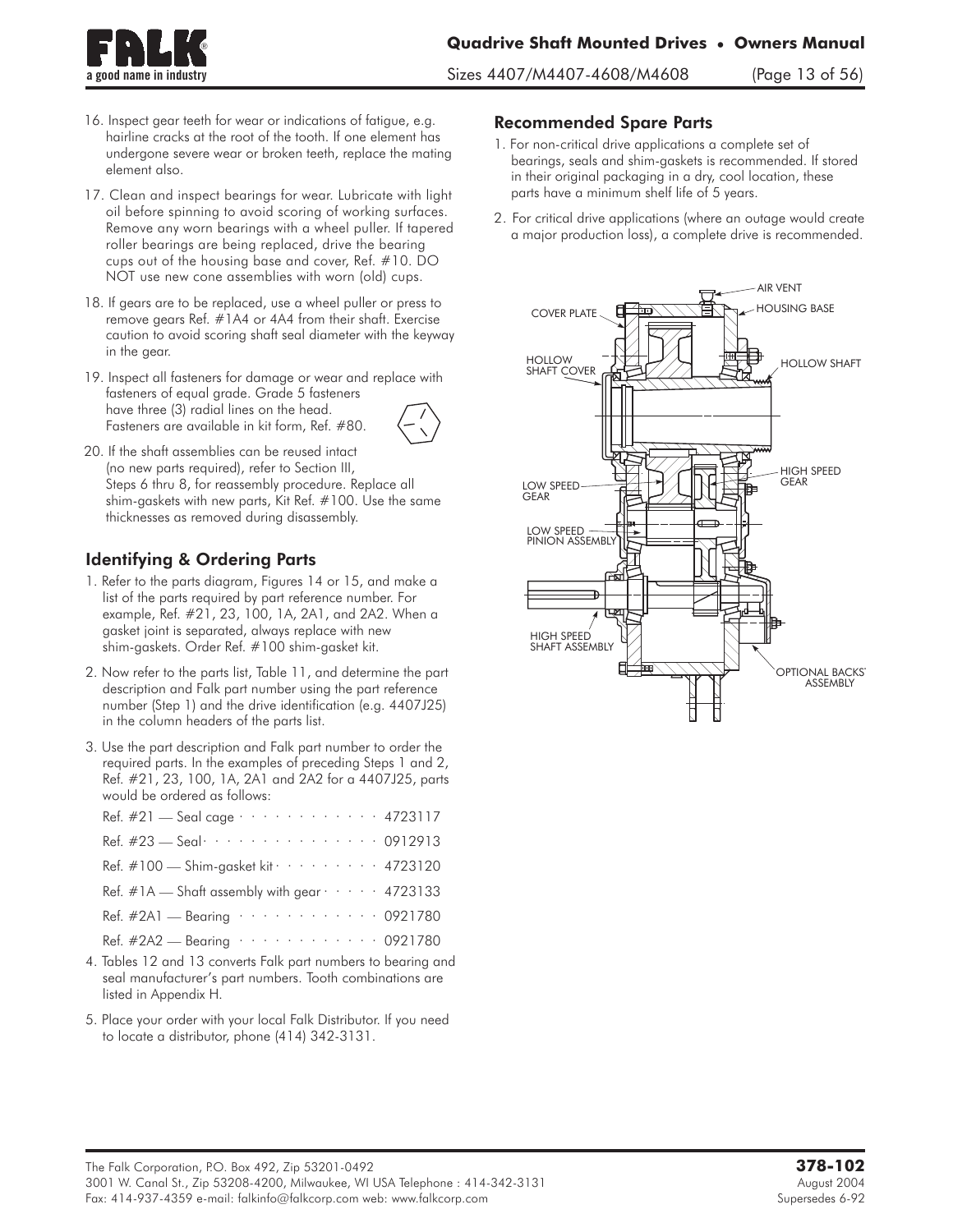

Figure 14 — Sizes 4407 thru 4507

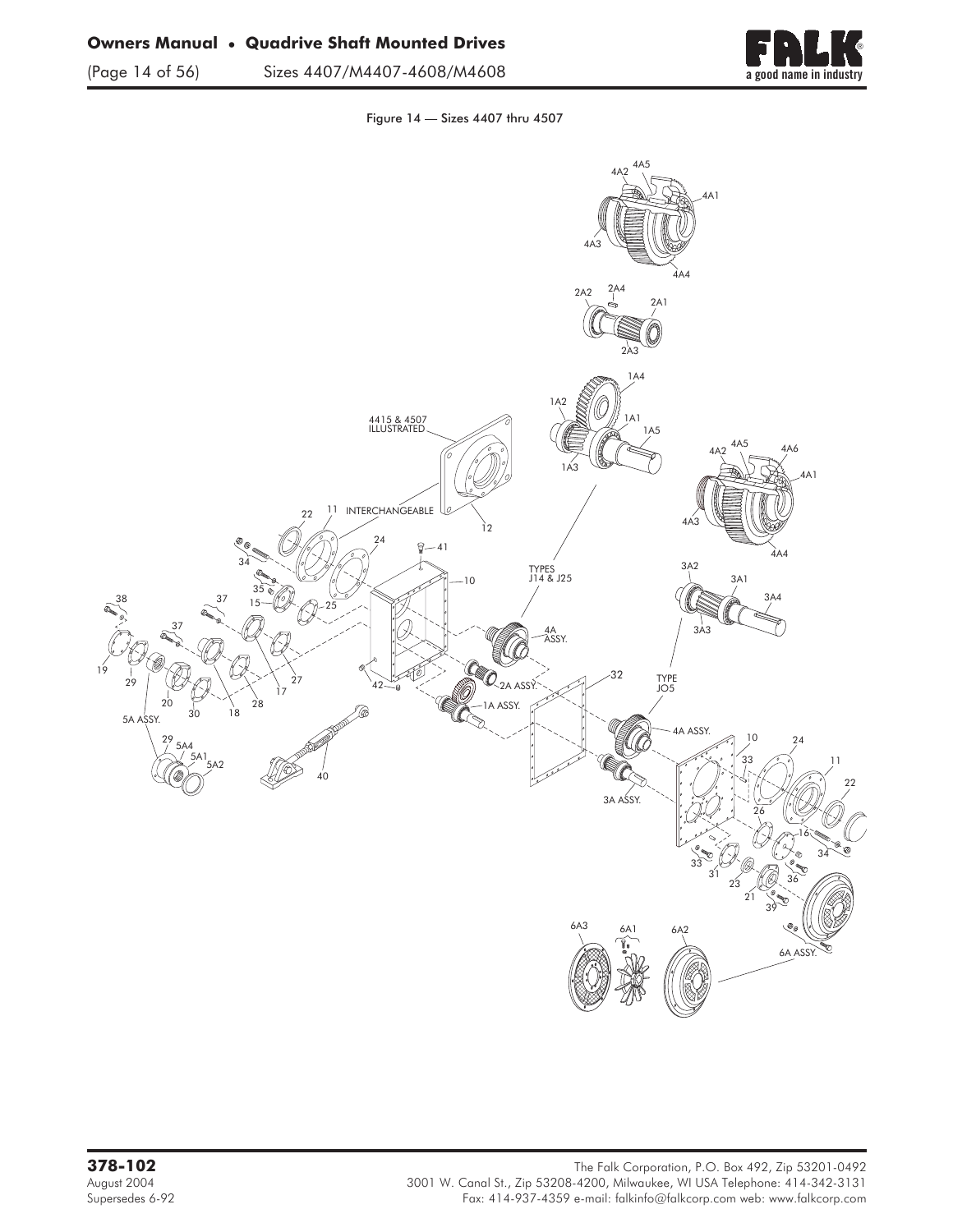

Figure 15 — Size 4608

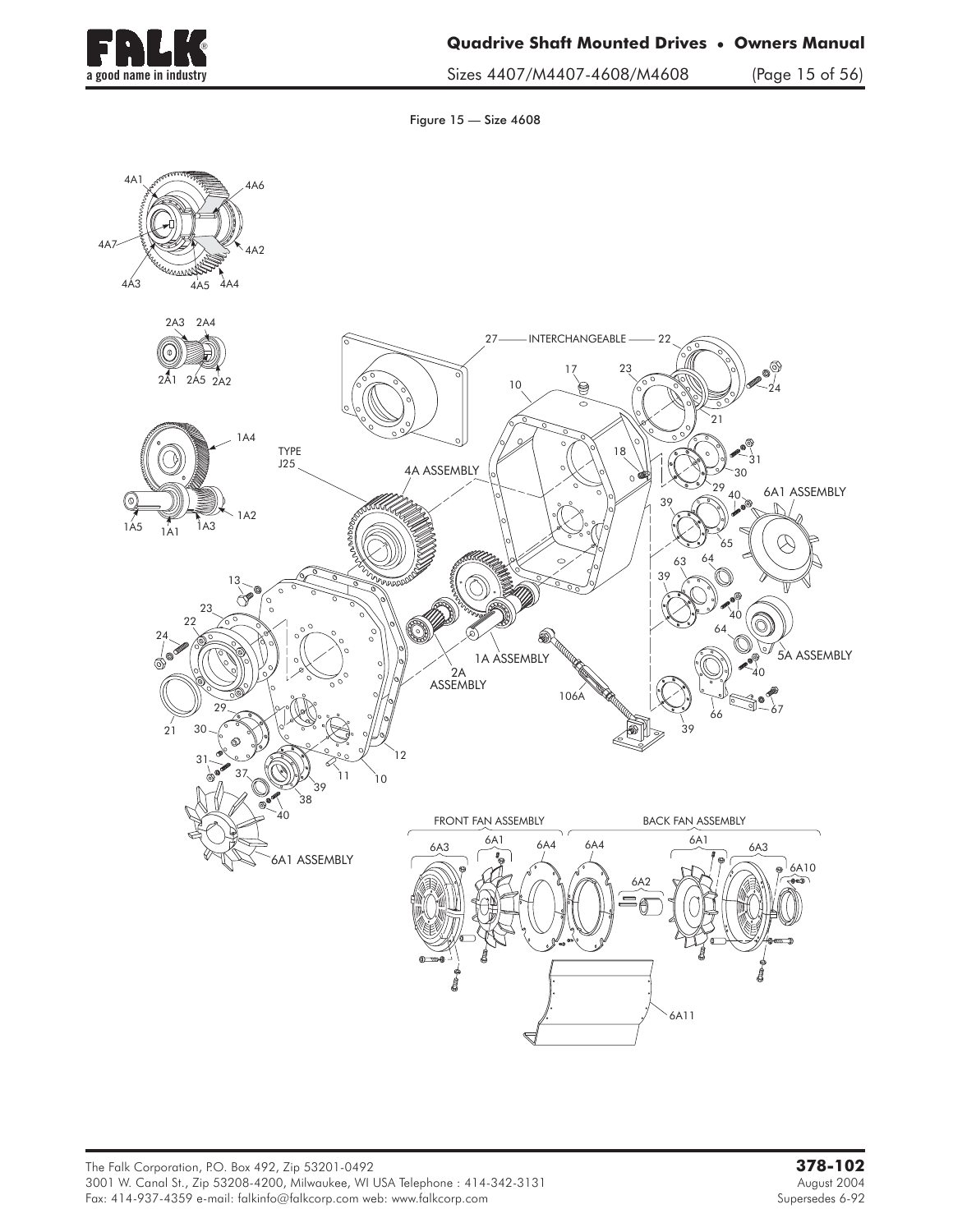# $\frac{1}{\sqrt{2\pi}}$   $\frac{1}{\sqrt{2\pi}}$



### TABLE 11 — Parts List Of Falk Part Numbers

| Ref.                                     |                                                                                  | <b>Drive Size</b>                   |                    |                    |  |  |  |  |
|------------------------------------------|----------------------------------------------------------------------------------|-------------------------------------|--------------------|--------------------|--|--|--|--|
| No.                                      | <b>Part Description</b>                                                          | 4407                                | 4415               | 4507               |  |  |  |  |
|                                          |                                                                                  | Housing Components - J05, J14 & J25 |                    |                    |  |  |  |  |
| 11                                       | Seal Cage                                                                        | 0352865                             | 0344480            | 0344425            |  |  |  |  |
| 12<br>12                                 | Flange - Seal Housing<br>Mounting Flange                                         | 0352889                             | 0426963            | 0426935            |  |  |  |  |
| 14                                       | Shaft Cover                                                                      | 2110604                             | 4723140            | 4723160            |  |  |  |  |
| 15<br>16                                 | Shaft Cover<br>Shaft Cover                                                       | 4723114<br>4723114                  | 4723163<br>4723142 | 4723163<br>4723164 |  |  |  |  |
| 17<br>18                                 | Shaft Cover - Type J05<br>Shaft Cover - Type J14 & J25                           | 4723115<br>2110747                  | 0344426<br>0344426 | 0344426<br>0344426 |  |  |  |  |
| 19                                       | Shaft Cover - Type J14 & J25                                                     | 1219672                             | 0344428            | 0344428            |  |  |  |  |
| 20                                       | Backstop Cage - Type J14                                                         | 1231142                             | 0344429            | 0344429            |  |  |  |  |
| 20<br>21                                 | Backstop Cage - Type J25<br>Seal Cage                                            | 1231142<br>4723117                  | 0344427<br>4723144 | 0344427<br>4723165 |  |  |  |  |
| 22                                       | Seal                                                                             | 2912056                             | 0912765            | 0912742            |  |  |  |  |
| 22<br>23                                 | Seal, 4407JF, JSC, Seal Hsg. Side<br>Seal                                        | 2912098<br>0912913                  | 0912913            | 0912858            |  |  |  |  |
| 40<br>41                                 | Tie Rod Anchor Assembly                                                          | 0757211                             | 0712831            | 0712831            |  |  |  |  |
| 80                                       | Air Vent<br>Fastener Kit - Includes Ref. #33 thru 39 & 42                        | 0914088<br>4723119                  | 0914088<br>4723145 | 0914088<br>4723166 |  |  |  |  |
| 100                                      | Shim-Gasket Kit - Includes Ref. #24 thru 32                                      | 4723120                             | 0758580            | 0758587            |  |  |  |  |
| <b>Rotating Elements - J05</b>           |                                                                                  |                                     |                    |                    |  |  |  |  |
| 3Α<br>3A1                                | Shaft Assembly - Includes Ref. #3A1 - 3A4<br>Bearing                             | 4723121<br>0921855                  | 4723146<br>0921494 | 4723167<br>0921752 |  |  |  |  |
| 3A2                                      | Bearing                                                                          | 0921863                             | 0921859            | 0921858            |  |  |  |  |
| 3A3<br>4Α                                | Pinion & Shaft - Includes Ref. #3A4<br>Shaft Assembly - Includes Ref. #4A1 - 4A5 | 4723122<br>4723124                  | 4723147<br>4723150 | 4723168<br>4723170 |  |  |  |  |
| 4A1                                      | Bearing                                                                          | 2905186                             | 0921861            | 0921755            |  |  |  |  |
| 4A2<br>4A3                               | Bearing<br>Hollow Shaft - Includes Ref. #4A5                                     | 2905186<br>4723125                  | 0921861<br>4723149 | 0921755<br>4723171 |  |  |  |  |
| 4A4                                      | Gear                                                                             | 1231140                             | 1231313            | 1231353            |  |  |  |  |
| 6A1<br>6A3                               | Fan<br>Guard                                                                     | 4723126<br>4721426                  | 4723126<br>4721426 | 4723172<br>4723173 |  |  |  |  |
| 6A4                                      | Grill                                                                            | 4723127                             | 4723127            | 4723174            |  |  |  |  |
|                                          |                                                                                  | <b>Rotating Elements - J14</b>      |                    |                    |  |  |  |  |
| 1A<br>1A                                 | Shaft Assembly With 1A4 Gear                                                     | 4723128<br>4723129                  | 4723151<br>0758575 | 4723175<br>0758582 |  |  |  |  |
| 1A1                                      | Shaft Assembly Without 1A4 Gear<br>Bearing                                       | 0921682                             | 0921529            | 0921752            |  |  |  |  |
| 1A2                                      | Bearing                                                                          | 2915106                             | 0921860            | 0921858            |  |  |  |  |
| 1A3<br>1A4                               | Pinion & Shaft - Includes Ref. #1A5<br>Gear                                      | 4723130<br>1219666                  | 4723152<br>1220256 | 4723179<br>1220136 |  |  |  |  |
| 5A                                       | Backstop Assembly - Includes Ref. #5A1 - 5A4                                     | 4723132                             | 4723153            | 4723153            |  |  |  |  |
|                                          |                                                                                  | <b>Rotating Elements - J25</b>      |                    |                    |  |  |  |  |
| 1A<br>1A                                 | Shaft Assembly With 1A4 Gear<br>Shaft Assembly Without 1A4 Gear                  | 4723133<br>4723134                  | 4723154<br>0758576 | 4723176<br>4723178 |  |  |  |  |
| 1A1                                      | Bearina                                                                          | 0921349                             | 0921494            | 0921752            |  |  |  |  |
| 1A2                                      | Bearing                                                                          | 2915107                             | 0921859            | 0921857            |  |  |  |  |
| 1A3<br>1A4                               | Pinion & Shaft - Includes Ref. #1A5<br>earٿ                                      | 4723135<br>1219665                  | 4723155<br>1220258 | 4723180<br>1220138 |  |  |  |  |
| 5Α                                       | Backstop Assembly - Includes Ref. #5A1 - 5A4                                     | 4723132                             | 4723156            | 4723156            |  |  |  |  |
| <b>Rotating Elements - J14 &amp; J25</b> |                                                                                  |                                     |                    |                    |  |  |  |  |
| 2A<br>2A1                                | Shaft Assembly - Includes Ref. #2A1 - 2A4<br>Bearing                             | 4723137<br>0921780                  | 4723157<br>0921556 | 4723182<br>0921752 |  |  |  |  |
| 2A2                                      | Bearing                                                                          | 0921780                             | 0921556            | 0921530            |  |  |  |  |
| 2A3<br>4А                                | Pinion & Shaft - Includes Ref. #2A4<br>Shaft Assembly - Includes Ref. #4A1 - 4A5 | 4723138                             | 4723158            | 4723183<br>4723170 |  |  |  |  |
| 4A1                                      | Bearina                                                                          | 4723124<br>2905186                  | 4723150<br>0921861 | 0921755            |  |  |  |  |
| 4A2<br>4A3                               | Bearing<br>Hollow Shaft - Includes Ref. #4A5                                     | 2905186<br>4723125                  | 0921861<br>4723149 | 0921755<br>4723171 |  |  |  |  |
| 4A4                                      | Gear                                                                             | 1231140                             | 1231313            | 1231353            |  |  |  |  |
| 6A1                                      | Fan                                                                              | 4723126                             | 4723126            | 4723172            |  |  |  |  |
| 6A3<br>6A4                               | Guard<br>Grill                                                                   | 4721426<br>4723127                  | 4721426<br>4723127 | 4723173<br>4723174 |  |  |  |  |

Continued on next page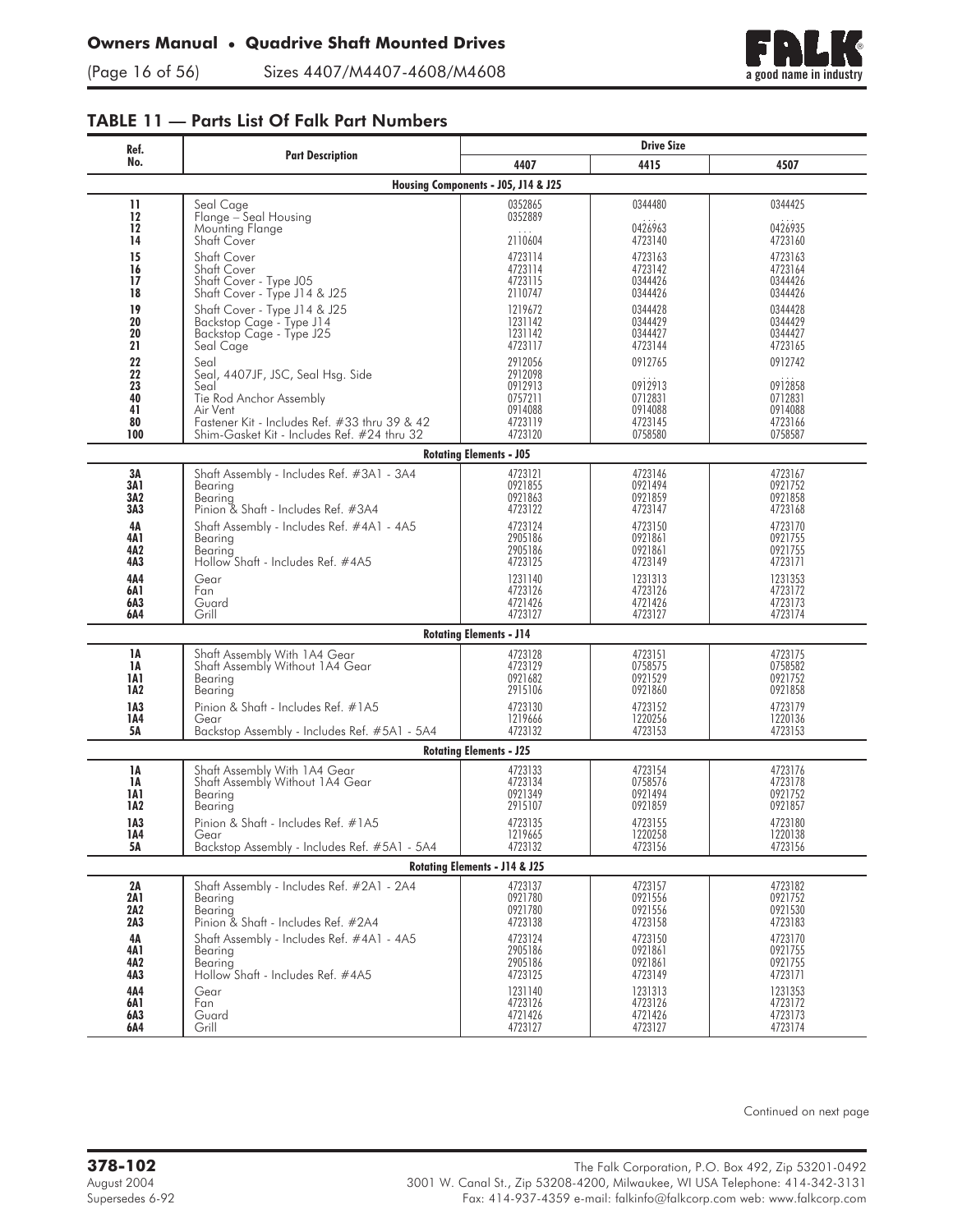

Sizes 4407/M4407-4608/M4608 (Page 17 of 56)

| Ref.       |                                                           | <b>Unit Size</b> |
|------------|-----------------------------------------------------------|------------------|
| No.        | <b>Part Description</b>                                   | 4608             |
|            | <b>Housing Components - J25</b>                           |                  |
| 17         | Air Vent                                                  | 0720000          |
| 21         | Seal                                                      | 0912768          |
| 22         | Seal Cage                                                 | 4723185          |
| 27         | Mounting Flange - Type JF                                 | 4723190          |
| 30         | Shaft Cover                                               | 4723192          |
| 37         | Seal                                                      | 0912758          |
| 38         | Seal Cage                                                 | 4723186          |
| 63         | Seal Cage                                                 | 4723187          |
| 64         | Seal                                                      | 0912757          |
| 65         | Shaft Cover                                               | 0284960          |
| 66         | Seal Cage                                                 | 4723188          |
| 67         | Yoke                                                      | 4723194          |
| 80         | Fastener Kit - Includes Ref. #11,13,18,24,31 & 40         | 4723195          |
| 100        | Shim-Gasket Kit Includes Ref. #12, 23, 29 & 39            | 4723196          |
| 106        | Tie Rod Anchor Assembly(JR only)                          | 0712831          |
|            | <b>Rotating Elements - J25</b>                            |                  |
| 1A         | Shaft Assembly With 1A4 Gear - Without Fan or Backstop    | 4723197          |
| <b>1A</b>  | Shaft Assembly With 1A4 Gear - With Fan or Backstop       | 4723198          |
| 1A         | Shaft Assembly Without 1A4 Gear - Without Fan or Backstop | 4723199          |
| 1A         | Shaft Assembly Without 1A4 Gear - With Fan or Backstop    | 4723200          |
| <b>1A1</b> | Bearing                                                   | 0921751          |
| <b>1A2</b> | Bearina                                                   | 0921752          |
| 1A3        | Pinion & Shaft - Unit Without Fan or Backstop             | 4723201          |
| 1A3        | Pinion & Shaft - Unit With Fan or Backstop                | 4723203          |
| 1A4        | Gear                                                      | 0352892          |
| 2A         | Shaft Assembly - Includes Ref. #2A1 - 2A5                 | 4723205          |
| <b>2A1</b> | Bearing                                                   | 0921352          |
| 2A2        | Bearing                                                   | 0921352          |
| 2A3        | Pinion & Shaft - Includes Ref. #2A5                       | 4723207          |
| 2A4        | Spacer                                                    | 1231228          |
| <b>4A</b>  | Shaft Assembly - Includes Ref. #4A1 - 4A6                 | 4723209          |
| 4A1        | Bearina                                                   | 2905910          |
| 4A2        | Bearing                                                   | 2905910          |
| 4A3        | Hollow Shaft                                              | 4723210          |
| <b>4A4</b> | Gear                                                      | 0352893          |
| <b>4A5</b> | Spacer                                                    | 1231229          |
| <b>5A</b>  | Backstop                                                  | 0755442          |
| 6A1        | Fan                                                       | 4723214          |
| 6A2        | <b>Bushing</b>                                            | 4723215          |
| 6A3        | Guard                                                     | 4723173          |
| 6A4        | Grill                                                     | 4723216          |
| 6A10       | Shaft Guard                                               | 4723217          |
| 6A11       | Deflector                                                 | 0294866          |

### TABLE 11 — Parts List Of Falk Part Numbers (Continued)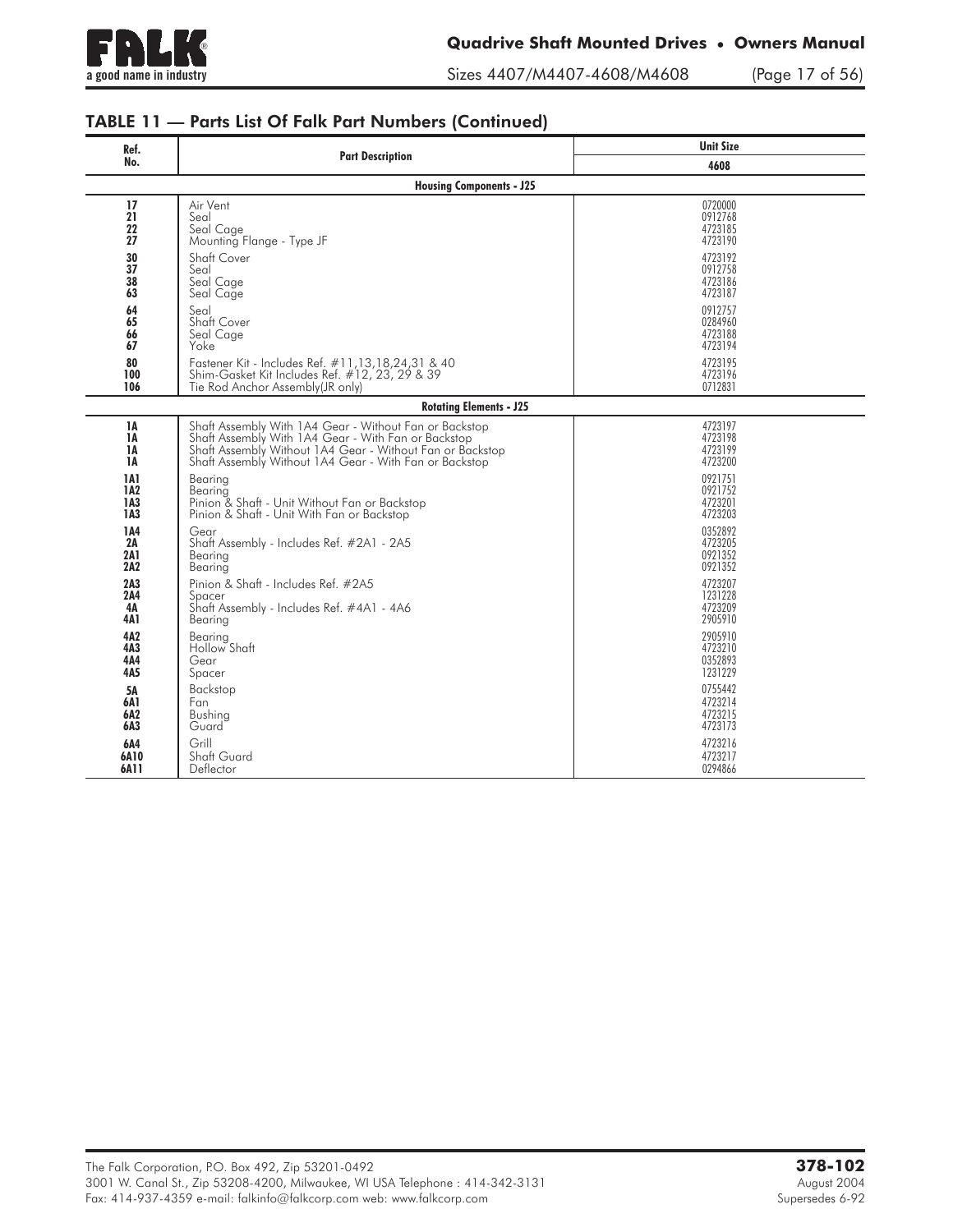$\frac{1}{\sqrt{2}}$ 



### TABLE 12 — Bearing Cross Reference Numbers

| <b>Falk Part Number</b> | <b>Manufacturers Number</b> |
|-------------------------|-----------------------------|
|                         | Tapered Roller Bearings ★   |
| 921349                  | HM212046/HM212011           |
| 921352                  | 6580/6535                   |
| 921494                  | H715336/H715311             |
| 921529                  | H715345/H715311             |
| 921530                  | H414249/H414210             |
| 921556                  | H715332/H715311             |
| 921682                  | HM212049/HM212011           |
| 921751                  | JH217249/JH217210           |
| 921752                  | JH415647/JH415610           |
| 921755                  | JM736149/JM736110           |
| 921780                  | HM212044/HM212011           |
| 921855                  | 5584/5535                   |
| 921857                  | 65212/65500B                |
| 921858                  | 65237/65500B                |
| 921859                  | 65200/65500B                |
| 921860                  | 65225/65500B                |
| 921861                  | 67782/67720                 |
| 921863                  | 5565/5535                   |
| 2905186                 | LM330448/LM330410           |
| 2905910                 | LM742749/LM742710           |
| 2912058                 | HM807040/HM807015B          |
| 2912059                 | HM807035/HM807015B          |
|                         |                             |

Falk suppliers of Tapered Roller Bearing are: Timken, Bower and Tyson.

# TABLE 13 — Seal Cross Reference Numbers

| <b>Falk Part Number</b> | Manufacturers Number t |                         |  |  |  |  |
|-------------------------|------------------------|-------------------------|--|--|--|--|
|                         | <b>Chicago Rawhide</b> | <b>National</b>         |  |  |  |  |
| 912742                  | 70080                  | 477436                  |  |  |  |  |
| 912757                  | .                      | 417316                  |  |  |  |  |
| 912758                  | 29906                  | .                       |  |  |  |  |
| 912765                  | 64993                  | .                       |  |  |  |  |
| 912768                  | 85014                  | $\cdot$ $\cdot$ $\cdot$ |  |  |  |  |
| 912858                  | 29317                  | 416654                  |  |  |  |  |
| 912913                  | 24898                  | 471271                  |  |  |  |  |
| 2912056                 | 60004                  | .                       |  |  |  |  |

† Subject to substitution of equivalent seals without notice.

Ĭ.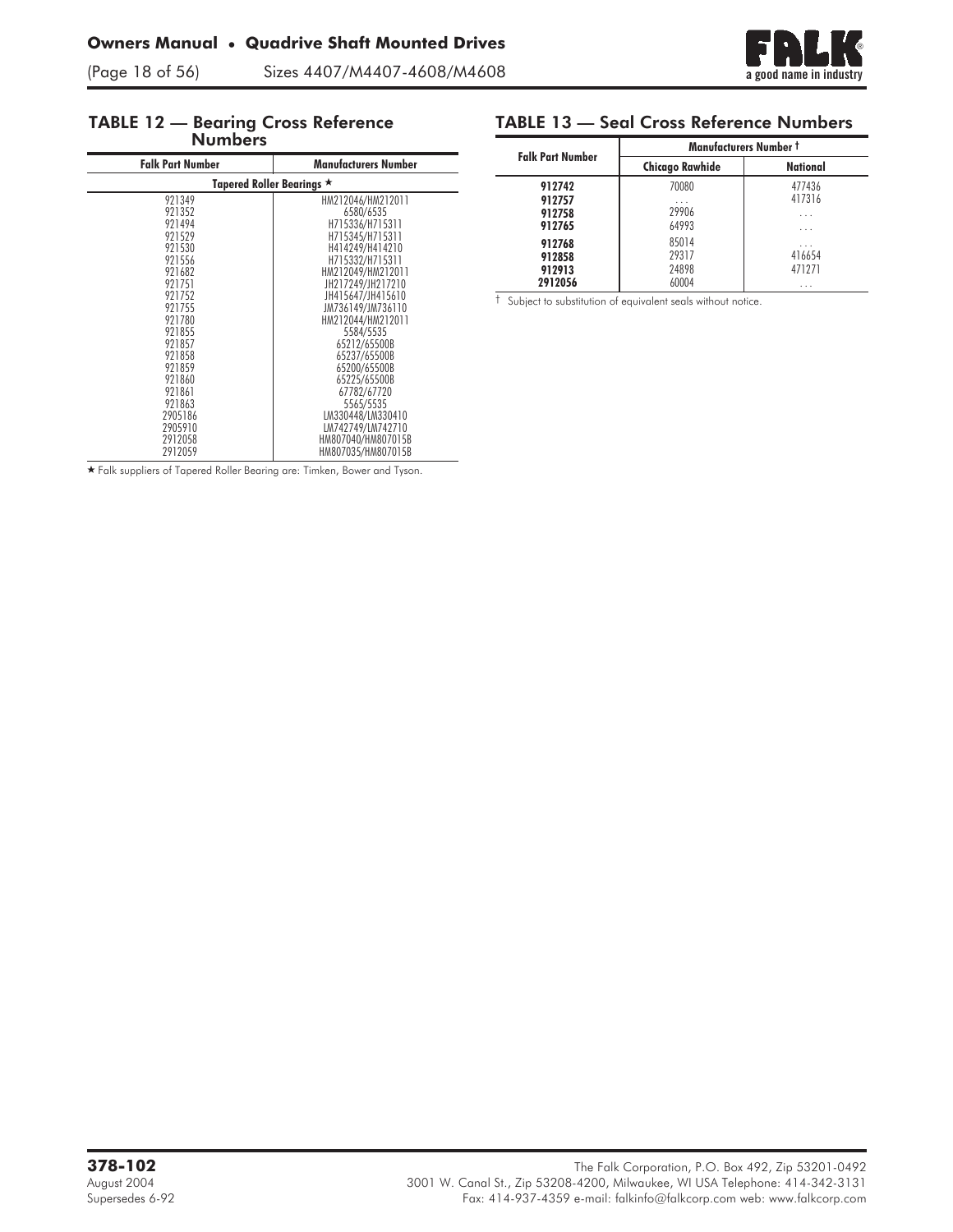

Sizes 4407/M4407-4608/M4608 (Page 19 of 52)

# **Section III Drive Reassembly**

### Refer To Parts Drawing Figures 14 & 15. 1. GENERAL

- a) Clean all parts to be reassembled and coat all taper roller bearing cups and pinion teeth with oil. DO NOT lubricate gear teeth prior to assembly on shaft.
- b) Heat all tapered roller bearing cones in an oven to 275°F(135°C).

*CAUTION: Do not apply flame directly to bearings or rest bearings directly on a heated surface.*

c) Slide or press all bearing cones tight against the shoulder or spacer.

*CAUTION: Do not apply force to the bearing outer race. Apply force against the inner race only.*

2. ASSEMBLY OF ROLLER BEARING CUPS - Where bearings will be reused and where bearing cups were not removed from the housing, skip to Step 3. It is recommended that bearings be replaced when ever drive is disassembled after being in service.

Install bearing cups only in housing base at this time. Coat bearing cups and housing bores with an SAE 20(or heavier) oil and drive or press cup squarely into the housing bores until positioned as shown in Figure 16 and 17. Use a flat plate and a brass bar to avoid damaging the bearing cups.



Figure 17



NOTE, that the exact positioning of the bearings in the bores will be achieved during the bearing adjustment procedure in Step 6.

*CAUTION: Take care not to allow cups to cock during their installation as this could result in permanent damage to housing.*

If cups become cocked in the bores, tap the high side lightly to re-position.

#### 3. ASSEMBLE SEAL CAGES TO HOUSING OUTPUT SIDE (BASE) AS FOLLOWS:

a) Turn housing on work bench to its side being careful that the bearing cups do not fall out of the bores. Assemble low speed seal cage without seal and one .015" (0,38 mm) shim-gasket, Ref. #11 or 12 and 24 for Sizes 4407 - 4507 & Ref. #22 or 27 and 23 for Size 4608. Cross tighten fasteners, Ref. #34 for Sizes 4407- 4507 & Ref. #24 for Size 4608, to torque specified in Table 14.

Check to be sure that cages and covers are registered on the bearing cups to avoid hanging up of the cups.

# TABLE 14 — Fastener Tightening Torques

| <b>Fastener Size — Inches</b>       | $.375 - 16$ | $.500-13$   | $.750 - 10$   | $.750-10$                                            | $.875 - 9$    |
|-------------------------------------|-------------|-------------|---------------|------------------------------------------------------|---------------|
| Tightening Torque<br>$lb-in (Nm)$ * | 330<br>(37) | 825<br>(93) | 3960<br>(447) | Size 4608:<br>2940 (332)<br>All Others<br>3960 (447) | 6400<br>(723) |

Torques are for non-lubricated fasteners.

- b) Assemble intermediate end cover and one .015" (0,38 mm) shim-gasket, Ref. #15 and 25 for Sizes 4407 - 4507 & Ref. #29 and 30 for Size 4608. Cross tighten fasteners, Ref. #35 for Sizes 4407- 4507 and Ref. #31 for Size 4608, to torque specified in Table 14.
- c) Assemble high speed pinion shaft cover or seal cage without seal as follows:

Size 4407 - 4507 without backstop — Shaft cover, one .015" (0,38 mm) shim-gasket and cross tighten fasteners to torque specified in Table 14. (Ref. #17, 27 and 37 for Type J05 & Ref. #18, 28 and 37 for Type J14 & J25).

Size 4407- 4507 with backstop — Backstop cage, shaft cover, shim-gaskets and finger tighten the fasteners, Ref. #19, 20, 29, 30 and 38. The backstop will be installed following assembly of shaft assemblies into drive housing.

Size 4608 without backstop — Shaft cover, one .015" (0,38 mm) shim-gasket and cross tighten fasteners to torque specified in Table 14, (Ref. #39, 40 and 65).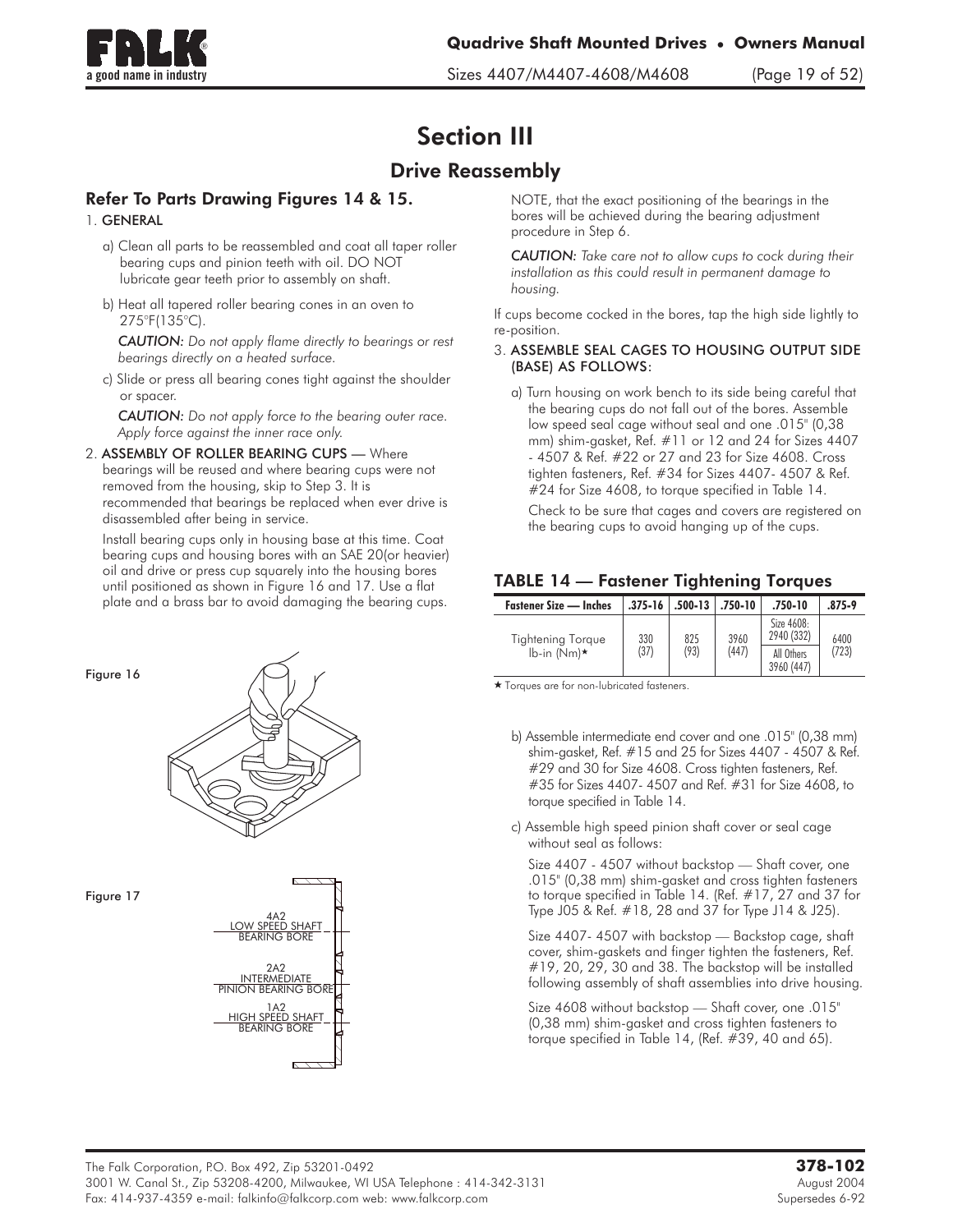$\frac{1}{2}$ 



Size 4608 with fan on back side — Seal cage without seal, one .015" (0,38 mm) shim-gasket and cross tighten fasteners to torques specified in Table 14, (Ref. #39, 40 and 63). Seal will be added later.

Size 4608 with external backstop — Seal cage without seal, one .015" (0,38 mm) shim-gasket and cross tighten fasteners to torque specified in Table 14, (Ref. #39, 40 and 66). Seal will be added later.

- 4. SHAFT ASSEMBLIES Where bearings and gears were not removed from the shafts, skip to Step 5. If bearings and gears were removed from the shafts, reassemble parts on the shaft per Figures 18 thru 21 as follows:
	- a) To assemble gear (Ref. #1A4 or 4A4), heat gear in an oven to 275°F(135°C) and press onto the shaft & firmly against the shoulder. For Size 4608, be sure to place spacers in the proper location on shaft assemblies 2A and 4A, before pressing on the bearings.
	- b) To assemble bearings, heat bearing cone in an oven to a maximum of 275°F(135°C), then slide or press them tight against the shaft shoulder or spacer.

*CAUTION: Allow assembly to cool. Apply a coat of oil to the cooled bearings and gear teeth to lubricate & avoid scoring of the working surfaces.*



5. DRIVE ASSEMBLY — Turn drive housing base on work bench to allow the shaft assemblies to be lowered into the housing. Block up the housing so that when low speed shaft assembly, 4A, is in place, the threaded end of the shaft will clear the bench surface. Before assembly, inspect housing and all shaft assemblies to see that all foreign matter has been removed.

Use eye bolts to assist in lowering high speed shaft and low speed pinion assemblies (Ref. #1A, 2A and 3A) into the housing base. Lift the low speed shaft assembly (Ref. #4A) by slinging thru holes in the gear web. Assemble as follows:

a) SINGLE REDUCTION — Lower high speed shaft assembly, Ref. #3A, Figure 19, into housing and tip away from other housing bores. While lowering the low speed shaft assembly, Ref. #4A, Figure 21, into housing tip high speed shaft into the gear mesh of the low speed gear as the shaft nears final position.

#### Figure 19 — 3A Shaft Assembly



b) DOUBLE REDUCTION — Lower high speed shaft assembly, Ref. #1A, Figure 18, into housing and tip away from other bores. Simultaneously lower the intermediate shaft assembly, Ref. #2A, Figure 20, and the low speed shaft assembly, Ref. #4A, Figure 21, into the housing. As shafts approach their final position, tip the high speed shaft pinion into the high speed gear mesh, Ref. #1A4.

#### Figure 20 — 2A Shaft Assembly



Figure 21 — 4A Shaft Assembly



**378-102** The Falk Corporation, P.O. Box 492, Zip 53201-0492<br>3001 W. Canal St., Zip 53208-4200, Milwaukee, WI USA Telephone: 414-342-3131 3001 W. Canal St., Zip 53208-4200, Milwaukee, WI USA Telephone: 414-342-3131 Supersedes 6-92 Fax: 414-937-4359 e-mail: falkinfo@falkcorp.com web: www.falkcorp.com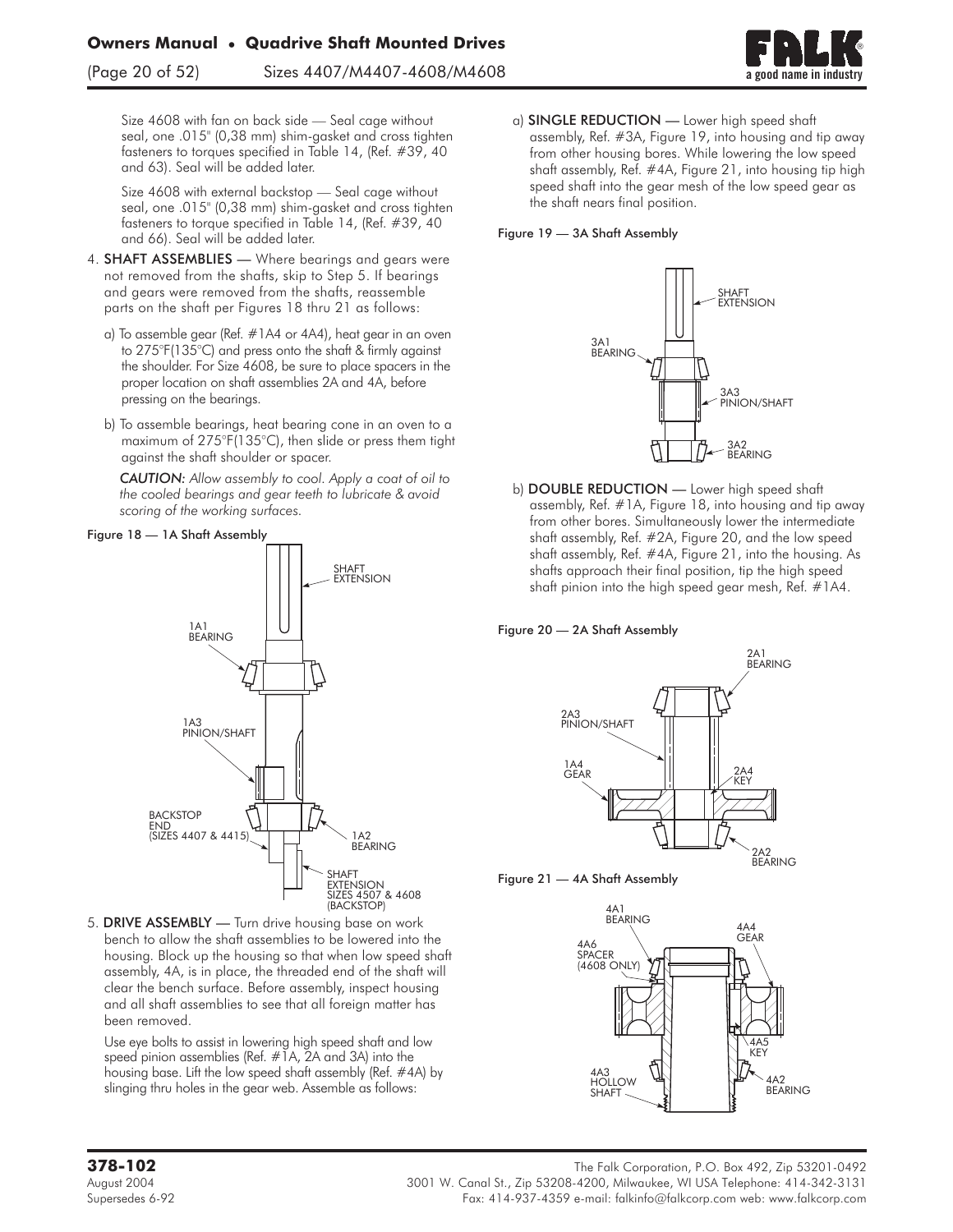

- c) Arrange the shaft assemblies to ensure that the gears are in mesh and bearing cones are in the cups. Remove the eyebolts before installing the housing cover.
- d) Place cover gasket, Ref. #32 for Sizes 4407 4507 & Ref. #12 for Size 4608, on housing base. Install the housing dowels into the housing base for correct alignment. Carefully lower the housing cover(using eyebolts as recommended in Section II, Step 11), without the bearing cups installed, onto the base. Tap the cover to ensure that the housing cover is fully seated on the housing base. Remove eye bolts and install cover fasteners and tighten to torques specified in Table 14.
- e) Apply film of oil to housing cover bores and bearing cups & carefully install the bearing cups into the bores as described in Step 2 above.
- f) Install seal cages without seals and covers:

DOUBLE REDUCTION DRIVES — Use the entire shim-gasket kit with the .015" (0,38 mm) shim-gasket against the housing. It is important that the .015" (0,38 mm) gasket be placed against the housing to prevent leakage. Cross tighten fasteners to torques specified in Table 14. Parts involved are as follows:

Size 4407 - 4507 — Low speed seal cage Ref. #11, 24 & 34; shaft cover Ref. #16, 26 & 36; high speed seal cage Ref. #21, 31 & 39.

Size 4608 — Low speed seal cage Ref. #22, 23 & 24; shaft cover Ref. #29, 30 & 31; high speed seal cage Ref. #38, 39 & 40.

SINGLE REDUCTION DRIVES - Install end cover, Ref. #16, 26 & 36, with one .015" (0,38 mm) shim-gasket on unused bore. For the other seal cages follow instructions from above as described for double reduction drives.

#### 6. BEARING ADJUSTMENT

- a) For drives equipped with TA taper bushing, turn drive over onto the input housing and carefully thread bushing nut onto hollow shaft threads. Rotate the shaft to seat the cone assemblies in the bearing cups. Set up a dial indicator, Figure 22. Rotate and oscillate shaft with axial force applied in both directions to obtain the shaft axial float measurement. If no float is measured, remove bushing nut and seal cage & add shim-gaskets until float is measurable. Proceed to Step 6(c).
- b) For drives without the TA Taper bushing, insert the hollow shaft thrust plate and secure with the retaining ring as illustrated in Section I, Figure 4. Thread a bolt into the thrust plate. Set up a dial indicator on the input housing face with the indicator probe on the end of the hollow shaft. DO NOT indicate from the thrust plate or fastener head. Rotate and oscillate shaft with axial force applied in both directions to obtain the axial float measurement. (Upward force can be applied by prying upward on the head of the thrust plate bolt). If no float is measured, remove seal cage and add shim-gaskets between the housing flanges until float is measurable.

#### Figure 22



- c) If the axial float from  $6(a)$  or (b) is greater than .010" (0,25 mm), subtract sufficient shims to obtain .001" to .010" (0,03 mm to 0,25 mm) float. Refer to Table 16 for shim thickness. Take into account the compressibility of shim-gaskets from Table 17. Reassemble and repeat Step 6(a) or (b). When float is within .001" to .010" (0,03 mm to 0,25 mm), proceed to Step 6(d).
- d) Refer to Table 15 and note the preload specified for bearings 4A1 and 4A2. Add to the upper and lower limits shown, the axial movement obtained in Step 6(c). This will indicate the thickness of shims to be removed to obtain the specified preload. For example, if the preload in Table 15 is .005 to .007 inches (0,13 mm to 0,18 mm) and the axial movement was .007 inches (0,18 mm), removal of shims with a total thickness of .012 to .014 inches (0,31 mm to 0,36 mm) will produce the desired preload. Table 16 provides shim thicknesses for each shim pack to assist in obtaining the desired results. Take into account the compressibility of shim-gaskets from Table 17.

|              | (mm)                               |                                        |                                                 |
|--------------|------------------------------------|----------------------------------------|-------------------------------------------------|
| <b>DRIVE</b> | <b>Bearings</b><br>Ref. #4A1 & 4A2 | <b>Shaft &amp; Pinion</b><br>Ref. #2A3 | <b>Shaft &amp; Pinion</b><br>$Ref. #1A3$ or 3A3 |
| <b>SIZE</b>  | <b>Bearing Preload</b>             | <b>Axial Float</b>                     | <b>Axial Float</b>                              |
| <b>AA07</b>  | 004, 006(0, 10, 0, 15)             |                                        |                                                 |

#### TABLE 15 — Preload & Axial Settings - In (mm)

4415 .005.007 (0,13-0,18)

4507 .006-.008 (0,15-0,20) 4608 .008-.010 (0,20-0,25)

e) Remove seal cage Ref. #11 for Sizes 4407 - 4507; Ref. #22 for Size 4608 and remove shim-gasket(s) as determined in Step 6(d). Reattach the seal cage and tighten fasteners to torque specified in Table 14.

**4415** .005-007 (0,13-0,18) .001-003 (0,03-0,08) .001-003 (0,03-0,08)<br>**4608** .006-008 (0,15-0,25) .001-003 (0,03-0,08) .001-003 (0,03-0,08)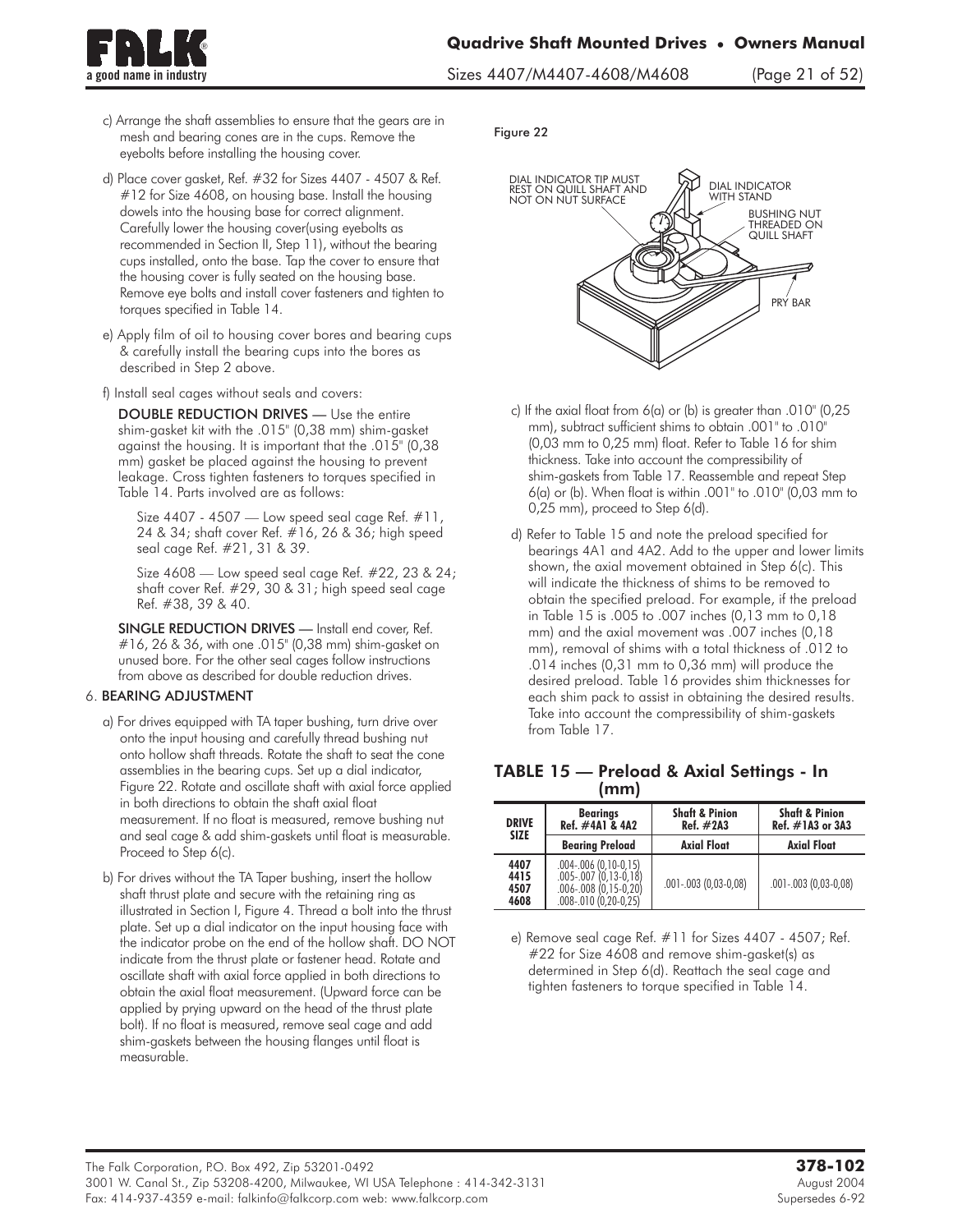Sizes 4407/M4407-4608/M4608  $\frac{1}{2}$ 



f) AXIAL FLOAT ADJUSTMENT, REF. #2A3 — Remove pipe plug from center of shaft cover, Ref. #16 for Sizes 4407 - 4507 & Ref. #30 for Size 4608, and install a .375-16 x 2" or longer fastener for Sizes 4407 - 4507 and a .750-10 x 3" or longer fastener for Size 4608, thru the hole in the shaft cover into the threaded hole in the pinion shaft. Turn by hand until snug. Set up a dial indicator with the probe on the fastener head as illustrated in Figure 23. Turn the fastener in a clockwise direction, pushing and pulling the fastener to make certain the bearings are properly seated. Measure the axial float. Subtract from this reading the axial float for Ref. #2A3 shaft found in Table 15. This indicated the thickness of shims to be removed. When removing the shim(s) retain the .015" (0,38 mm) thickness against the drive housing. Retighten fasteners and recheck float. Readjust shimming, if necessary, until proper axial float is achieved (Table 15).

Figure 23



| Ref. | Shim                         | <b>Unit Size</b>                             |                                          |                                              |                                          |  |  |  |  |
|------|------------------------------|----------------------------------------------|------------------------------------------|----------------------------------------------|------------------------------------------|--|--|--|--|
| No.  | <b>Thickness</b>             | 4407                                         | 4415                                     | 4507                                         | 4608                                     |  |  |  |  |
| 100  | $\ldots$                     | 4723120                                      | 0758580                                  | 0758587                                      | 4723196                                  |  |  |  |  |
| 12   | .062                         | $\cdots$                                     | $\cdots$                                 | $\cdots$                                     | 0329946                                  |  |  |  |  |
| 23   | .007<br>.009<br>.015<br>.031 | $\cdots$<br>$\cdots$<br>$\cdots$<br>$\cdots$ | $\cdots$<br>.<br>$\cdots$<br>$\cdots$    | $\cdots$<br>$\cdots$<br>$\cdots$<br>$\cdots$ | 1231222<br>0767802<br>0767803<br>0767804 |  |  |  |  |
| 24   | .007<br>.009<br>.015<br>.031 | 1231144<br>0767761<br>0767762<br>0767763     | 1220259<br>0757456<br>0757457<br>0757458 | 1220130<br>0757453<br>0757454<br>0757455     | .<br>.<br>.<br>$\ldots$                  |  |  |  |  |
| 25   | .015                         | 0755904                                      | 0757460                                  | 0757460                                      | $\cdots$                                 |  |  |  |  |
| 26   | .007<br>.009<br>.015<br>.031 | 1219682<br>0755903<br>0755904<br>0755905     | 1220540<br>0757459<br>0757460<br>0757461 | 1220128<br>0755947<br>0755948<br>0755949     | $\cdots$<br>.<br>$\cdots$<br>$\cdots$    |  |  |  |  |
| 27   | .015                         | 0755904                                      | $\ldots$                                 | $\cdots$                                     | $\cdots$                                 |  |  |  |  |
| 28   | .015                         | 0755904                                      | 1220129                                  | 0757460                                      | $\ldots$                                 |  |  |  |  |
| 29   | .007<br>.009<br>.015         | $\ldots$<br>$\cdots$<br>0755904              | $\cdots$<br>$\cdots$<br>1220129          | $\cdots$<br>$\cdots$<br>1220129              | 2110776<br>0767805<br>0767806            |  |  |  |  |
| 30   | .015                         | 0755904                                      | 1220129                                  | 1220129                                      | .                                        |  |  |  |  |
| 31   | .007<br>.009<br>.015<br>.031 | 1219682<br>0755903<br>0755904<br>0755905     | 1220540<br>0757459<br>0757460<br>0757461 | 1220128<br>0755947<br>0755948<br>0755949     | $\cdots$<br>.<br>$\cdots$<br>$\cdots$    |  |  |  |  |
| 32   | .062                         | 0344294                                      | 0334658                                  | 0344420                                      | $\cdots$                                 |  |  |  |  |
| 39   | .007<br>.009<br>.015         | $\cdots$<br>$\cdots$<br>$\cdots$             | $\cdots$<br>$\cdots$<br>$\cdots$         | $\cdots$<br>.<br>$\cdots$                    | 1130518<br>0710702<br>0710703            |  |  |  |  |

# TABLE 16 — Individual Shim-Gasket Part Numbers

TABLE 17 — Falk Shim-Gasket Compressibility –

Inches (mm)

|                  | New        | .007(0.18) | .009(0.23) | 5(0.38)<br>CIU. | (0.79)<br>.U3 I |
|------------------|------------|------------|------------|-----------------|-----------------|
| <b>Thickness</b> | Compressed | .006(0,15) | .008(0.20) | .013(0.33)      | .028(0.7)       |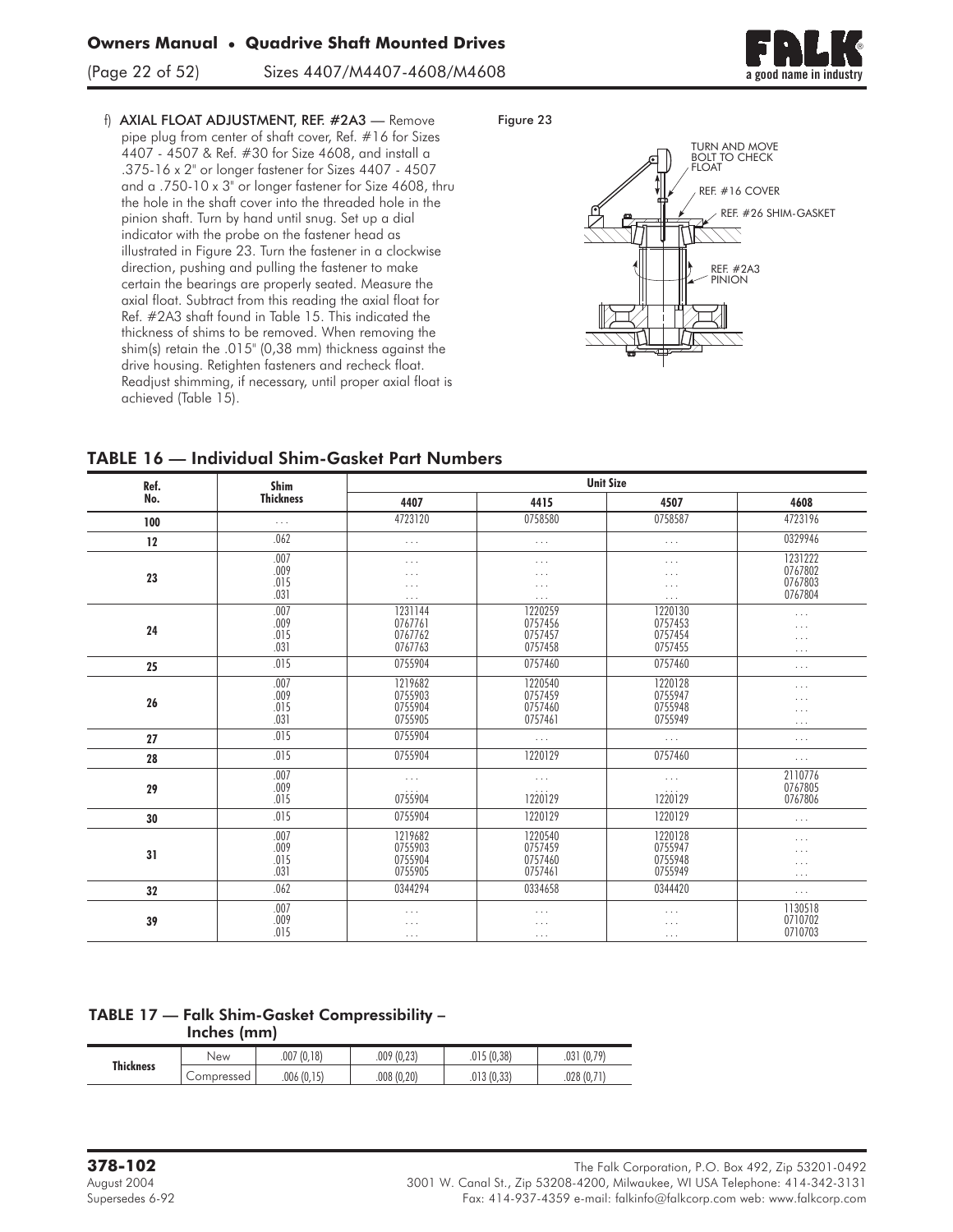

Sizes 4407/M4407-4608/M4608 (Page 23 of 52)



Figure 24 g) AXIAL FLOAT ADJUSTMENT, REF. #1A3 or 3A3 —

Refer to Figure 24 and adjust float as follows:

Set up a dial indicator for determining axial movement of the input shaft Ref. #1A3 or 3A3. Lift upward with a twisting motion to obtain a reading.

*WARNING: Cover keyway with tape to avoid lacerations to the hand.*

Subtract from this reading the axial float for shaft, Ref. #1A3 or 3A3, found in Table 15. This indicates the thickness of shim(s), Ref. #31 for Sizes 4407 - 4507 and Ref. #39 for Size 4608, to be removed. When removing the shim(s), retain the .015" (0,38 mm) thick shim against the housing, Ref. #10. Retighten fasteners and recheck float. Readjust shimming, if necessary, until proper float is achieved (Table 15).

#### 7. SEAL INSTALLATION

Seals can be installed after all bearing adjustments have been completed. Refer to Section II, Step 7, to install seals, Ref. #22 & 23 for Sizes 4407 - 4507 and Ref. #21, 37 & 64 for Size 4608. NOTE, when removing a seal cage to install a seal, be sure to replace the same shim-gaskets as removed to assure correct bearing adjustments.

#### 8. BACKSTOP INSTALLATION

If drive will be installed on the driven equipment using a TA tapered bushing, refer to Section I, Step 7, to determine if the backstop should be installed at this time. Refer to Appendix B, for assembly instructions.

DRIVE IS READY TO INSTALL — Refer to Section I.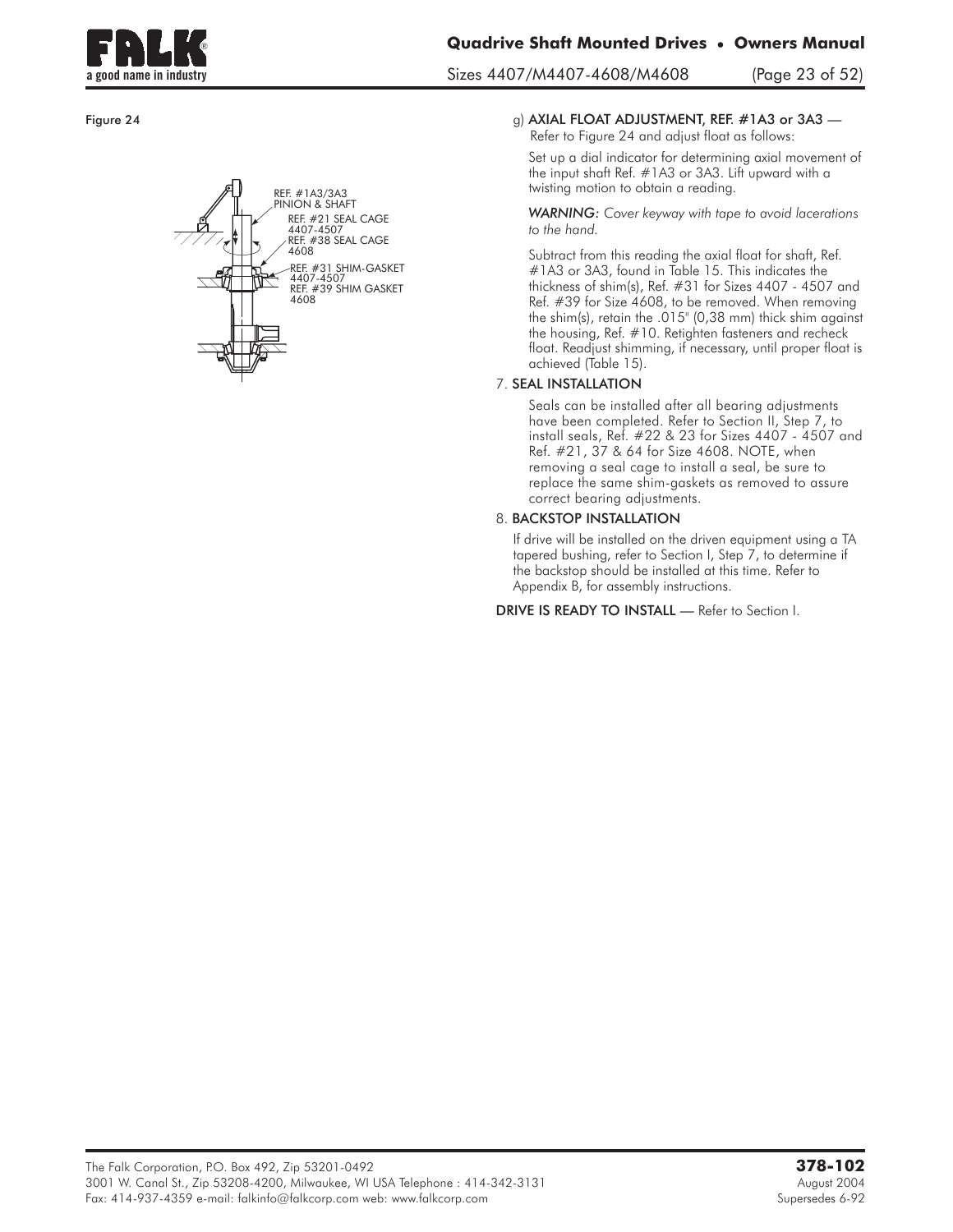

# **This Page Left Intentionally Blank**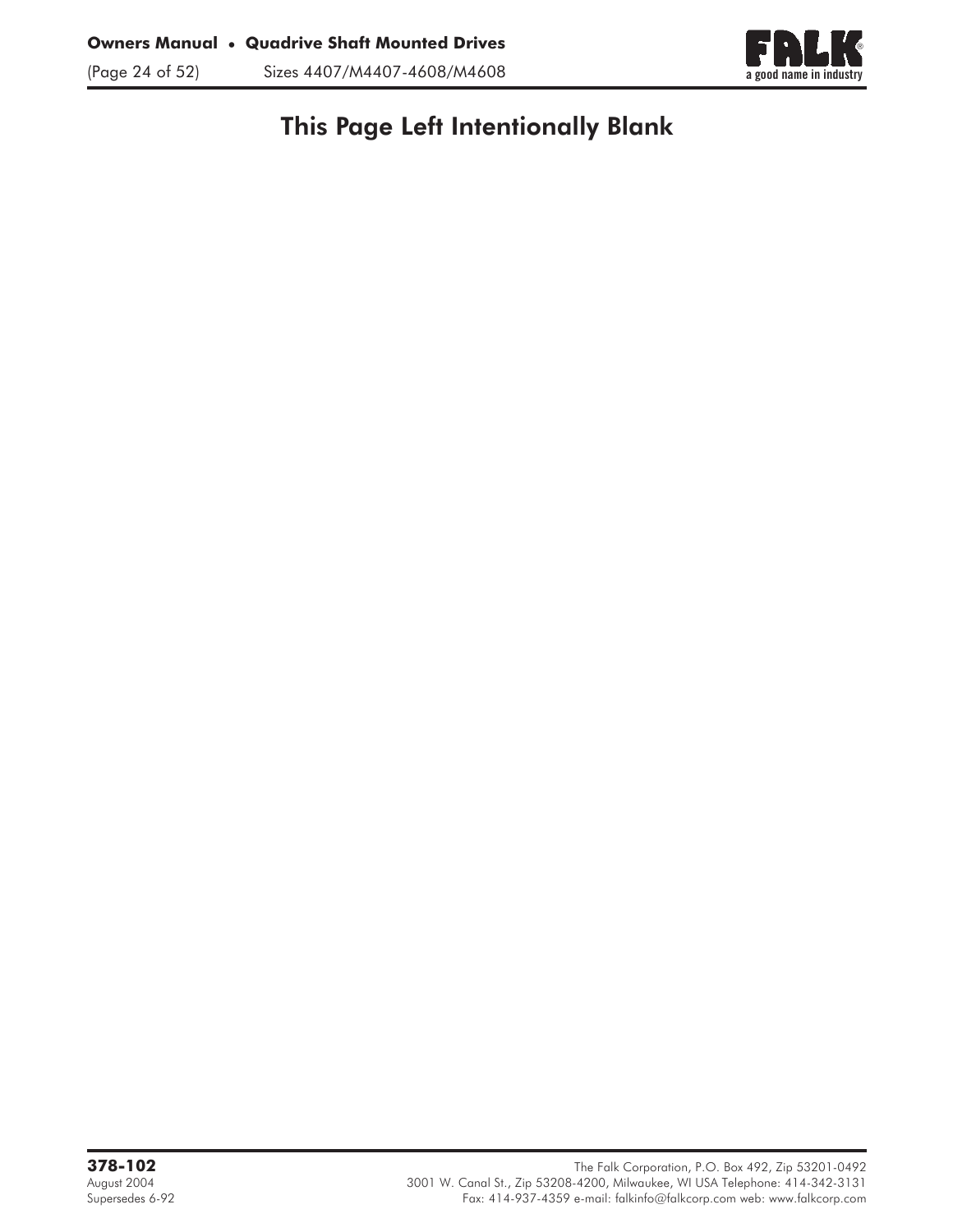

# **TABLE OF CONTENTS**

| Appendix A: Lubrication Recommendations with the state of the state of the state of the Appendix A:                |
|--------------------------------------------------------------------------------------------------------------------|
|                                                                                                                    |
|                                                                                                                    |
|                                                                                                                    |
|                                                                                                                    |
| Appendix F: Modification For Non-Standard Mounting Positions · · · · · · · · · · · · · · · 39                      |
| Appendix G: Parts Interchangeability 2000/3000 vs 4000 Series · · · · · · · · · · · · · · 41                       |
| Appendix H: Retaining Rings For Bushing Nuts and Thrust Plates &<br>Tooth Combinations For Vibrations Analysis. 43 |
| Appendix J: Drive Shaft Recommendations for Tapered Drive Shafts Fachient And Handard Add                          |
| Appendix K: Drive Shaft Recommendations Using TA Taper Bushing ············· 45                                    |
| Appendix L: Drive Shaft Recommendations Using (TCB) Kit ························· 47                               |
|                                                                                                                    |
|                                                                                                                    |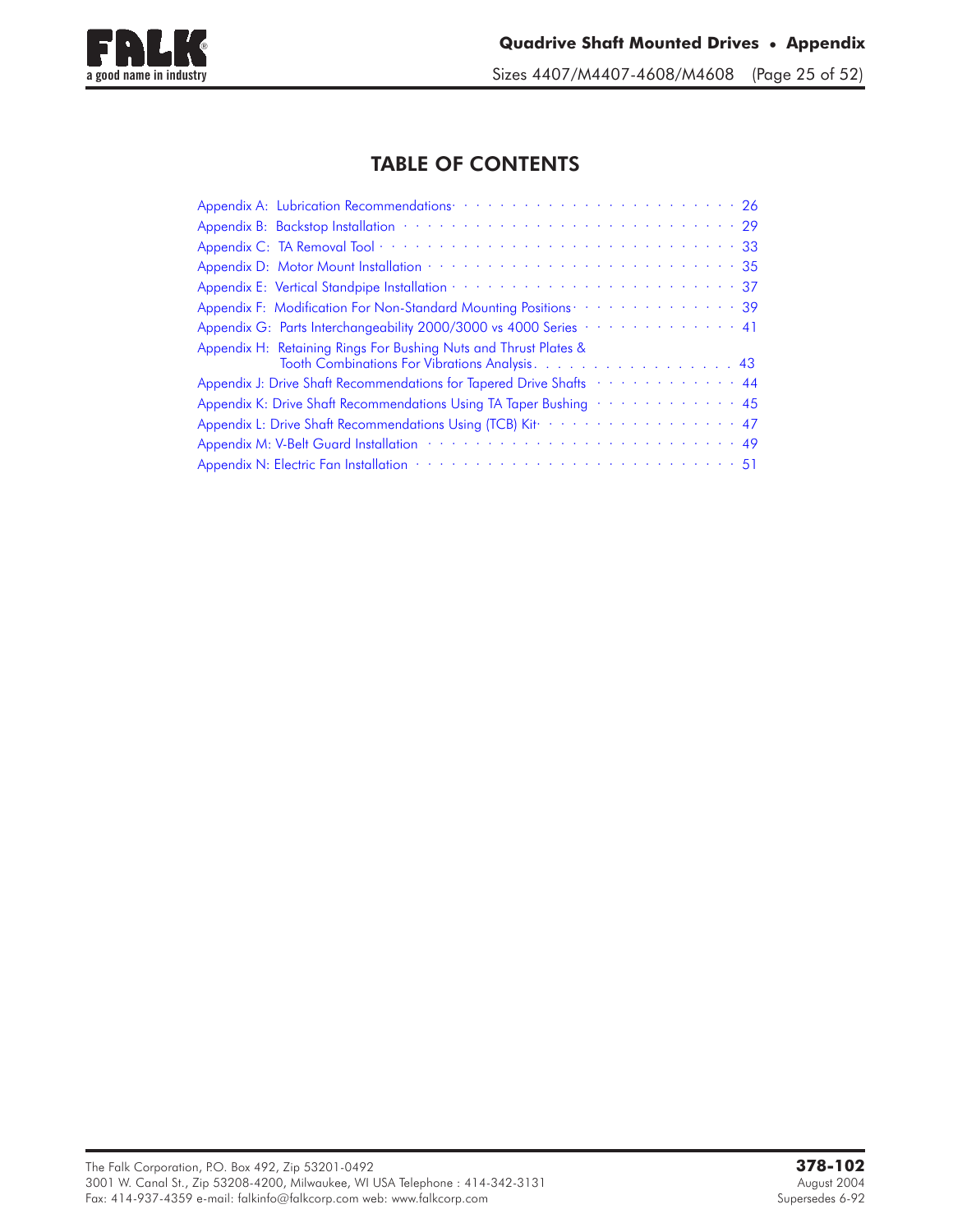

# **Lubrication Recommendations**

### **Introduction**

Lubricants listed in this manual are typical products ONLY and should not be construed as exclusive recommendations. Industrial type petroleum based rust and oxidation inhibited (R & O) gear lubricants or industrial type sulfur-phosphorus extreme pressure (EP) gear lubricants are the recommended lubricants for ambient temperatures of 15°F to 125°F (-9°C to 52°C).

For drives operating outside the above temperature range, refer to the "Synthetic Lubricants" paragraphs. Synthetic lubricants can also be used in normal climates.

Carefully follow instructions on the drive nameplate, warning tags and installation manuals furnished with the drive.

# Viscosity (Important)

The proper viscosity grade for R & O and EP lubricants is found in Table 5. For synthetic lubricant viscosity grades, refer to Table 4 and the "Synthetic Lubricants" paragraphs. Petroleum based lubricant selections must have a pour point at least 10°F (5.5°C) below the expected minimum ambient starting temperature.

|  | TABLE 1 — Petroleum Based R & O Gear |  |  |  |
|--|--------------------------------------|--|--|--|
|  | Lubricants <sup>†</sup>              |  |  |  |

| <b>AGMA Viscosity Grade</b>                                                                                              |                      | 4                                                                                          | 5                                                                                     | 6                                                                |  |
|--------------------------------------------------------------------------------------------------------------------------|----------------------|--------------------------------------------------------------------------------------------|---------------------------------------------------------------------------------------|------------------------------------------------------------------|--|
| <b>ISO Viscosity Grade</b>                                                                                               |                      | 150                                                                                        | 220                                                                                   | 320                                                              |  |
|                                                                                                                          | cSt @ 40 $\degree$ C | 135-165                                                                                    | 198-242                                                                               | 288-352                                                          |  |
| <b>Viscosity</b>                                                                                                         | SSU @ 100°F          | 626-765                                                                                    | 918-1122                                                                              | 1335-1632                                                        |  |
|                                                                                                                          | Manufacturer         | Lubricant                                                                                  | Lubricant                                                                             | Lubricant                                                        |  |
| Amoco Oil Co.<br>RP Oil Co<br>Chevron U.S.A., Inc.<br>Citgo Petroleum Corp.                                              |                      | Amer.Ind. Oil 150<br>Machine Oil AW 150<br>Citgo Pacemaker 150                             | Amer. Ind. Oil 220<br>Energol HLP-HD 220<br>Machine Oil AW 220<br>Citgo Pacemaker 220 | Amer.Ind. Oil 320<br>Machine Oil AW 320<br>Citgo Pacemaker 320   |  |
| Conoco Inc<br>Exxon Company, U.S.A.<br>Houghton International, Inc.<br>Imperial Oil Ltd.                                 |                      | Dectol R&O Oil 150<br>Teresstic 150<br>Hydro-Drive HP 750<br>Teresso 150                   | Dectol R&O Oil 220<br>Teresstic 220<br>Hydro-Drive HP 1000<br>Teresso 220             | Dectol R&O Oil 320<br>Teresstic 320<br>.<br>Teresso 320          |  |
| Kendall Refining Co.<br>Keystone Lubricants<br>Lyondell Petrochemical (ARCO)<br>Mobil Oil Corp.<br>Petro-Canada Products |                      | Four Seasons AW 150<br>KLC $-40$<br>Duro 150<br>DTE Oil Extra Heavy<br>Harmony 150 or 150D | $KLC-50$<br><b>Duro 220</b><br>DTE Oil BB<br>Harmony 220                              | <b>Duro 320</b><br>DTE Oil AA<br>Harmony 320                     |  |
| Phillips 66 Co.<br>Shell Oil Co.<br>Shell Canada Limited<br><b>Texaco Lubricants</b>                                     |                      | Magnus Oil 150<br>Morling 150<br>Tellus 150<br>Regal Oil R&O 150                           | Magnus Oil 220<br>Morling 220<br>Tellus 220<br>Regal Oil R&O 220                      | Magnus Oil 320<br>Morling 320<br>Tellus 320<br>Regal Oil R&O 320 |  |
| Unocal 76 (East)<br>Unocal 76 (West)<br>Valvoline Oil Co.                                                                |                      | <b>Unax RX 150</b><br>Turbine Oil 150<br>Valvoline AW ISO 150                              | Unax RX 220<br>Turbine Oil 220<br>Valvoline AW ISO 220                                | <b>Unnx AW 320</b><br>Turbine Oil 320<br>Valvoline AW ISO<br>320 |  |

† Minimum viscosity index of 90. Maximum operating temperature of lubricants is 200°F (93°C)

# Petroleum Based Lubricants

R & O GEAR LUBRICANTS (TABLE 1) - Industrial type petroleum based rust and oxidation inhibited (R & O) gear lubricants are the most common and readily available general purpose gear lubricants.

EXTREME PRESSURE (EP) LUBRICANTS (TABLE 2) — For highly loaded drives or for drives loaded in excess of original estimates, industrial-type petroleum extreme pressure lubricants are preferred. The EP lubricants currently recommended are of the sulphur–phosphorus type.

### TABLE 2 — Petroleum Based Extreme Pressure Lubricants  $\star$

| Manufacturer                  | Lubricant               |
|-------------------------------|-------------------------|
| Amoco Oil Co.                 | Permogear/Amogear EP    |
| BP Oil Co                     | Energear EP             |
| Chevron U.S.A. Inc.           | Gear Compounds EP       |
| Citgo Petroleum Corp.         | Citgo EP Compound       |
| Conoco Inc.                   | Gear Oil                |
| Exxon Co. U.S.A.              | Spartan EP              |
| Houghton Int., Inc.           | MP Gear Oil             |
| Imperial Oil Ltd.             | Spartan EP              |
| Kendall Refining Co.          | Kendall NS-MP           |
| Keystone Lubricants           | Keygear                 |
| Lyondell Petrochemical (ARCO) | Pennant NI              |
| Mobil Oil Corp.               | Mobilgear               |
| Petro-Canada Products         | <b>Ultima FP</b>        |
| Phillips 66 Co.               | Philgear                |
| Shell Oil Co.                 | Omala Oil               |
| Shell Canada Limited          | Omala Oil               |
| Sun Oil Co.                   | Sunep                   |
| <b>Texaco Lubricants</b>      | Meropa                  |
| Unocal 76 (East & West)       | Extra Duty NL Gear Lube |
| Valvoline Oil Co.             | AGMA FP                 |

 Minimum vixcosity index of 90. Maximum operating temperature of lubricants is 200°F (93°C).

#### *WARNING: EP LUBRICANTS IN FOOD PROCESSING*

*INDUSTRY — EP lubricants may contain toxic substances and should not be used in the food processing industry without the lubricant manufacturer's approval. Lubricants which meet USDA "H1" classification are suitable for food processing applications.*

#### *CAUTION: PETROLEUM BASED LUBRICANTS & INTERNAL*

*BACKSTOPS — Do not use EP lubricants or lubricants with anti–wear additives or lubricant formulations including sulfur, phosphorus, chlorine, lead derivatives, graphite or molybdenum disulfides in drives equipped with internal cartridge type backstops. Some lubricants in Table 1 may contain anti–wear additives. Lubricants in Table 2 do contain several of these additives.*

# Synthetic Lubricants

Synthetic lubricants of the polyalphaolefin type are recommended for cold climate operation, high temperature applications, extended temperature range (all season) operation and/or extended lubricant change intervals. The proper viscosity grade of synthetic lubricant is given in Table 4.

**378-102** The Falk Corporation, P.O. Box 492, Zip 53201-0492<br>3001 W. Canal St., Zip 53208-4200, Milwaukee, WI USA Telephone: 414-342-3131 3001 W. Canal St., Zip 53208-4200, Milwaukee, WI USA Telephone: 414-342-3131 Supersedes 6-92 Fax: 414-937-4359 e-mail: falkinfo@falkcorp.com web: www.falkcorp.com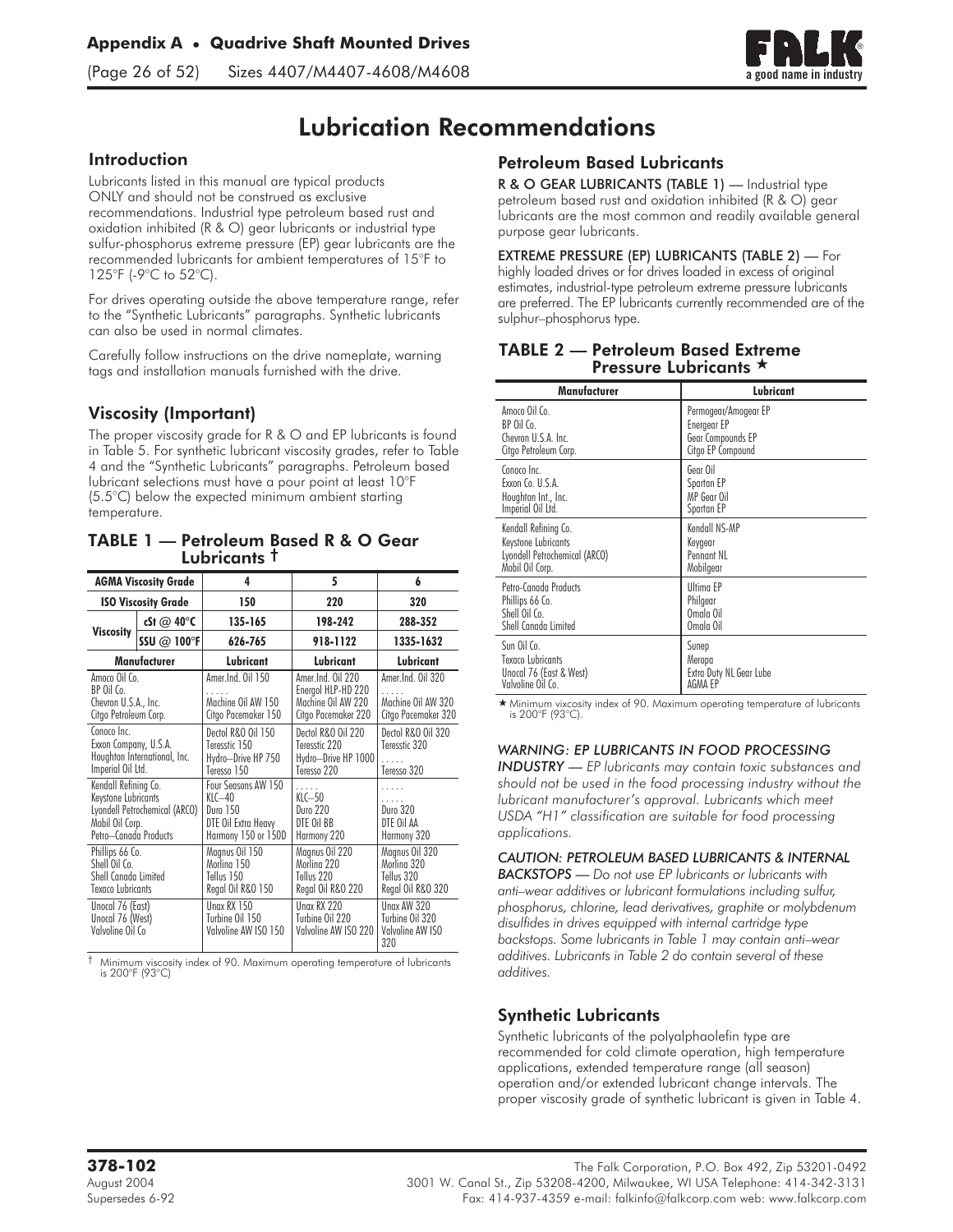

 $S = \frac{1}{2}$ 

# **Lubrication Recommendations**

COLD CLIMATE CONDITIONS — The proper viscosity grade of synthetic lubricant is given in Table 4. Usable temperature ranges can sometimes be widened for synthetic lubricants if specific application conditions are known.

*CAUTION: SYNTHETIC LUBRICANTS & INTERNAL BACKSTOPS – Synthetic lubricants may be used in drives with internal backstops operating in cold temperatures –30° to +50°F (–34° to +10°C). Select proper lubricant grade from Table 4. Mobil SHC 624 and SHC 626 provide proper backstop action under these conditions. Other synthetic*

*lubricants may also be acceptable. DO NOT use synthetic lubricants in drives with backstops operating in ambient temperatures above 50° F (10° C).*

NORMAL CLIMATE CONDITIONS — For temperatures of 15°F (–9°C) and above, use viscosity grades as recommended in Table 5 for petroleum based lubricants. Petroleum based and synthetic lubricants are suitable for normal climate conditions. Usable temperature ranges can sometimes be widened for synthetic lubricants if specific application conditions are known.

### *WARNING: SYNTHETIC LUBRICANTS IN FOOD*

*PROCESSING INDUSTRY – Synthetic lubricants may contain toxic substances such as sulfur, phosphorus, chlorine, lead derivatives, graphite or molybdenum disulfides and should not be used in the food processing industry without the lubricant manufacturer's approval. Lubricants which meet USDA "H1" classification are suitable for food processing applications.*

# Lubricant Changes

OIL ANALYSIS REPORT — Checking oil condition at regular intervals is recommended. In the absence of more specific limits, the guidelines listed below may be used to indicate when to change oil:

- 1. Water content is greater than 0.05% (500 ppm).
- 2. Iron content exceeds 150 ppm.
- 3. Silicon (dust/dirt) exceeds 25 ppm.
- 4. Viscosity changes more than 15%.

PETROLEUM LUBRICANTS - For normal operating conditions, change gear oils every six months or 2500 operating hours, whichever occurs first. If the drive is operated in an area where temperatures vary with the seasons, change the oil viscosity grade to suit the temperature, refer to Table 1. Lubricant suppliers can test oil from the drive periodically and recommend economical change schedules.

SYNTHETIC LUBRICANTS — Synthetic lube change intervals can be extended to 8000-10,000 hours depending upon operating temperatures and lubricant contamination. Laboratory analysis is recommended for optimum lubricant life and drive performance. Change lube with change in ambient temperature, if required. Refer to Table 4.

# Grease Lubricated Seals

All drives are furnished with grease purged seals which minimize the entry of contaminants and abrasive dusts into the drive. Drives are shipped with NLGI #2 grease in the seal housing cavities unless otherwise specified.

Whenever changing oil in the drive, purge the seals with one of the NLGI #2 greases listed in Table 3.

#### TABLE 3 — Greases For Grease Purged Seals

 $[0.0005, 1.001, 0.000]$ 

| $ U $ to $ZUU$ if $ - O $ to $93^\circ$ UI |                                   |  |  |  |
|--------------------------------------------|-----------------------------------|--|--|--|
| Manufacturer                               | Lubricant                         |  |  |  |
| Amoco Oil Co.                              | Amolith Grease No. 2              |  |  |  |
| BP Oil Co.                                 | Energrease LS-EP2                 |  |  |  |
| Chevron U.S.A., Inc.                       | <b>Industrial Grease Medium</b>   |  |  |  |
| Citgo Petroleum Corp.                      | Premium Lithium Grease No. 2      |  |  |  |
| Conoco Inc.                                | EP Conolith Grease No. 2          |  |  |  |
| Exxon Company, U.S.A.                      | <b>Unirex N2</b>                  |  |  |  |
| Houghton Int., Inc.                        | Cosmolube 2                       |  |  |  |
| Imperial Oil Ltd.                          | Unirex N2L                        |  |  |  |
| Kendall Refining Co.                       | Multi-Purpose Lithium Grease L421 |  |  |  |
| Keystone Lubricants                        | Zeniplex 2                        |  |  |  |
| Lyondell Petrochemical (ARCO)              | Litholine H EP 2 Grease           |  |  |  |
| Mobil Oil Corp.                            | Mobilith 22                       |  |  |  |
| Mobil Oil Corp.                            | Mobilith SHC 460 <sup>+</sup>     |  |  |  |
| Petro-Canada Products                      | Mulipurpose EP2                   |  |  |  |
| Phillips 66 Co.                            | Philube Blue EP                   |  |  |  |
| Shell Oil Co.                              | Alvania Grease 2                  |  |  |  |
| Shell Canada Limited                       | Alvania Grease 2                  |  |  |  |
| Sun Oil Co.                                | Ultra Prestige EP2                |  |  |  |
| Texaco Lubricants                          | Premium RB Grease                 |  |  |  |
| Unocal 76 (East & West)                    | Unoba EP2                         |  |  |  |
| Valvoline Oil Co.                          | Multilube Lithium EP Grease       |  |  |  |

Some of these greases are of the EP type and may contain toxic substances not allowed in the food processing industry. If grease could contaminate the product, as in the food and drug industries, the grease should be removed. A grease that meets the USDA "H1" classification is suitable for food processing applications.

Periodically (at least every six months) depending upon the frequency and degree of contamination, purge contaminated grease from seals by slowly pumping fresh bearing grease thru the seal, WITH HAND GREASE GUN, until fresh grease flows out along the shaft. Wipe off purged grease.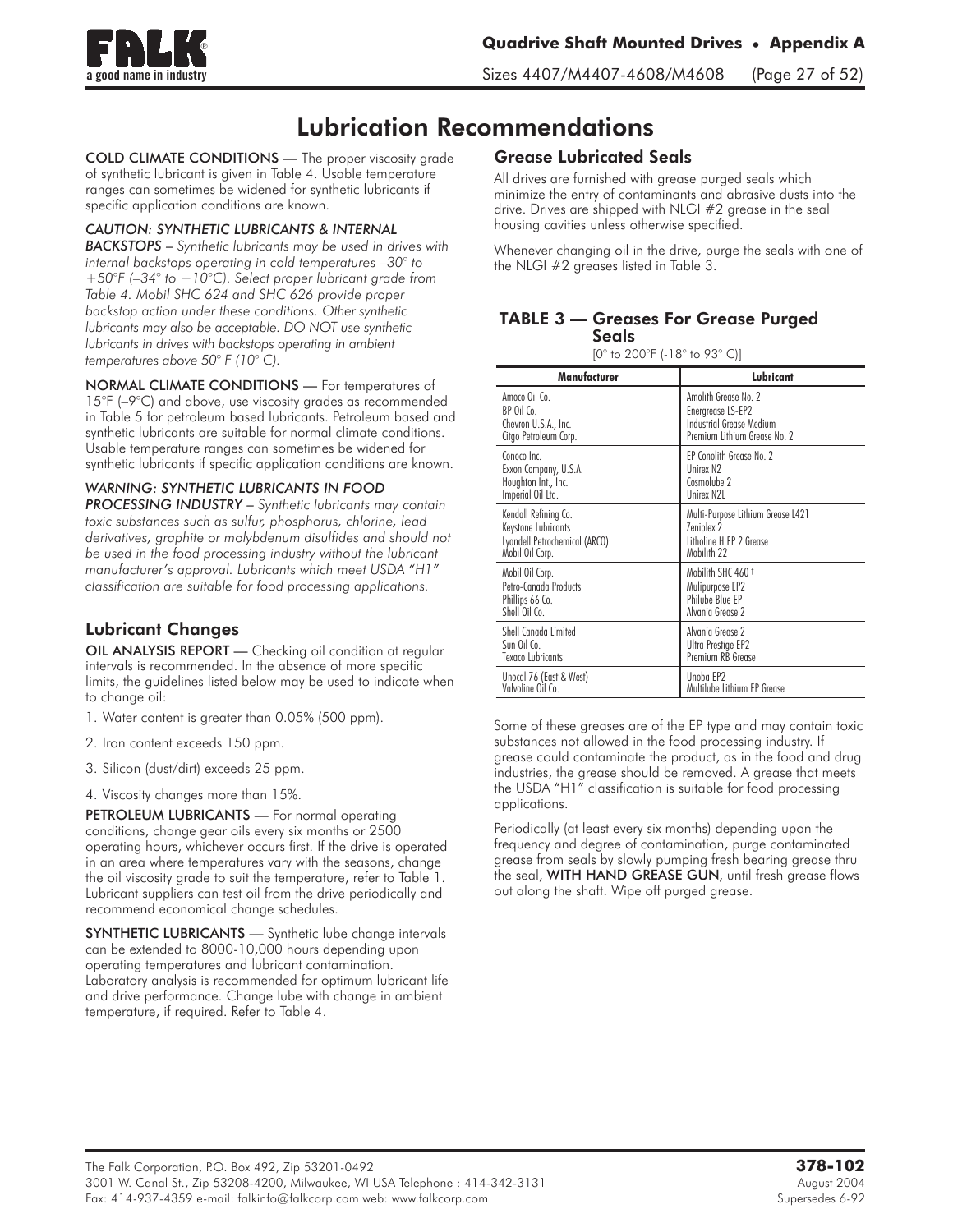

# **Lubrication Recommendations**

| <b>Ambient Temp. Range</b>  | $-30$ to $+10$ <sup>o</sup> F | $-15$ to $+50^{\circ}$ F                 | 0 to $+80^\circ$ F                            | $+10$ to $+125^{\circ}$ F                                | $+20$ to $+125^{\circ}$ F                     |
|-----------------------------|-------------------------------|------------------------------------------|-----------------------------------------------|----------------------------------------------------------|-----------------------------------------------|
|                             | $(-34 to -12^{\circ}C)$       | $(-26 \text{ to } +10^{\circ} \text{C})$ | $(-18 \text{ to } +27^{\circ} \text{C})$      | $(-12 \text{ to } +52^{\circ}C)$                         | $(-7 \text{ to } +52^{\circ} \text{C})$       |
| <b>AGMA Viscosity Grade</b> | OS                            | 2S                                       | 4S                                            | <b>5S</b>                                                | <b>6S</b>                                     |
| <b>ISO Viscosity Grade</b>  | 32                            | 68                                       | 150                                           | 220                                                      | 320                                           |
| Viscosity cSt $@$ 40 $°C$   | 28.8-35.2                     | 61.2-74.8                                | 135-165                                       | 198-242                                                  | 288-352                                       |
| Viscosity SSU @ 100°F       | 134-164                       | 284-347                                  | 626-765                                       | 918-1122                                                 | 1335-1632                                     |
| Manufacturer                |                               |                                          | Lubricant                                     |                                                          |                                               |
| Chevron U.S.A., Inc.        | $\cdots$                      | $\cdots$                                 | $\cdots$                                      | Clarity Synthetic PM Oil 220<br>Syn. Gear Lube Tegra 220 | $\cdots$                                      |
| Conoco Inc.                 | <b>Syncon R &amp; O 32</b>    | Syncon R & O 68<br>Syncon EP 68          | Syncon EP 150 •                               | Syncon R & 0 220 ●<br>Syncon EP 220 ●■                   | Syncon EP 320 •■                              |
| Dryden Oil Co.              | Drydene SHL Lubricant 32      | Drydene SHL Lubricant 68                 | Drydene SHL Lubricant 150                     | Drydene SHL Lubricant 220                                | Drydene SHL Lubricant 320                     |
| Exxon Company, U.S.A.       | Teresstic SHP 32              | Teresstic SHP 68                         | Teresstic SHP 150<br>Spartan Synthetic EP 150 | Teresstic SHP 220<br>Spartan Synthetic EP 220            | Teresstic SHP 320<br>Spartan Synthetic EP 320 |
| Mobil Oil Corp.             | <b>SHC 624</b>                | <b>SHC 626</b>                           | SHC 629<br>Mobilgear SHC 150                  | <b>SHC 630</b><br>mobilgear SHC 220                      | SHC 632<br>Mobilgear SHC 320                  |
| Pennzoil Products Co.       | Pennzgear SHD 32              | Pennzgear SHD 68<br>Super Maxol "S" 68   | Pennzgear SHD 150<br>Super Maxol "S" 150      | Pennzgear SHD 220<br>Super Maxol "S" 220                 | Pennzgear SHD 320<br>Super Maxol "S" 320      |
| Petro-Canada Products       |                               | $\cdots$                                 | Super Gear Fluid 150EP                        | Super Gear Fluid 220EP                                   | Super Gear Fluid 320EP                        |
| Shell Oil Co.               | $\cdots$                      | $\cdots$                                 | $\cdots$                                      | Hyperia 220<br>Hyperia S 220                             | Hyperia 320<br>Hyperia S 320                  |
|                             |                               |                                          |                                               | Sunoco Challenge 220                                     | Sunoco Challenge 320                          |
| Sun Co.                     | $\cdots$                      | $\cdots$                                 | $\cdots$                                      | Sunoco challenge eP 220                                  | Sunoco Challenge EP 320                       |
| Texaco Lubricants Co.       | Pinnacle 32                   | Pinnacle 68                              | Pinnacle 150<br>Pinnacle EP 150               | Pinnacle 220<br>Pinnacle EP 220                          | Pinnacle 320                                  |
| Whitmore Manufacturing Co.  | $\cdots$                      | .                                        | Decathlon 4EP ■                               | Decathlon 5EP                                            | Decathlon 6EP <sup>■</sup>                    |

## TABLE 4 — Synthetic Lubricants – Polyalphaolefin Type ‡

‡ Minimum viscosity index of 130. Consult lubricant supplier/manufacturer for maximum operating temperature.

 $\bullet$  Minimum viscosity index of 120.

Extreme pressure EP lubricant (contains sulfur-phosphorus).

# TABLE 5 — Viscosity Recommendations For Petroleum Based Lubricants +

| <b>Normal Climates</b>                                                                                                                                                                               |      |               |      |               |      |  |  |  |
|------------------------------------------------------------------------------------------------------------------------------------------------------------------------------------------------------|------|---------------|------|---------------|------|--|--|--|
| $+70$ to 125 $\degree$ F<br>$+15$ to $+60^{\circ}$ F<br>$+50$ to $+90^{\circ}$ F<br>$(-9 \text{ to } +16^{\circ}\text{C})$<br>$(+21$ to $+52^{\circ}$ C)<br>$(+10 \text{ to } +32^{\circ} \text{C})$ |      |               |      |               |      |  |  |  |
| <b>ISO-VG</b>                                                                                                                                                                                        | AGMA | <b>ISO-VG</b> | AGMA | <b>ISO-VG</b> | AGMA |  |  |  |
| 150                                                                                                                                                                                                  |      | 220           |      | 320           |      |  |  |  |

Consult Falk for viscosity recommendations when ambient temperatures are higher than 125°F (52°C), or when drives are operating in extremely humid, chemical, or dust laden atmospheres.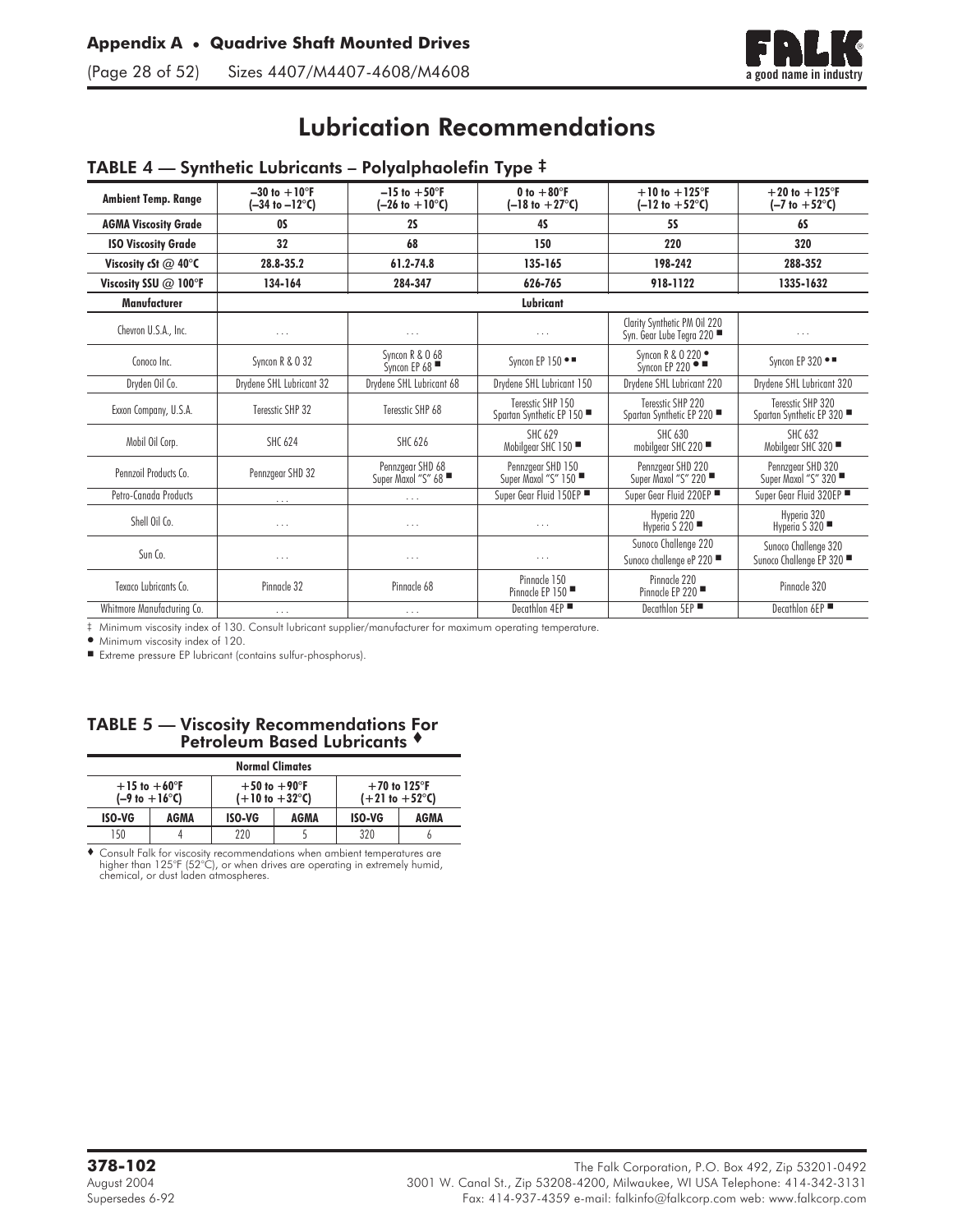

 $S = \frac{1}{2}$ 

# **Backstop Installation — Sizes 4407/M4407 thru 4507/M4507**

### **Introduction**

The following instructions apply to INSTALLATION ONLY of internal backstops in horizontal drives, Sizes 4407 thru 4507 double reduction.

*WARNING: If backstop is to be replaced, the high speed shaft must also be replaced. Refer to instructions regarding high speed shaft replacement.*

*Remove all external loads from drive before servicing drive or accessories, and lock out starting switch of prime mover.*

# Lubricant

PETROLEUM BASED LUBRICANTS - Use R & O type lubricants which do not contain anti-wear (AW) additives if the drive is equipped with an internal backstop.

*CAUTION: Do not use EP lubricants or lubricants with anti-wear additives or lubricant formulations including sulfur, phosphorus, chlorine, lead derivatives, graphite or molybdenum disulfides in drives equipped with internal backstops. Refer to Appendix A for proper selection of petroleum based lubricants. Use of an improper lubricant will contribute to premature wear or malfunction of the backstop.*

SYNTHETIC LUBRICANTS - Synthetic lubricants may be used in drives with internal backstops operating in cold temperatures,  $-30^{\circ}F$  to  $+50^{\circ}F$  ( $-34^{\circ}C$  to  $+10^{\circ}C$ ) only. DO NOT use synthetic lubricants in drives with backstops operating above +50ºF (10ºC). Refer to Appendix A for proper selection of synthetic lubricants.

# **Backstop Application**

Backstops are designed to prevent reverse rotation or backrun without backlash in applications such as conveyors, bucket elevators, fans, rotary pumps and kilns. Backstops are not approved for use on systems that are designed for handling of people such as elevators, man lifts, ski tows and ski lifts. DO NOT use a backstop as a substitute for a brake.

# **Indexing**

DO NOT use the backstop for indexing applications. The backstop is designed to prevent reverse rotation five times or less in eight hours, with one minute or more in overrunning direction between backstopping load applications. If

#### Figure 1



backstopping operations are more frequent, or the time between operations is less than one minute, the backstop is classified as an indexing device and must be referred to Falk.

# Installation — Sizes 4407 thru 4507

- 1. Drain oil from the drive. If the backstop is being added to an existing drive, remove and discard the original shaft cover, Ref. #18, and fasteners, Ref. #37, Figure 1. Size 4407, remove and discard the four short studs and replace with the longer studs, Ref. #38, provided in the kit.
- 2. If existing backstop is being replaced, for Sizes 4407, 4415J14 & 4507J14, remove cover, Ref. #19, backstop Ref. #5A, and appropriate spacers and retaining rings from backstop cage. For Sizes 4415J25 & 4507J25, remove entire backstop cage. Disassemble retaining rings and remove backstop. For all drives, note direction of rotation of input shaft for proper reassembly. Refer to Section II, Step 15 for shaft and backstop inspection.
- 3. Remove backstop, Ref. #5A1, from the kit and wipe off excess lubricant.



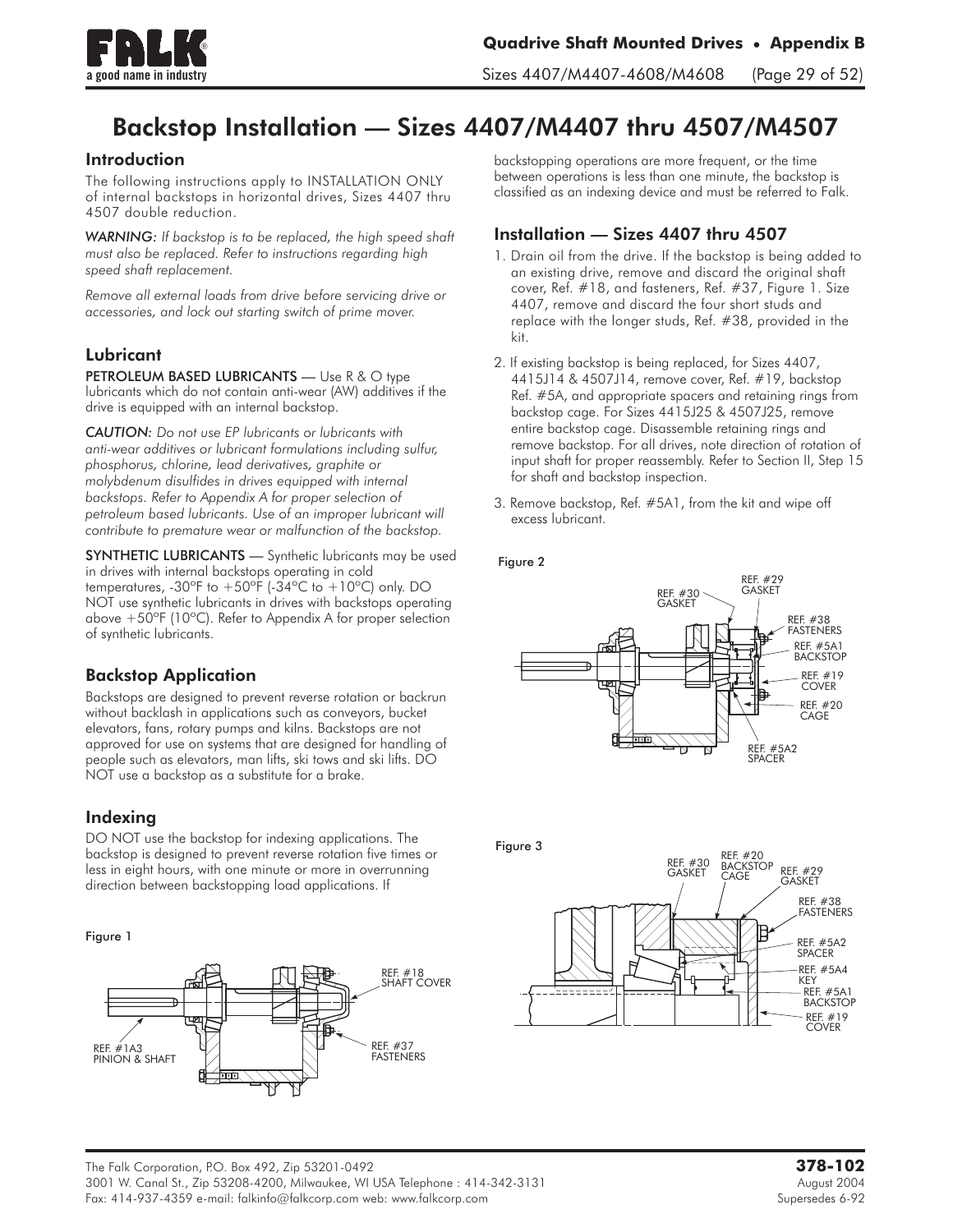

4. SIZE 4407(FIGURE 2) — Assemble backstop cage, Ref. #20, onto studs using one new .015" (0,38 mm) shim-gasket, Ref. #30, against the housing. Slide the spacer, Ref. #5A2, into the backstop cage up against the bearing cup. Align the key with the keyway in the backstop cage and gently slide the backstop into the bore while slowly rotating the shaft from the drive side of the drive. The shaft will only rotate in one direction. Check to determine if the shaft rotation is as required. If not, gently remove the backstop; turn it around, and reinsert into the bore as instructed above. Go to Step 6.

#### Figure 4



5. SIZE 4415 THRU 4507 — Install dowel into cage.

- a) Size 4415J14 & 4507J14(Figure 3) Install backstop and key into backstop cage allowing the backstop to protrude from cage 0.25" (6,4 mm). Coat spacer with grease to assist in holding the spacer against the backstop for assembly and insert into drive side of cage.
- b) Size 4415J25 & 4507J25(Figure 4) Assemble one retaining ring in groove on backstop. Slide backstop and key into backstop cage and assemble other retaining ring on backstop to hold it in the cage.
- c) Size 4415 & 4507(All types) Place one new .015" (0,38 mm) shim-gasket, Ref. #30, against housing. Carefully install the backstop/cage assembly on the oiled shaft extension. Rotate the high speed shaft while sliding on the assembly. The shaft will only rotate in one direction.

DO NOT FORCE OR HAMMER; this may damage the shaft or misalign the sprags.

- d) Check operation of backstop by turning input shaft in required direction of rotation by hand. If the shaft does not rotate in the required direction, remove backstop, reverse it and reinstall as instructed in preceding steps.
- 6. Rotate input shaft in the required direction of rotation and then reverse the rotation to lock up the backstop. Observe the position of the sprags. All Sprags must be engaged and lay in the same relative position around the shaft. If the sprags are not uniformly positioned, lightly tap the backstop cage to centralize all the sprags around the shaft and cage. If sprags cannot be uniformly positioned in this manner,

# **Backstop Installation — Sizes 4407 thru 4507**

remove the backstop and run a finger around the sprags in the overrunning direction. Reinstall backstop as instructed in the preceding steps.

Check the position of the sprags several times by overrunning and locking the sprags. If all sprags move uniformly, hold the backstop in the locked position and proceed to the next assembly step.

- 7. Install backstop cover, shim-gasket and fasteners, Ref. #19, 29 & 38. Tighten fasteners to 825 lb-in (93 Nm) for Size 4407, and 330 lb-in (37 Nm) for Sizes 4415 - 4507.
- 8. Clean housing surface for rotation and warning labels. Affix the rotation indicator next to input shaft extension to indicate the free direction of rotation, Figure 5. Fill drive to oil level specified in Section I, Table 9, with oil specified in Appendix A. Check motor for correct rotation before completing connection to drive.

*WARNING: Refer to Appendix A for lubricant restrictions. Use of an improper lubricant will contribute to premature wear or malfunction of the backstop.*

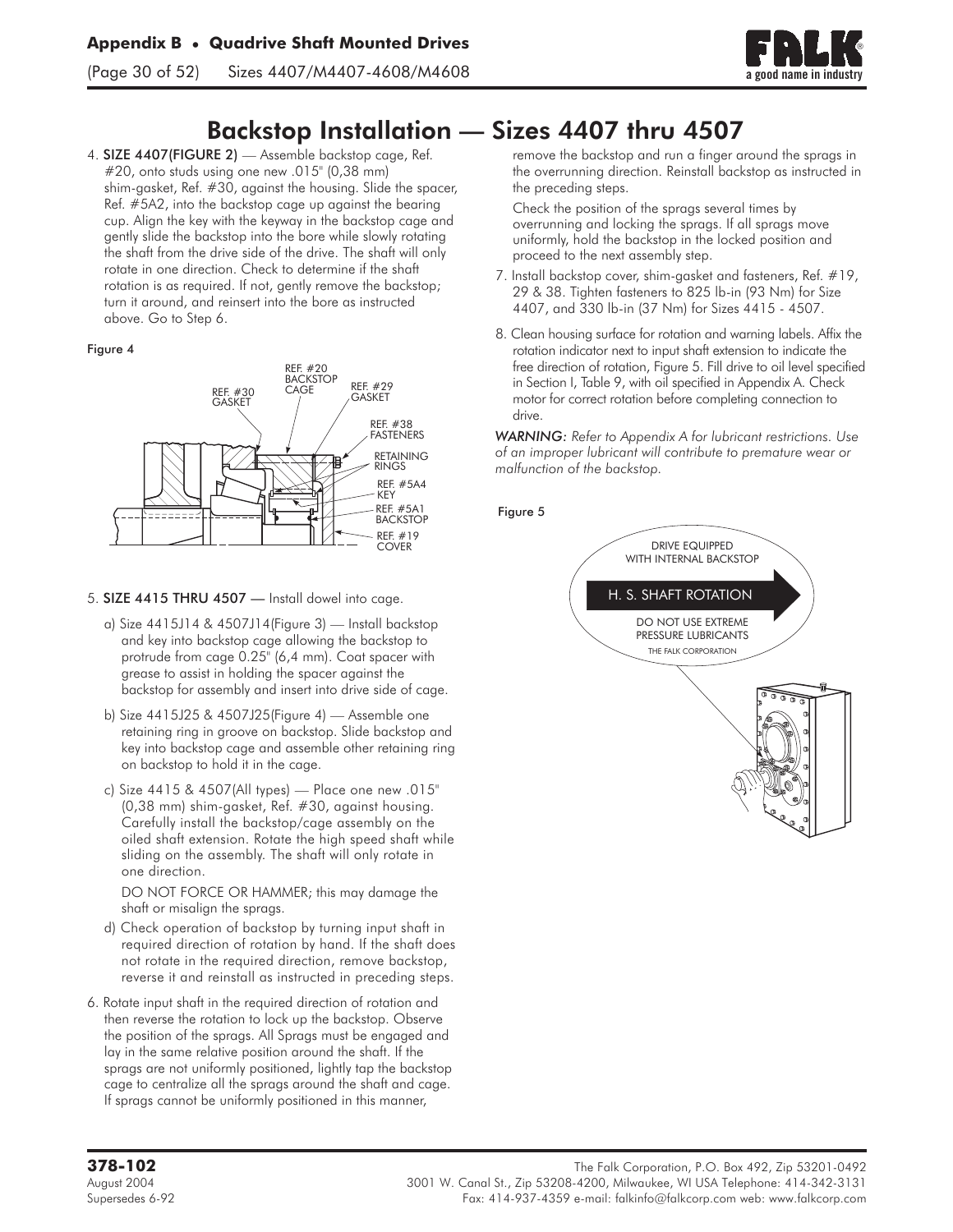

 $S = \frac{1}{2}$ 

# Backstop Installation — Size 4608/M46008

### Introduction

The following instructions apply to INSTALLATION ONLY of an external backstop (Model B1F, Size 20) in a horizontal drive, Size 4608 double reduction drive. This backstop is sold only as an accessory for new or existing Falk drives. Do not use for any other application without written approval from The Falk Corporation.

The backstop is designed to operate during overrunning within a speed range of 400 to 1800 rpm and for creep drives between 100 and 400 rpm no more than one hour per month. For continuous speeds less than 400 rpm or greater than 1800 rpm, refer application to Falk. The backstop can operate successfully on slope mounted applications up to a maximum shaft axis tilt of  $\int$  6° from horizontal; refer to Falk for other mountings.

*CAUTION: To prevent damage to backstops due to incorrect motor shaft rotation at start up, couplings are NOT assembled when drives are furnished with backstops.*

After completing the electrical connection, check motor and drive shaft rotations. Then complete alignment and assembly of coupling.

*WARNING: DO NOT use Falk pawl type backstops in tandem. Refer to Falk all applications involving the need for two or more backstops in one system.*

*DO NOT use backstops for systems that are designed for the handling of people such as elevators, man lifts, ski tows and ski lifts.*

*DO NOT use the backstop as a substitute for a brake.*

*The backstop and normal associated equipment (shaft, pulleys, etc.) involve moving parts, therefore consult local, state, OSHA and ANSI safety codes for proper guarding of rotating members and possible pinch points.*

*If Backstop slippage occurs, DO NOT operate. Install a new backstop before resuming operation.*

# **Installation**

- 1. Lock out power source and remove external load from system.
- 2. Clean the backstop bore and the shaft on which the backstop will be mounted. Remove and clean shaft key and set aside.

*CAUTION: Refer to direction of rotation arrow on backstop. Before installation make certain that the direction of rotation is correct. Check backstop size on nameplate and make certain it is correct.*

3. Slide backstop onto shaft and torque arm pin. The backstop must slip onto shaft. DO NOT hammer backstop on shaft. Allow clearance between backstop anchor lug and torque arm pin, Figure 6. Allow clearance at torque arm pin for the extreme float limits of the shaft, Figure 7. Install key after aligning keyways.

- 4. Install spring pin or other locking device to hold backstop onto torque arm pin.
- 5. Check free and locked rotation of backstop. If satisfactory, stake key to the shaft, Figure 8.

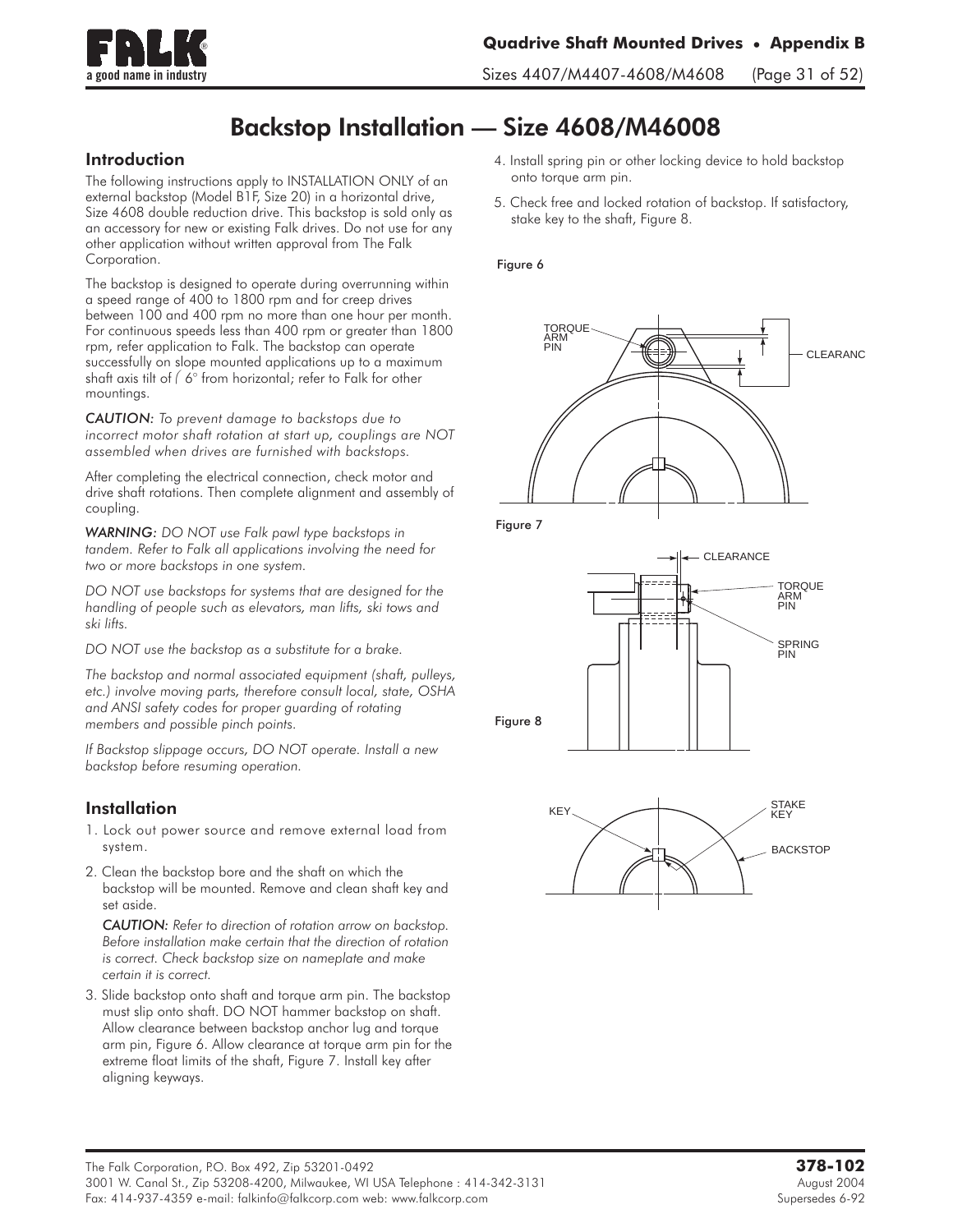

# Backstop Installation — Size 4608

## **Maintenance**

Only Type B1F backstops are furnished with grease-purged seals which minimize the entry of taconite and other abrasive dusts into the backstop. Unless specifically ordered otherwise, Type B1F backstops are furnished with NLGI #2 bearing grease in the seal housing cavities.

*WARNING: DO NOT fill cavities with grease if application is in the food or drug industry, where grease could contaminate the product.*

To make use of this feature, pump NLGI #2 bearing grease into the seal housing cavity through the seal grease fitting. Periodically (monthly) depending upon the frequency and degree of contamination, purge contaminated grease from seal by pumping fresh bearing grease through the bearing cage until it flows out along the shaft. Wipe off purged grease.

# Service & Removal

*WARNING: DO NOT attempt to service or remove backstop before locking out power source and removing load.*

*Backstops must not be dismantled or repaired. Backstops are nonserviceable components. Replace damaged backstops with a new Factory tested backstop.*

Remove backstop by applying axial force to the hub of the backstop only.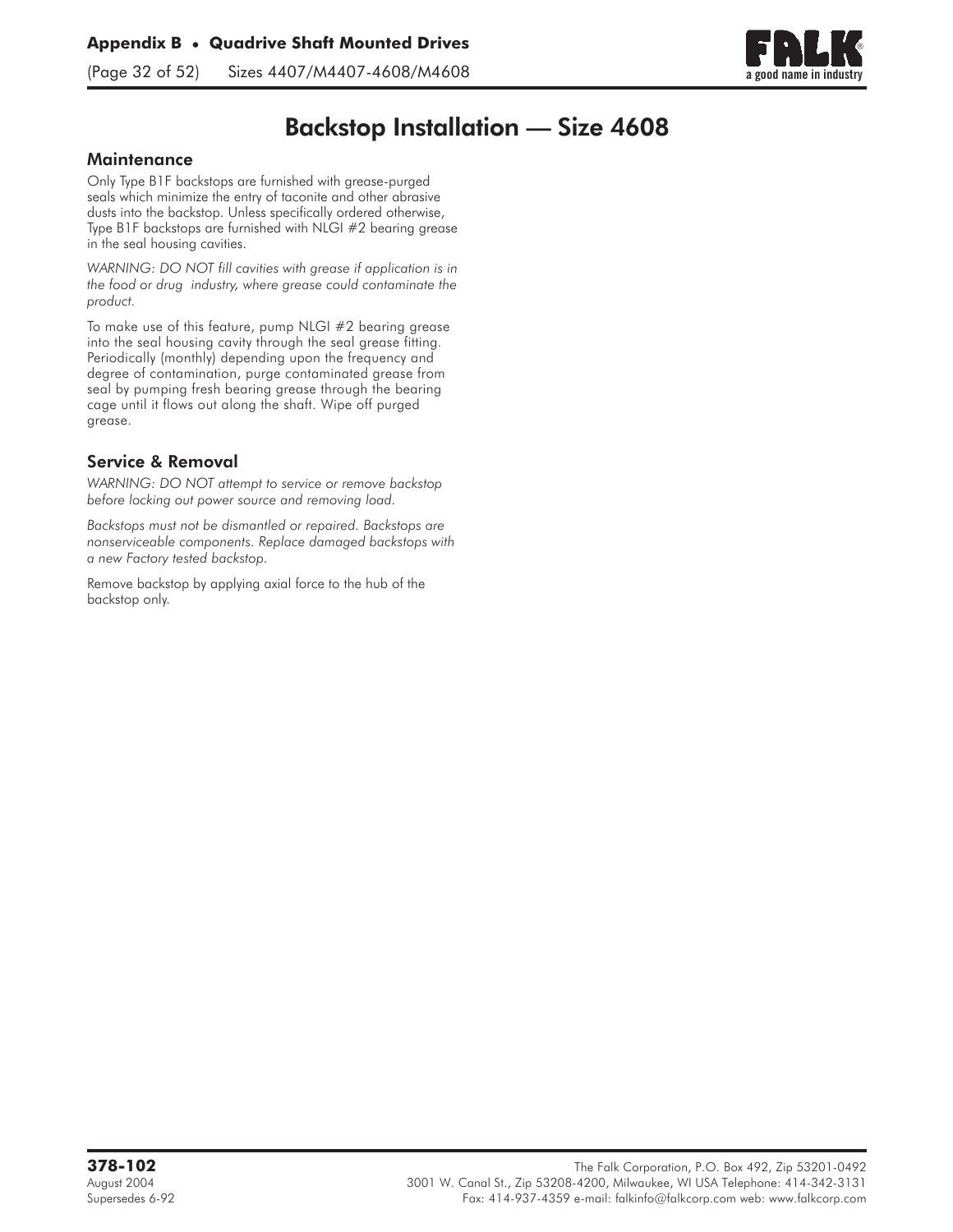

 $S = \frac{1}{2}$ 

# TA Removal Tool

### Introduction

The TA removal tool (Patent Pending) offers a positive method for removing a TA Taper equipped Quadrive from the driven shaft. This method uses the torque multiplying characteristic of the drive to separate the drive from the bushing and driven shaft.

The removal tool is available in kit form suitable for use with Sizes 4407 thru 4608. The kit can be ordered from your Falk distributor by specifying **"TA Removal Kit - Part 0769407"**. NOTE: Use of this tool requires a minimum axial clearance ("M" shown in Figure 1 and Table 1), from the seal cage stud.

*CAUTION: DO NOT modify the tool in any way OR use it in another manner except to loosen the bushing nut as instructed herein.*



TABLE 1 — Minimum Tool Clearance - In (mm)

| <b>Drive Size</b>            | <b>M</b> Dimension                         |  |  |
|------------------------------|--------------------------------------------|--|--|
| 4407<br>4415<br>4507<br>4608 | 5.12(130,0)<br>5.12 (130,0)<br>5.38 (136,7 |  |  |

### Preparation For Removal

*WARNING: Always "lock out" prime mover before working on the Quadrive.*

- 1. Quadrive shafts, input and output, must be free to rotate.
	- a) Remove any external load on the driven shaft.
	- b) Remove belts from input shaft sheave.
	- c) Remove the backstop (if so equipped) when:

Type J05 input shaft rotation indicator is counter-clockwise.

Type J14 & J25 input shaft rotation indicator is clockwise.

Refer to Section II — Step 10, for backstop removal instructions.

*WARNING: DO NOT disconnect the drive from its tie rod until the removal process is completed. In addition, the drive must be supported during removal process. Use a sling around the motor mount or as recommended in SECTION I, Step 6, Page 6. Be sure to take up the slack in the sling before proceeding.*

2. Loosen the setscrew on the O.D. of the bushing nut. Remove the most convenient seal cage nut and lock washer from the stud. Figure 2.

#### Figure 2



3. Select the proper adapter from the tool kit. (Adapters are marked with the Quadrive Size and part number). Thread the appropriate adapter onto the stud and apply tightening torque from Table 2.

### TABLE 2 — Adapter Tightening Torque

| <b>Drive Size</b>            | <b>Part Number</b>                       | Torque (Ib-in.)                                         |  |
|------------------------------|------------------------------------------|---------------------------------------------------------|--|
| 4407<br>4415<br>4507<br>4608 | 2111960<br>2111960<br>2111961<br>2111960 | 1296 (146)<br>1296 (146)<br>1440 (163)<br>1296<br>(146) |  |

4. Mount the removal tool as illustrated in Figure 3 or 4. It is generally preferable to install the tool in a position where it's weight will tend to keep it engaged into the nut. Rotate the input shaft until the tool hook engages one of the slots in the nut.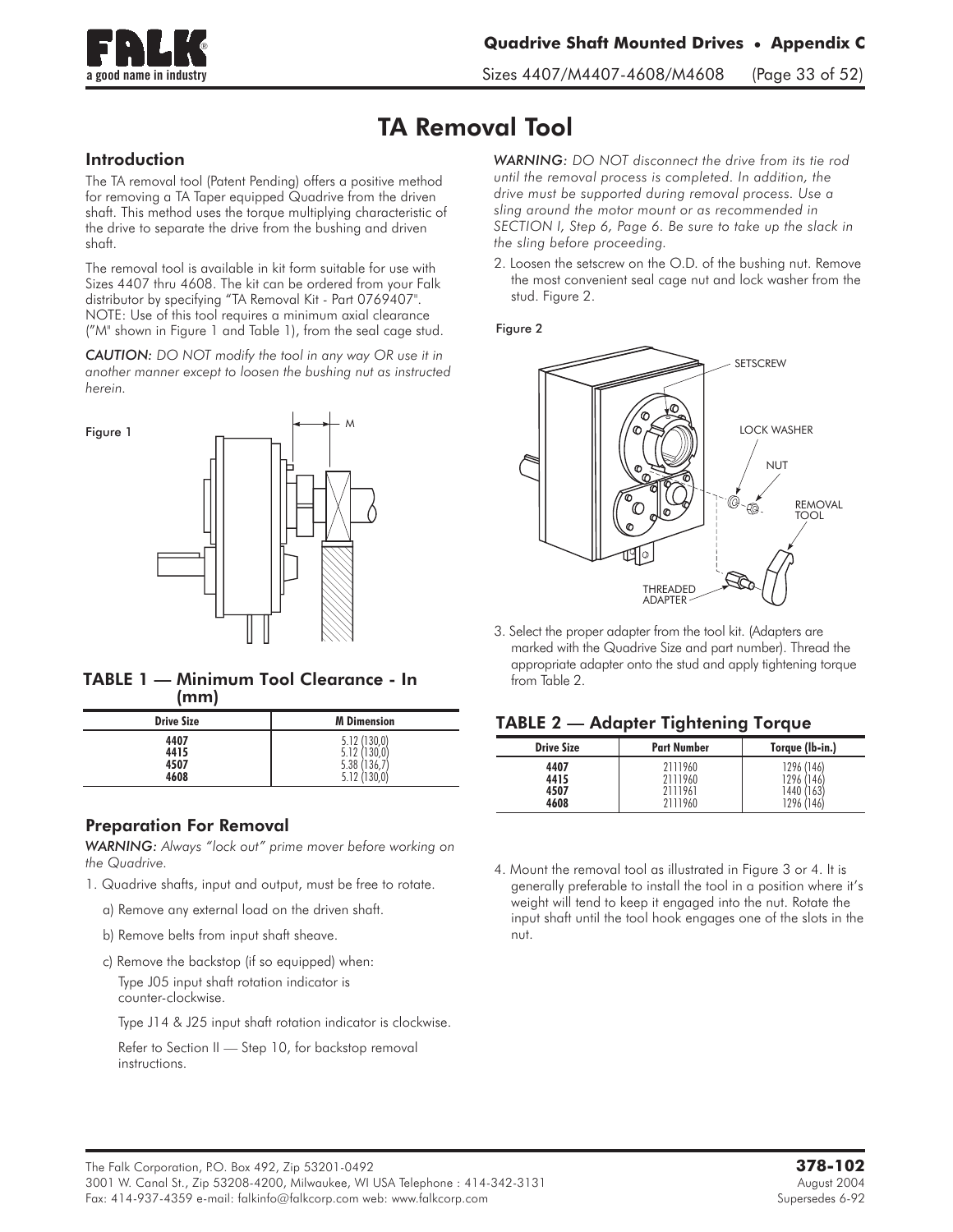$\frac{1}{2}$ 

® **a good name in industry**

# **T**A Removal Tool









# Removal Of Quadrive

5. Use a spanner wrench to apply torque through the input shaft keyway (Type J05 clockwise; Types J14 or J25 counter-clockwise) to loosen the bushing nut.

*WARNING: Never use the prime mover to produce the torque needed. This could result in severe personal injury or damage to the equipment.*

*CAUTION: To avoid damage to the drive or the removal tool, DO NOT exceed the H.S. shaft torque values listed in Table 3.*

NOTE: The nut will rotate freely for approximately 180° as it moves from the locked to the removal position. Resistance will indicate that unseating is occurring. Turn until the nut and bushing are completely free. Now, prepare the drive for lifting by disconnecting the tie rod at the drive end.

6. ALTERNATE METHOD — Torque may be applied to the sheave or sprocket mounted on the input shaft.

### TABLE 3 — Maximum Torque - H.S. Shaft lb-in (Nm)

| <b>Drive</b>                 | <b>Drive Reduction</b>                   |                                             |                                                      |  |  |
|------------------------------|------------------------------------------|---------------------------------------------|------------------------------------------------------|--|--|
| <b>Size</b>                  | JO5                                      | J14                                         | J25                                                  |  |  |
| 4407<br>4415<br>4507<br>4608 | 10120 (1 143)<br>10830 (1 224)<br>.<br>. | 3630 (410)<br>4040 (456)<br>4460 (504)<br>. | 2000 (226)<br>2200 (249)<br>2460 (278)<br>2860 (323) |  |  |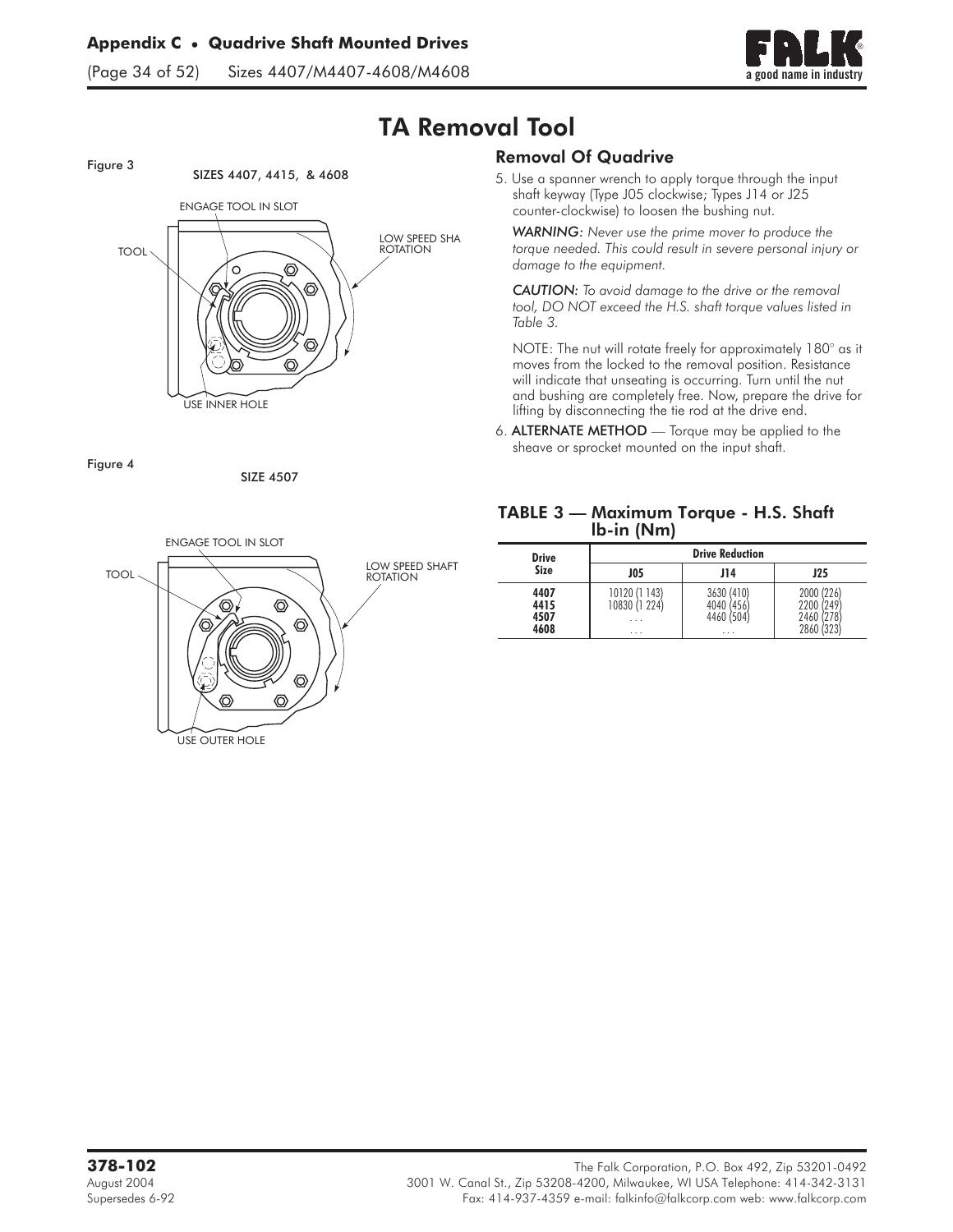

 $S = \frac{1}{2}$ 

# Motor Mount Installation

### Introduction

The Falk Equi-Poised Motor Mount is an all-steel weldment that bolts directly to the steel frame of Falk Shaft Mounted (Type JR), Flange Mounted (Type JF) and Screw Conveyor (Type JSC) Drives, as shown in Figure 1.

This modern design provides a simple means of tensioning V-belts with adjusting screws. The motor base plate is pre-drilled for rerated NEMA standard foot-mounted motors within the rated capacity of the drive.

Figure 1



# Assembly Instructions

From Figure 2, determine which assembly is required. Drives are shown assembled in the 3 o'clock position, high speed shaft relative to low speed shaft. They can also be mounted in the 6, 9 and 12 o'clock positions after the motor mounts are assembled.

*WARNING: Remove all external loads from drive before servicing drive or accessories.*

*Consult applicable local and national safety codes for proper guarding of rotating members.*

#### Figure 2 STANDARD ASSEMBLIES



Letter = Motor Mount Position, Clock = Drive H.S.S. Position



OSHA type guard when specified. Dimensions to suit components.

- 1. Assemble motor mount bracket to drive.
	- a) Sizes 4407 thru 4507 Remove housing cover fasteners and bolt motor mount bracket to housing using longer fasteners provided.
	- b) Size 4608 Attach bracket to pads provided on seal cage.
- 2. Assemble rear support bracket to drive.
	- a) Sizes 4407 thru 4507JR and 4407JF, JSC (Figure 3) Remove nuts and lock washers from seal cage studs and attach rear support bracket.
	- b) Sizes 4415, 4507 and 4608JF (Figure 4) Attach rear support to flange using mounting bolts furnished by user (Furnished by Falk for Size 4608JF).
	- c) Size 4608JR (Figure 3) Attach rear support bracket to seal cage pads using fasteners provided.







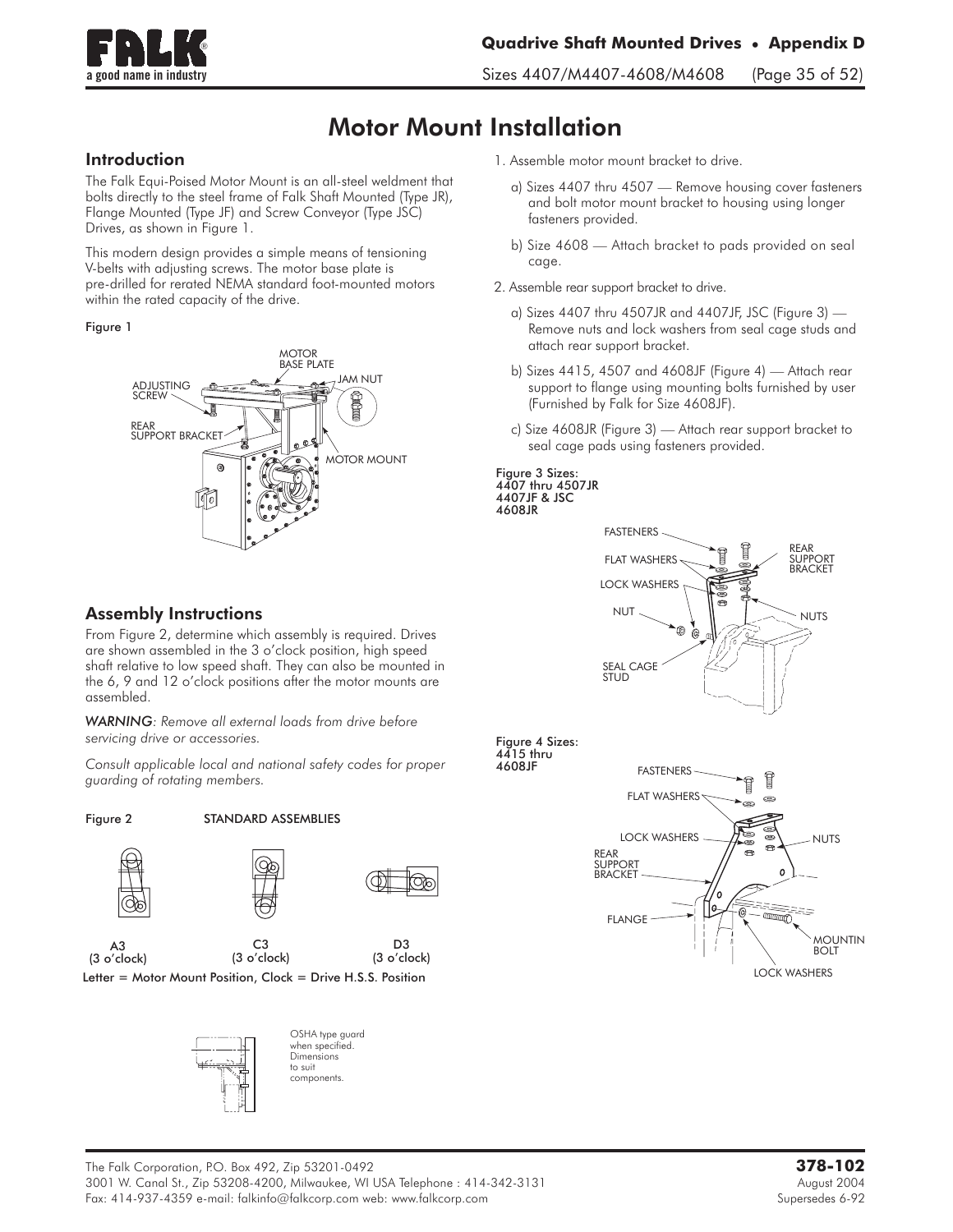

# **Motor Mount Installation**

| <b>DRIVE</b>                 |                                        | <b>Motor Mount</b><br>Support to<br><b>Support to Motor Mount</b><br>to Housina<br>Seal Caae |                                           |                                                      |                                                | Support to<br>Flange                           |                                         |                                                            |
|------------------------------|----------------------------------------|----------------------------------------------------------------------------------------------|-------------------------------------------|------------------------------------------------------|------------------------------------------------|------------------------------------------------|-----------------------------------------|------------------------------------------------------------|
| <b>SIZE</b>                  | Size                                   | Torave                                                                                       | <b>Size</b>                               | Torave                                               | <b>Size</b>                                    | Torave                                         | <b>Size</b>                             | Torave                                                     |
| 4407<br>4415<br>4507<br>4608 | 500-13<br>.500-13<br>.500-13<br>500-10 | 825 (93)<br>825 (93)<br>825 (93)<br>2940 (332)                                               | 750-10<br>750-10<br>$.875 - 10$<br>750-10 | 3960 (447)<br>3960 (447)<br>6400 (723)<br>2940 (332) | 500-13<br>$.500 - 13$<br>$.500 - 13$<br>500-10 | 825 (93)<br>825 (93)<br>825 (93)<br>2940 (332) | .750-10<br>$.25 -$<br>$.25 -$<br>750-10 | 3960 (447)<br>12600 (1 424)<br>12600 (1 424)<br>2940 (332) |

### TABLE 1 — Fastener Size and Tightening Torque Ib-in (Nm)  $\star$

All fasteners are Grade 5.

3. Assemble support bracket to motor mount bracket — Use the fasteners provided. Torque all fasteners to values listed in Table 1.

- 4. Assemble base plate to motor mount bracket Assemble adjusting screws to motor mount bracket and base plate with jam nuts above and below the base plate.
- 5. Mount motor Position motor on base plate so that all mount holes are in alignment. Install and tighten motor fasteners.
- 6. Mount sheaves and V-belt Mount sheaves as close to the drive and motor housing as possible. Hold a straight edge across the faces of the two sheaves to obtain correct alignment. Adjust V-belt to the tension recommended by the belt manufacturer by turning the adjusting screws evenly. When the required tension is reached, tighten lock nuts. DO NOT over tighten belts. Over tightening belts reduces belt and bearing life.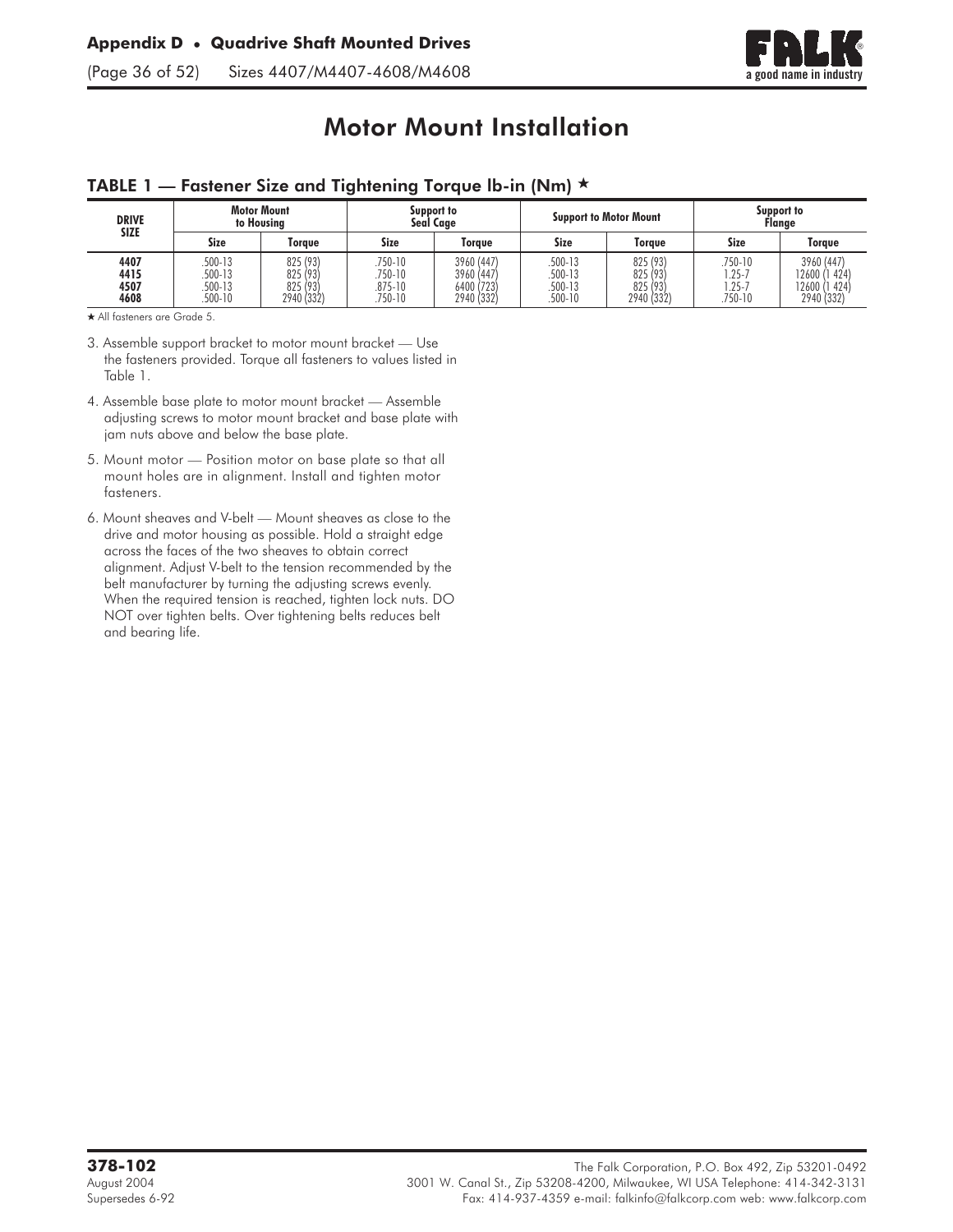$S = \frac{1}{2}$ 

# Vertical Standpipe Installatio**n**

## Introduction

The following instructions apply to the installation of standpipe kits to standard drives mounted for vertical operation (high speed shaft up or down). Drawings are representative of this series of drives and may not agree in exact detail with all drive sizes.

NOTE: Vertical shaft drives, when filled to the proper oil level, are completely full of oil.

# High Speed Shaft Down — Figure 1.

1. After installing the drive per the Owners Manual installation instructions, determine which of the upper side plug locations on the drive will provide the best location for the standpipe, observing clearance required to remove dipstick (Dimension D, Table 1). Discard the air vent. When the air vent location is not used for the standpipe, relocate the pipe plug from the selected standpipe location to the air vent location. Recoat pipe plug threads with Permatex #3 or equivalent sealant before reinstalling.

| TABLE 1 - Dimensions - Inches (mm) |                                        |                                        |                                        |                                                 |                                           |  |  |
|------------------------------------|----------------------------------------|----------------------------------------|----------------------------------------|-------------------------------------------------|-------------------------------------------|--|--|
| <b>Drive Size</b>                  | A                                      | B                                      | C                                      | D                                               |                                           |  |  |
|                                    |                                        |                                        | <b>H.S. Shaft Down</b>                 |                                                 |                                           |  |  |
| 4407<br>4415<br>4507               | 0.75(19,1)<br>0.90(22,9)<br>0.92(23,4) | 1.25(31.8)<br>1.40(35,6)<br>1.42(36,1) | 1.75(44,5)<br>1.90(48,3)<br>2.00(50,8) | 21.76 (552,7)<br>19.62 (498,3)<br>21.28(540,5)  |                                           |  |  |
|                                    | <b>H.S. Shaft Up</b>                   |                                        |                                        |                                                 |                                           |  |  |
| 4407<br>4415<br>4507               | 0.75(19,1)<br>1.06(26.9)<br>1.02(25,9) | 1.25(31.8)<br>1.56(39,6)<br>1.52(38,6) | 1.75(44.5)<br>2.00(50,8)<br>2.00(50,8) | 24.30 (617,2)<br>17.70 (449,6)<br>18.30 (464,8) |                                           |  |  |
|                                    |                                        |                                        | <b>H.S. Shaft Up or Down</b>           |                                                 |                                           |  |  |
| <b>Drive Size</b>                  | Output<br><b>Speed</b>                 | A                                      | B                                      | C                                               | D                                         |  |  |
| 4608                               | 10 to 53<br>54 to 67<br>68 to 75       | 1.75(44.5)<br>2.00(50,8)<br>2.75(69.9) | 2.25(57,2)<br>2.50(63,5)<br>3.25(82,6) | 2.75(69,9)<br>3.00(76,2)<br>3.75(95,3)          | 9.50(241,3)<br>9.50(241,3)<br>9.50(241,3) |  |  |

Figure 1



DIPSTICK<br>CAP  $\bar{\mathcal{E}}$ FELT<br>PAD  $\mathbb{Z}+\mathbb{Z}$  $X + B$  $X_{\rm eff}$  $\times$ .<br>EULI OIL<br>LEVEL MARKS LOW

Figure 2

- 2. Coat all pipe threads of kitted parts with Permatex #3 or equivalent sealant.
- 3. Assemble kitted parts to the drive as illustrated in Figure 1 and then secure the standpipe with an external support to maintain its vertical position.
- 4. Carefully measure Dimension X as illustrated in Figure 1.
- 5. From Table 1:
	- $X + A$  equals oil level "Full" mark.
	- $X + B$  equals oil level "Low" mark.

 $X + C$  equals dipstick length.

- 6. Scribe Dimensions  $X + A$  and  $X + B$  on the dipstick as illustrated in Figure 1. Make measurements from the felt pad in the dipstick cap.
- 7. Lightly chisel permanent oil level marks on the scribed lines and cut the dipstick to the length marked. File end of dipstick smooth.
- 8. Install magnetic drain plug (furnished) in oil drain location.
- 9. Remove the oil filler plug. Add oil until the oil level reaches the "Full" mark on the dipstick. Coat the filler plug (not vented) with Permatex #3 or equivalent sealant and replace it.
- 10. Filler plug must always be removed to relieve entrapped air before checking oil level.

# High Speed Shaft Up — Figure 2.

1. After installing the drive per the Owners Manual installation instructions, determine which of the lower four side plug locations on the drive will provide the best location for the standpipe, observing clearance required to remove dipstick (Dimension D, Table 1). Discard the air vent. When the air vent location is not used for the standpipe, relocate the pipe plug from the selected standpipe location to the air vent location. Recoat pipe plug threads with Permatex #3 or equivalent sealant before reinstalling.

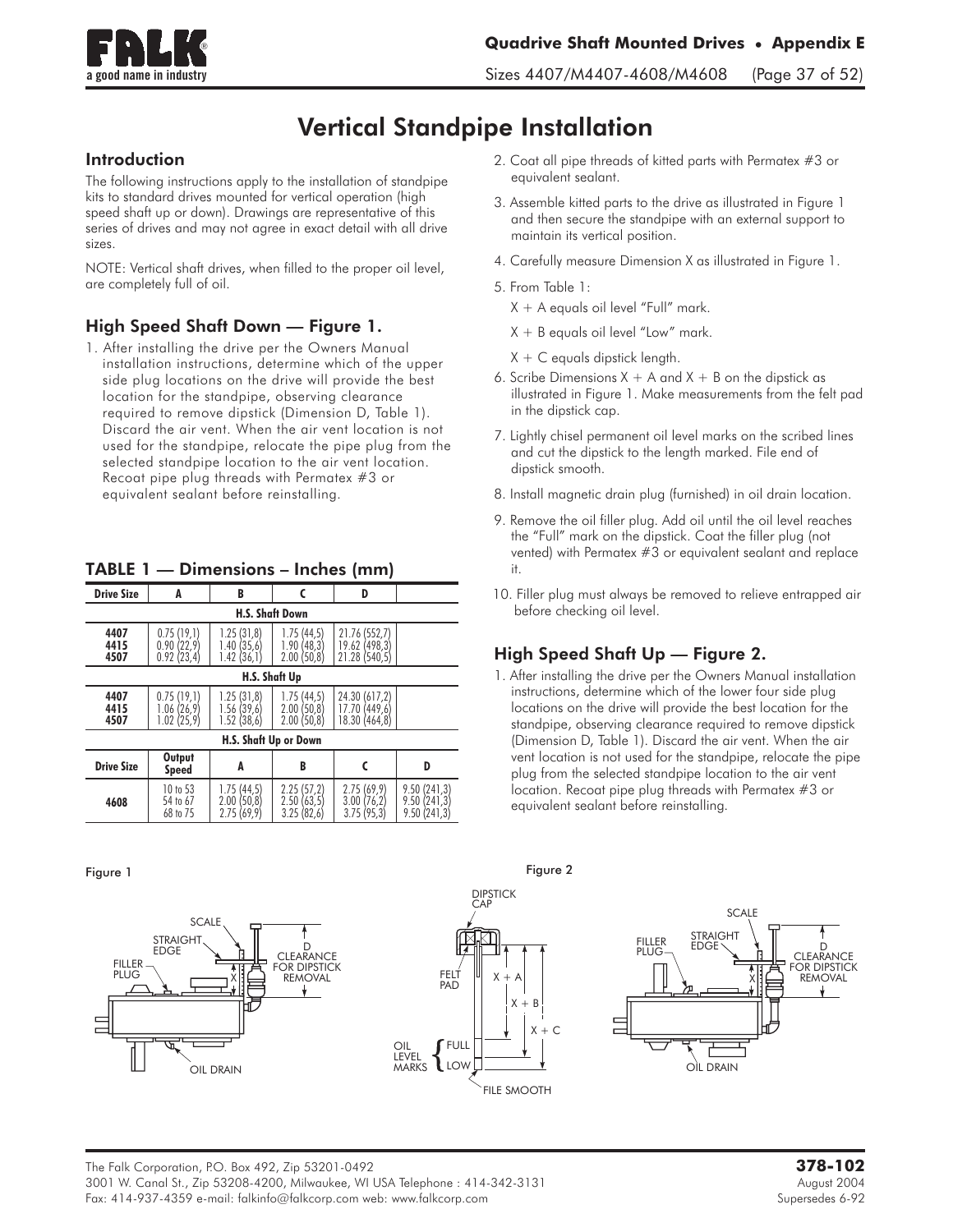$\frac{1}{2}$ 

® **a good name in industry**

# Vertical Standpipe Installatio**n**

- 2. Coat all pipe threads of kitted parts with Permatex #3 or equivalent sealant.
- 3. Assemble kitted parts to drive as illustrated in Figure 2 and then secure the standpipe with an external support to maintain its vertical position.
- 4. Carefully measure Dimension X as illustrated in Figure 2.
- 5. From Table 1:
	- $X + A$  equals oil level "Full" mark.
	- $X + B$  equals oil level "Low" mark.
	- $X + C$  equals dipstick length.
- 6. Scribe Dimensions  $X + A$  and  $X + B$  on the dipstick as illustrated in Figure 1. Make measurements from the felt pad in the dipstick cap.
- 7. Lightly chisel permanent oil level marks on the scribed lines and cut the dipstick to the length marked. File end of dipstick smooth.
- 8. Install magnetic drain plug (furnished) in oil drain location.
- 9. Remove the oil filler plug. Add oil until the oil level reaches the "Full" mark on the dipstick. Coat the filler plug (not vented) with Permatex #3 or equivalent sealant and replace it.
- 10. Filler plug must always be removed to relieve entrapped air before checking oil level.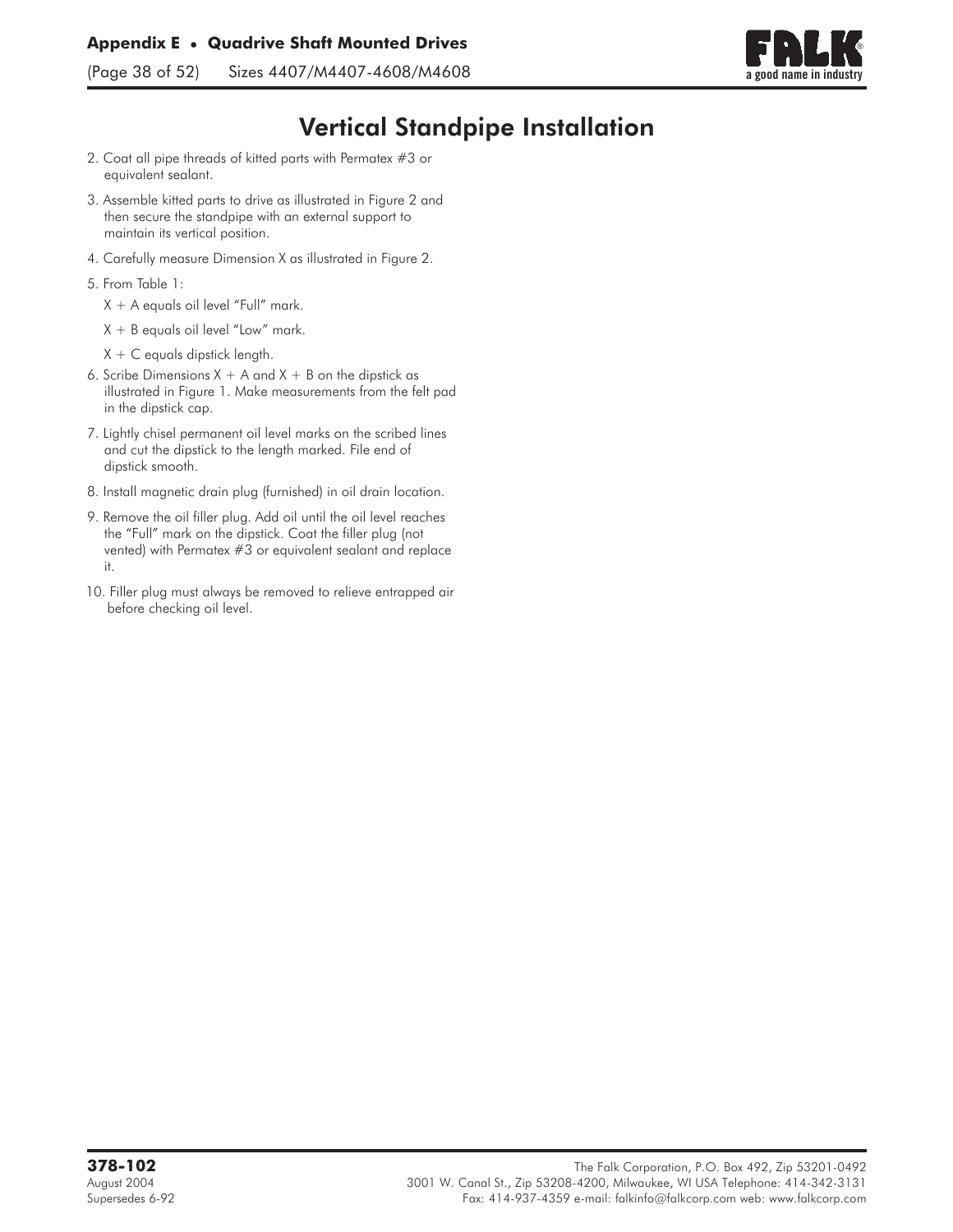

# Modifications For Non-Standard Mounting Position**s**

### **Instructions**

For non-standard mountings, modify drives as illustrated below and on Page 40 to assure satisfactory lubrication. For applications that exceed the limits shown, for drives that are both rotated AND tilted and for drives with backstops, consult Falk.

**NOTE:** For Size 4608, refer to Falk.

*CAUTION: Inadequate lubrication will cause damage.*

When replacing a pipe plug (P) with a street elbow (E), insert the plug in the elbow (E/P). When replacing a pipe plug (P) with a street elbow (E), pipe nipple (N) and a pipe cap (C), discard the pipe plug. Kits consist of parts for an oil expansion chamber. Pipe fittings and kits tabulated on Page 40 are available from Falk. Pipe fittings may also be purchased locally. Use galvanized pipe fittings.

### Horizontal Drive Modifications for 10 to 20° Drive Rotation

Remove all pipe plugs and coat them and the added parts, with Permatex #3D or equivalent to prevent leakage. Install parts as illustrated to suit the mounting position. The air vent must be in the top of the drive or in the kit standpipe. Fill drives with oil to the level indicated by the letter "L" in the following drawings.



### Standard Drive Mounting **Limits**

The 10° Max rotation illustrated at the left applies to standard 3, 6, 9 & 12 o'clock mountings. For higher limits, follow the instructions at the left and the drawings below. (6 o'clock illustrated)

- CODE B — Reducing Bushing  $N -$  Nipple L — Oil Level
- C Cap P Pipe Plug E Street Elbow STD No Modifications

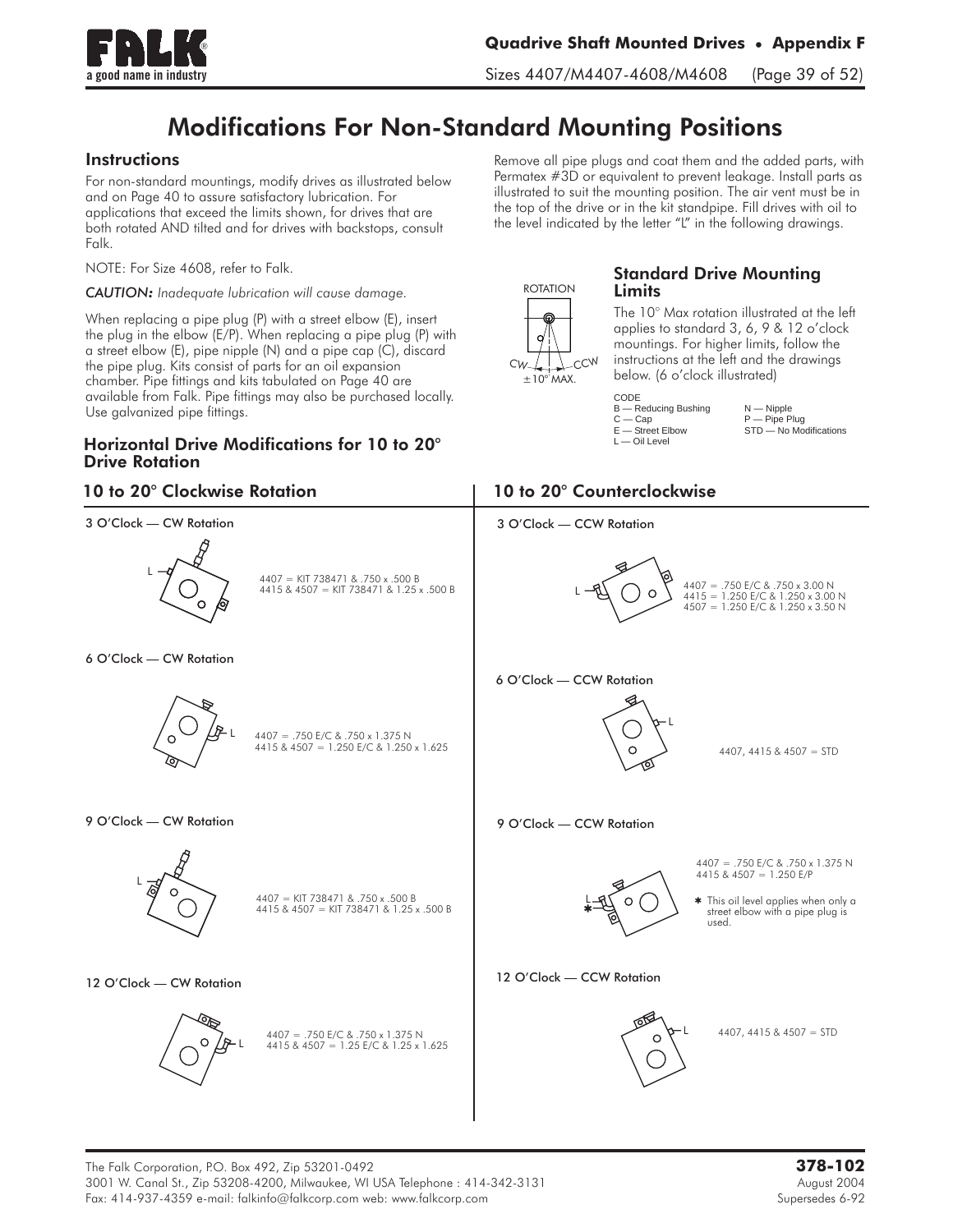

# **Modifications For Non-Standard Mounting Positions**

#### Standard Drive Mounting Limits



The limits illustrated at the left applies to standard 3, 6, 9 & 12 o'clock mountings. For higher limits, follow the instructions on Page 39 and the drawings below. (6 o'clock illustrated)

**NOTE:** For Size 4608, refer to Falk.

| CODE               |
|--------------------|
| $C - Cap$          |
| $E -$ Street Elbow |
| L — Oil Level      |

 $N - N$ ipple E — Street Elbow P — Pipe Plug L — Oil Level STD — No Modifications

# Standard Pipe Fittings  $\star$  — Inches

| .750-14NPT                                                                                     | Falk No.                                       | 1.25-11.5 NPT                                                                                                                           | Falk No.                                                           |
|------------------------------------------------------------------------------------------------|------------------------------------------------|-----------------------------------------------------------------------------------------------------------------------------------------|--------------------------------------------------------------------|
| .750 Street Elbow<br>.750 Cap<br>.750 x 1.375 Nipple<br>.750 x 3 Nipple<br>.750 x .500 Bushing | 915253<br>914804<br>915824<br>915836<br>914652 | 1.25 Street Elbow<br>1.25 Cap<br>1.25 x 1.625 Nipple<br>1.25 x 2.5 Nipple<br>1.25 x 3Nipple<br>1.25 x 3.5 Nipple<br>1.25 x .500 Bushing | 915255<br>914806<br>915882<br>915885<br>915886<br>915897<br>914656 |

 Kits: Falk Nos. 738471 . . . Oil expansion chamber parts. All pipe fittings are galvanized.

# Horizontal Drive Modifications for Inclined H.S. Shaft

| H.S. Shaft Inclined 20 to 30° Up                                                                            | H.S. Shaft Inclined 5 to 30°                                                                             |
|-------------------------------------------------------------------------------------------------------------|----------------------------------------------------------------------------------------------------------|
| 3 O'Clock H.S.S. Up                                                                                         | 3 O'Clock H.S.S. Down                                                                                    |
| FAR<br>SIDE<br>$4407 = .750 E/P$<br>$4415$ & 4507 = 1.25 E/P                                                | 4407, 4415 $*$ 4507 = STD<br>FAR<br>SIDE                                                                 |
| 6 O'Clock H.S.S. Up                                                                                         | 6 O'Clock H.S.S. Down                                                                                    |
| $4407 = .750 E/P$<br>$4415 8.4507 = 1.25 E/P$                                                               | $\circ$<br>4407, 4415 & 4507 = STD                                                                       |
| 9 O'Clock H.S.S. Up                                                                                         | 9 O'Clock H.S.S. Down                                                                                    |
| $4407 = KIT 738471 \& .750 x .500 B$<br>$4415 \& 4507 = KIT 738471 \& 1.25 x .500B$<br>$\mathcal{J}^Q$<br>M | 4407 = .750 E/C, .750 x 1.375 N, KIT 738471<br>&<br>.750 x .500 B                                        |
| 12 O'Clock H.S.S. Up                                                                                        | 12 O'Clock H.S.S. Down                                                                                   |
| 4407 = .750 E/P, KIT 738471 & .750 x .500 B<br>4415, & 4507 = 1.25 E/P<br>FAR <sup>/</sup><br>SIDE          | $4407 = .750$ E/P, KIT 738471 & .750 x .500 B<br>4415 & 4507 = KIT 738471 & 1.25 x .500 B<br>FAR<br>SIDE |
|                                                                                                             |                                                                                                          |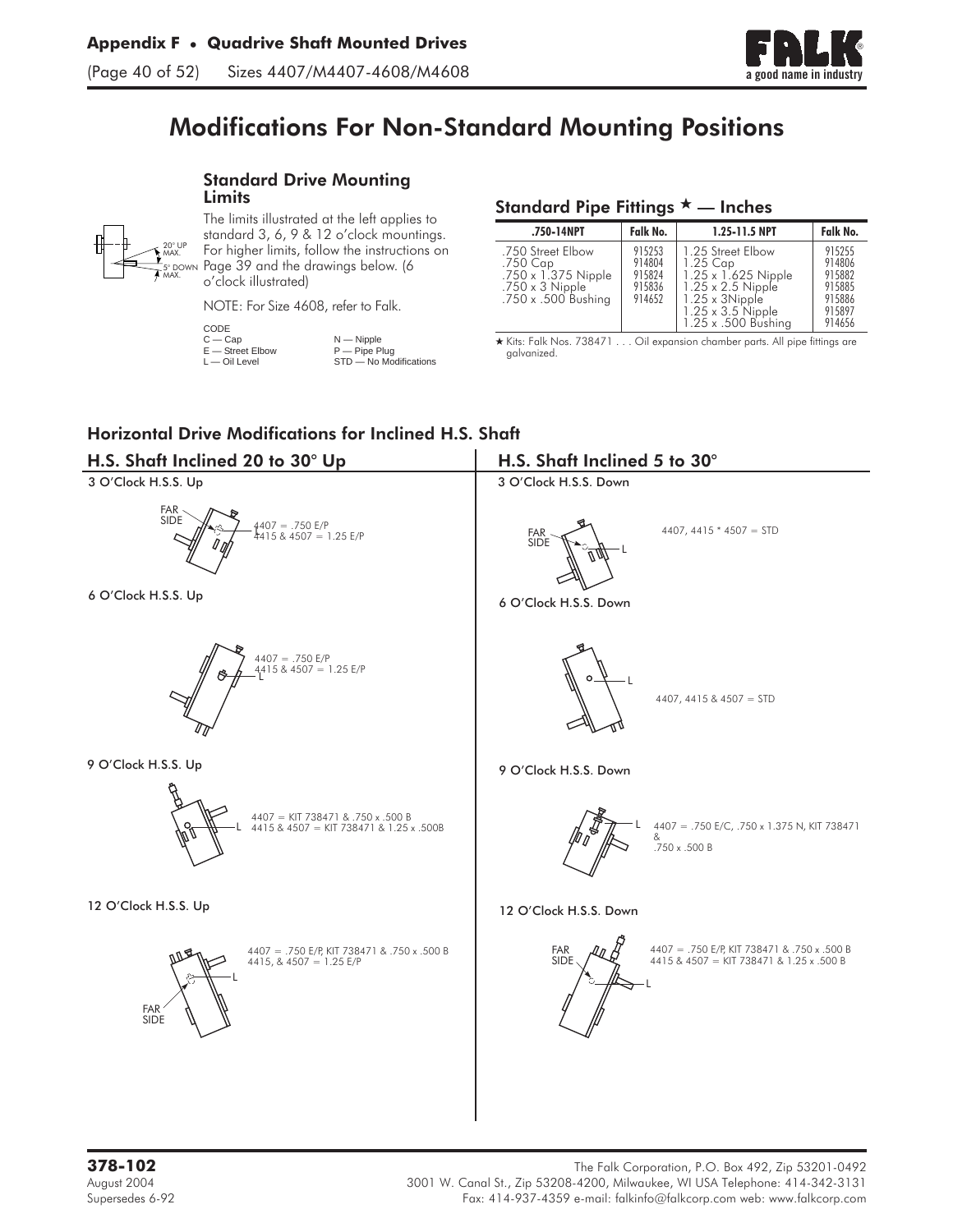

# Parts Interchangeability 3000 vs 4000 Serie**s**

The parts listed in the Table below are unique to the superseded Series 3000 drives. All other parts for Series 3000 drives are

# Parts Interchangeability 3000 vs 4000 Series

| Ref No.                                       |                                                                                                                                                          | <b>Drive Size</b>                                                                    |                                                                  |                                                                                                                 |  |  |  |  |
|-----------------------------------------------|----------------------------------------------------------------------------------------------------------------------------------------------------------|--------------------------------------------------------------------------------------|------------------------------------------------------------------|-----------------------------------------------------------------------------------------------------------------|--|--|--|--|
|                                               | <b>Part Description</b>                                                                                                                                  | 3407                                                                                 | 3415                                                             | 3507                                                                                                            |  |  |  |  |
|                                               |                                                                                                                                                          | Housing Components - J05, J14 &J25                                                   |                                                                  |                                                                                                                 |  |  |  |  |
| 11<br>12<br>13<br>14<br>18<br>20<br>22<br>100 | Seal Cage<br>Flange/Šeal Housing<br>Seal Cover<br>Shaft Cover<br>Shaft Cover<br><b>Backstop Cage</b><br>Seal<br>Shim-Gasket Kit - Includes Ref. #24 - 32 | 0344291<br>0344292<br>4723118<br>4723116<br>1190359<br>1219671<br>0912763<br>0758573 | $\cdots$<br>4723143<br>4723141<br>.<br>.<br>$\cdots$<br>$\cdots$ | $\ldots$<br>4723162<br>4723161<br>$\cdot$ $\cdot$ $\cdot$<br>$\cdot$ $\cdot$ $\cdot$<br>$\cdot$ $\cdot$ $\cdot$ |  |  |  |  |
|                                               |                                                                                                                                                          | <b>Rotating Elements - J05</b>                                                       |                                                                  |                                                                                                                 |  |  |  |  |
| 3A<br>3A3                                     | Shaft Assembly - Includes Ref. #3A1 - 3A4<br>Pinion & Shaff                                                                                              | 0758567<br>4723123                                                                   | 0758574<br>4723148                                               | 0758581<br>4723169                                                                                              |  |  |  |  |
| <b>Rotating Elements - J14</b>                |                                                                                                                                                          |                                                                                      |                                                                  |                                                                                                                 |  |  |  |  |
| 1A<br><b>1A</b><br><b>1A2</b>                 | Shaft Assembly With 1A4 Gear<br>Shaft Assembly Without 1A4 Gear<br>Bearing                                                                               | 4723131<br>0758568<br>0921872                                                        | $\cdots$<br>.<br>$\cdots$                                        | $\cdot$ $\cdot$ $\cdot$<br>$\cdots$<br>$\cdots$                                                                 |  |  |  |  |
|                                               |                                                                                                                                                          | <b>Rotating Elements - J25</b>                                                       |                                                                  |                                                                                                                 |  |  |  |  |
| <b>1A</b><br>1A<br><b>1A2</b><br>1A3          | Shaft Assembly With 1A4 Gear<br>Shaft Assembly Without 1A4 Gear<br>Bearing<br>Pinion & Shaft                                                             | 4723136<br>0758569<br>0921871<br>$\cdots$                                            | .<br>.<br>$\cdots$<br>$\cdots$                                   | 4723177<br>0758583<br>4723181                                                                                   |  |  |  |  |
|                                               |                                                                                                                                                          | <b>Rotating Elements - J14 &amp; J25</b>                                             |                                                                  |                                                                                                                 |  |  |  |  |
| 2A<br>2A3                                     | Shaft Assembly - Includes Ref. #2A1 - 2A4<br>Pinion & Shaff                                                                                              | 0758570<br>4723139                                                                   | 0758577<br>4723159                                               | 0758584<br>4723184                                                                                              |  |  |  |  |
|                                               |                                                                                                                                                          | Rotating Elements - J05, J14 & J25                                                   |                                                                  |                                                                                                                 |  |  |  |  |
| 4A<br><b>4A1</b><br>4A2<br>4A3<br>4A4         | Shaft Assembly - Includes Ref #4A1 - 4A7<br>Bearing<br>Bearing<br>Hollow Shaft - Includes Ref. #4A5 & 4A7<br>Gear                                        | 0758571<br>0921605<br>0921605<br>0758572<br>1219669                                  | 0758578<br>$\cdots$<br>0758579<br>1220254                        | 0758585<br>$\cdots$<br>0758568<br>1220140                                                                       |  |  |  |  |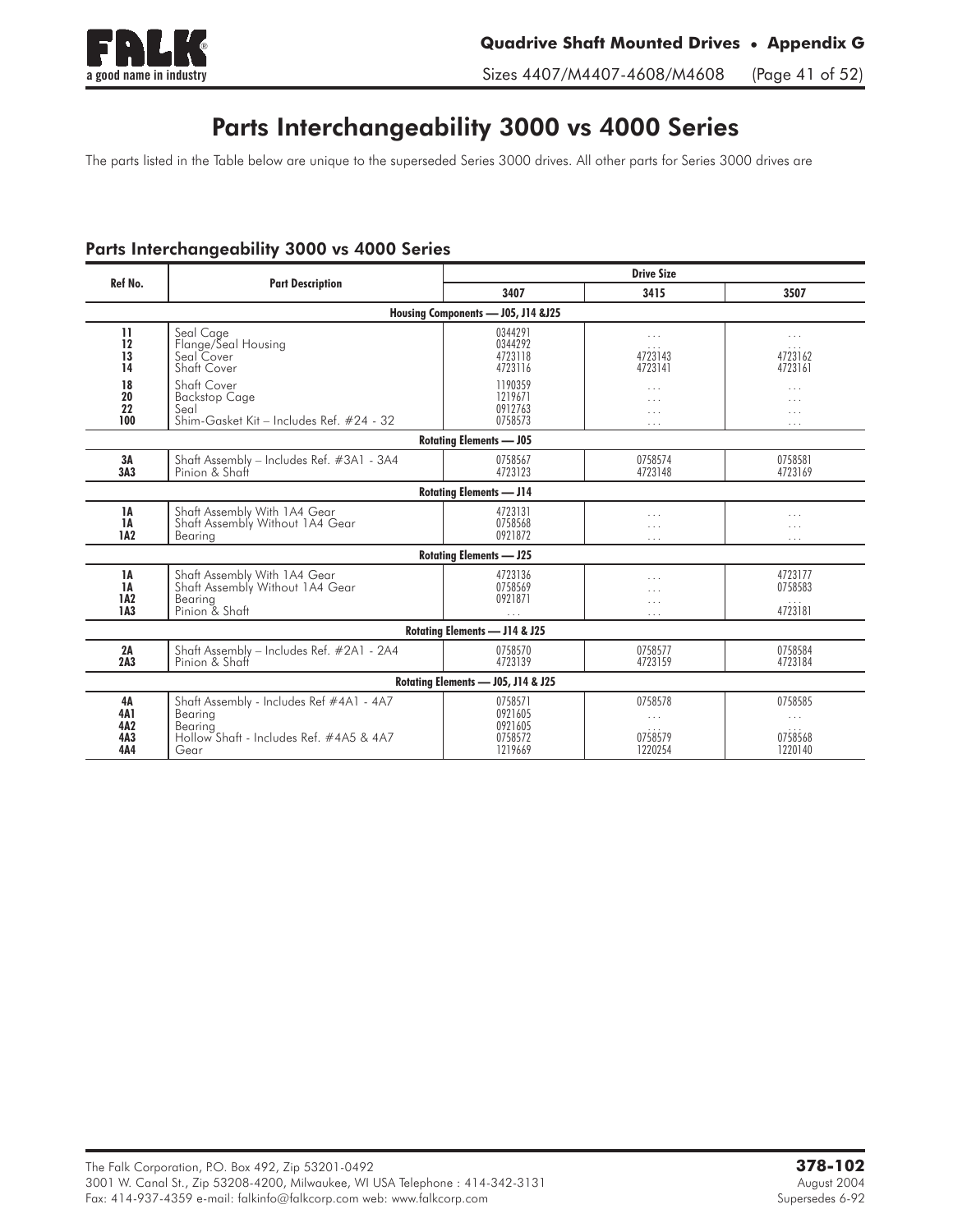

# Parts Interchangeability Drive Size 608 vs 460**8**

The parts listed in the Table below are the ONLY parts interchangeable between Sizes 608J and 4608J. All other parts are unique to the specific drive Size 608J or 4608J. Refer to Section II, Table 11, for Size 4608J parts list.

### Parts Interchangeability

| Ref. No.                       |                                                                                                    | <b>Drive Size</b>                                   |
|--------------------------------|----------------------------------------------------------------------------------------------------|-----------------------------------------------------|
|                                | <b>Part Description</b>                                                                            | 4608                                                |
|                                | <b>Housing Components</b>                                                                          |                                                     |
| 17<br>$\frac{37}{38}$<br>63    | Air Vent<br>Seal<br>Seal Cage<br>Seal Cage                                                         | 0720000<br>0912758<br>4723186<br>4723187            |
| 64<br>65<br>66<br>67<br>80     | Seal<br>Shaft Cover<br>Seal Cage<br>Yoke<br>Fastener Kit - Includes Ref. #11, 13, 18, 24, 31, & 40 | 0912757<br>0284960<br>4723188<br>4723194<br>4723195 |
|                                | <b>Bearings</b>                                                                                    |                                                     |
| <b>1A1</b><br>1A2              | Bearing<br>Bearing                                                                                 | 0921751<br>0921752                                  |
|                                | <b>Accessories</b>                                                                                 |                                                     |
| <b>5A</b><br>6A1<br>6A2<br>6A3 | Backstop<br>Fan<br>Bushing<br>Guard <sup>®</sup>                                                   | 0755442<br>4723214<br>4723215<br>4723173            |
| 6A4<br>6A10<br>6A11            | Grill<br><b>Shaft Guard</b><br>Deflector                                                           | 4723216<br>4723217<br>0294866                       |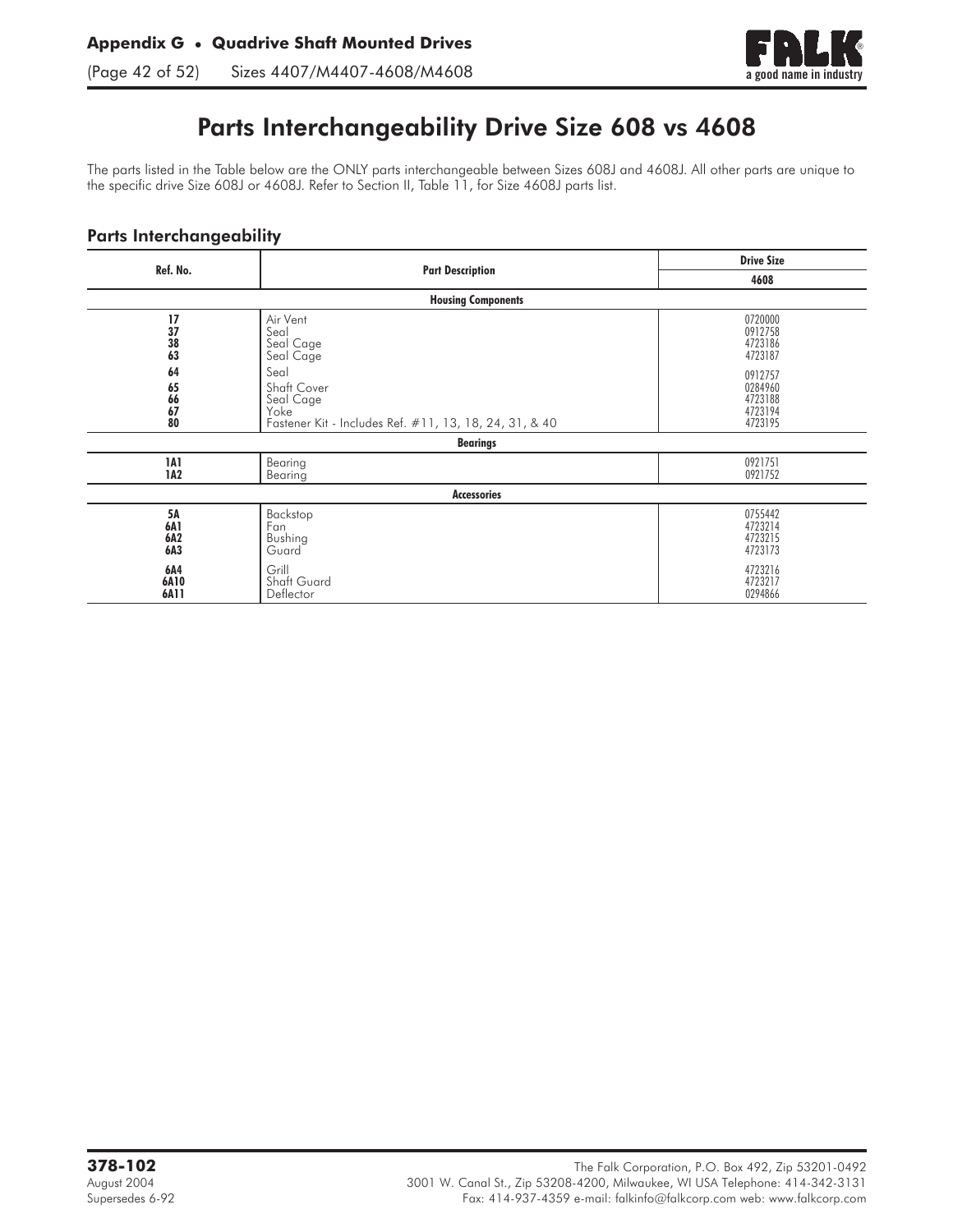

# Retaining Rings For Bushing Nuts And Thrust Plates

| JR - Retaining Rings for Bushing Nuts |                          |
|---------------------------------------|--------------------------|
| Driva Siza                            | Manufacturor Part Numbor |

| <b>Drive Size</b> | <b>Manufacturer Part Number</b> |
|-------------------|---------------------------------|
| 4407              | Truarc N5000-650                |
| 4415              | Eaton IN725                     |
| 4507              | Truarc N5000-775                |
| 4608              | Truarc N5000-900                |

#### JF & JSC — Retaining Rings for Thrust Plate **Kits**

| <b>Drive Size</b>            | Manufacturers Part Number                                                  |
|------------------------------|----------------------------------------------------------------------------|
| 4407<br>4415<br>4507<br>4608 | Truarc N5000-500<br>Eaton $IN-550$<br>Truarc N5000-600<br>Truarc N5000-725 |

# **Seal Housing Lip Seal For Type JSC**

|  | Type JSC — Seal Housing Lip Seal |  |
|--|----------------------------------|--|
|  |                                  |  |

|                   | <b>Falk Part No.</b> | Manufacturer Part No.  |  |  |  |
|-------------------|----------------------|------------------------|--|--|--|
| <b>Drive Size</b> |                      | <b>Chicago Rawhide</b> |  |  |  |
| 4407              | 2913658              | 39320                  |  |  |  |

# **Tooth Combinations For Vibrations Analysis**

Type J05 — Tooth Combinations

| <b>Drive</b>                 | <b>Exact</b>                  | Pinion        | Gear                                |
|------------------------------|-------------------------------|---------------|-------------------------------------|
| <b>Size</b>                  | <b>Ratio</b>                  | Ref. #3A3     | Ref. #4A4                           |
| 4407<br>4415<br>4507<br>4608 | 4.938<br>5.077<br>4.929<br>ΝA | J<br>$\cdots$ | 66<br>69<br>$\cdot$ $\cdot$ $\cdot$ |

Type J25 — Tooth Combinations

| <b>Drive</b>                 | <b>Exact</b>                     |                           | Input                | Output               |                       |  |
|------------------------------|----------------------------------|---------------------------|----------------------|----------------------|-----------------------|--|
| Size                         | <b>Ratio</b>                     | <b>Pinion</b><br>Ref. #13 | Gear<br>Ref. #1A4    | Pinion<br>Ref. #2A3  | Gear<br>Ref. #4A4     |  |
| 4407<br>4415<br>4507<br>4608 | 25.02<br>25.07<br>24.33<br>24.48 | 15<br>16<br>16<br>22      | 76<br>79<br>79<br>89 | 16<br>13<br>14<br>20 | 79<br>66<br>69<br>121 |  |

### Type J14 — Tooth Combinations

|                              |                               |                     | Input             | Output                        |                     |  |
|------------------------------|-------------------------------|---------------------|-------------------|-------------------------------|---------------------|--|
| <b>Drive</b><br>Size         | <b>Exact</b><br>Ratio         | Pinion<br>Ref. #1A3 | Gear<br>Ref. #1A4 | <b>Pinion</b><br>$Ref \# 2A3$ | Gear<br>Ref. #4A4   |  |
| 4407<br>4415<br>4507<br>4608 | 13.78<br>13.61<br>13.46<br>ΝA | 24<br>25<br>26<br>. | 67<br>67<br>.     | 16<br>13<br>14<br>.           | 79<br>66<br>69<br>. |  |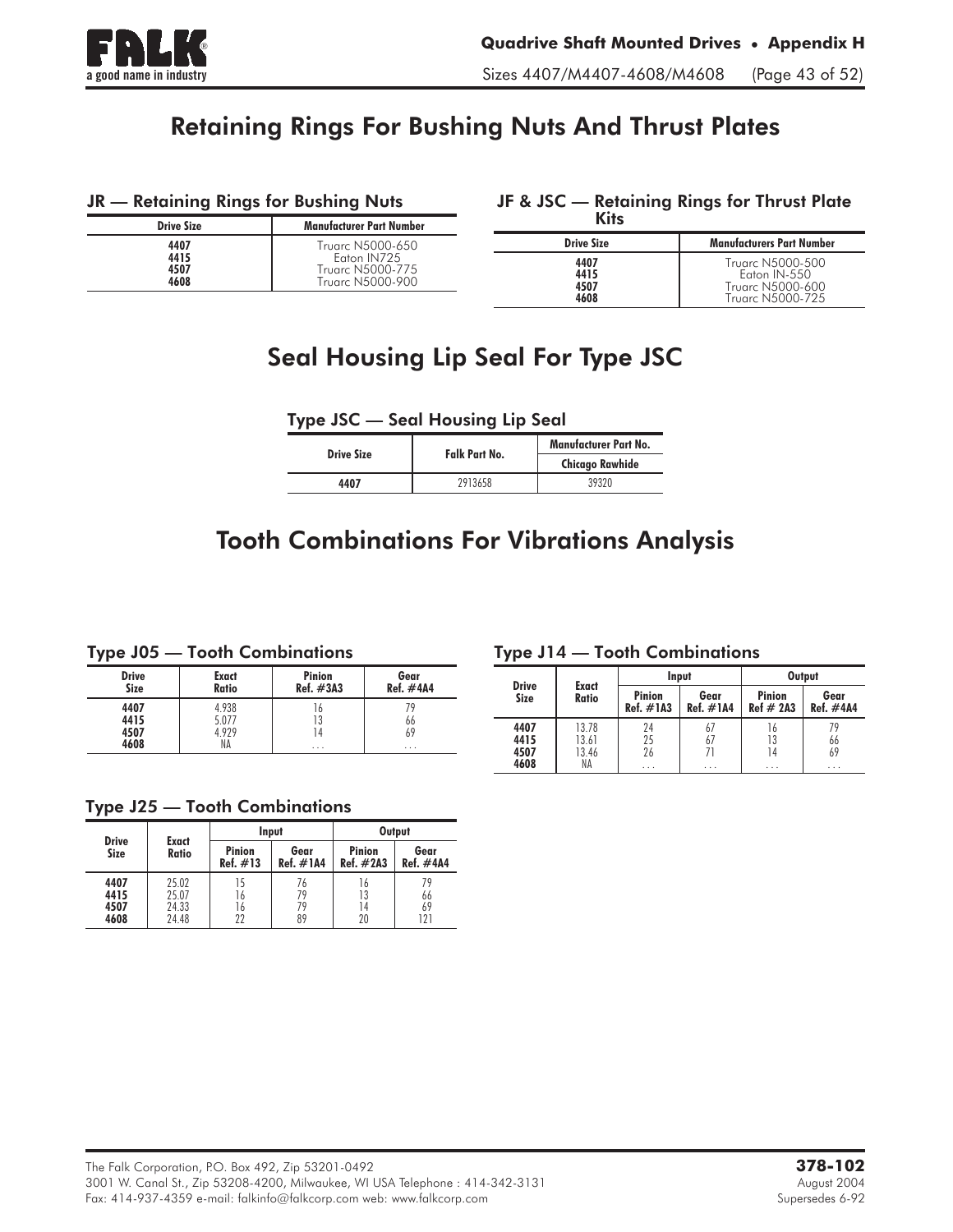

# **Drive Shaft Recommendations for Tapered Drive Shafts**



### Dimensions – Inches (mm)  $\star$

|                             |     | Kevwav                                                                                                                                                                                                                                                                                                                                                                                                                                                                                                                                                                                                                                                                                                                                                                                                                                             |                                   |    | LA                        |               |                                                      |    |    |      |   | Kev |  |
|-----------------------------|-----|----------------------------------------------------------------------------------------------------------------------------------------------------------------------------------------------------------------------------------------------------------------------------------------------------------------------------------------------------------------------------------------------------------------------------------------------------------------------------------------------------------------------------------------------------------------------------------------------------------------------------------------------------------------------------------------------------------------------------------------------------------------------------------------------------------------------------------------------------|-----------------------------------|----|---------------------------|---------------|------------------------------------------------------|----|----|------|---|-----|--|
| <b>DRIVE</b><br><b>SIZE</b> | w ‡ | $\pm .010$ ( $\pm$ 0.25)                                                                                                                                                                                                                                                                                                                                                                                                                                                                                                                                                                                                                                                                                                                                                                                                                           | $+.000.-.005$<br>$(+0.00, -0.13)$ | DA | $\pm .030$<br>$(\pm .76)$ | $+.000.-.010$ | $+.040-.000$<br>$  (+.000, -.250)   (+1.02, -.00)  $ | LD | MD | Min. | W |     |  |
|                             |     | 4.00 (1.000 (25,40) 7.000 (177,80) 4.925 (125,10) 5.175 (131,45) 0.500 (12,70) 4.374 (111.10) 9.250 (234.95) 5.25 (133.4) 2.25 (57.2) 2.45 (62.2) 1.000-8 2.75 (69.8) 1.000 0.750 6.00<br>4415 $[1.250 (31,75)]$ 8.750 $(222,25)$ 5.455 $(138,56)$ 5.767 $(146,48)$ 1.000 $(25,40)$ 4.864 $(123,54)$ 10.925 $(277,50)$ 6.00 $(152,4)$ 2.50 $(63,5)$ 2.85 $(72,4)$ 1.250 $(72,4)$ 1.250 $(72,4)$ 2.50 $(63,5)$ 1.250 $(03,5)$<br>450 1.250 (31,75) 9.000 (228,60) 6.003 (152,48) (6.327 (160,71) 1.000 (25,40) 5.368 (136.35) 12.020 (305.31) 7.00 (177.8) 2.50 (63.5) 3.10 (78.7) 1.250-7 [2.50 (63.5] 1.250 0.875 2.50 (63.5) 1.250 0.875 7.75<br>4608 1.500 (38,10) 11.500 (292,10) 1.277 (184,84) 7.617 (193,47) 1.000 (25,40) 6.061 (153.95) 13.875 (352.42) 8.50 (215.9) 3.00 (76.2) 3.21 (81.5) 1.250-7 [3.00 (76.2) 1.500 1.500 1.500 10.00 |                                   |    |                           |               |                                                      |    |    |      |   |     |  |

Dimensions are for reference only and are subject to change without notice unless certified.

4 Inch keyway width tolerances are as follows: over .500" (12,70) to & including 1.000" (25,40) = +.0030" (+0,076), -.0000" (-0,000), over 1.000" (25,40) to &<br>including 1.500" (38,10) = +.0035" (+0,089), –.0000 (–0,000). I

Straight diameter is used to aid in measurement and manufacture of the keyway.

■ Dimension "MD" will vary slightly depending on degree of axial compression during installation and manufacturing tolerances.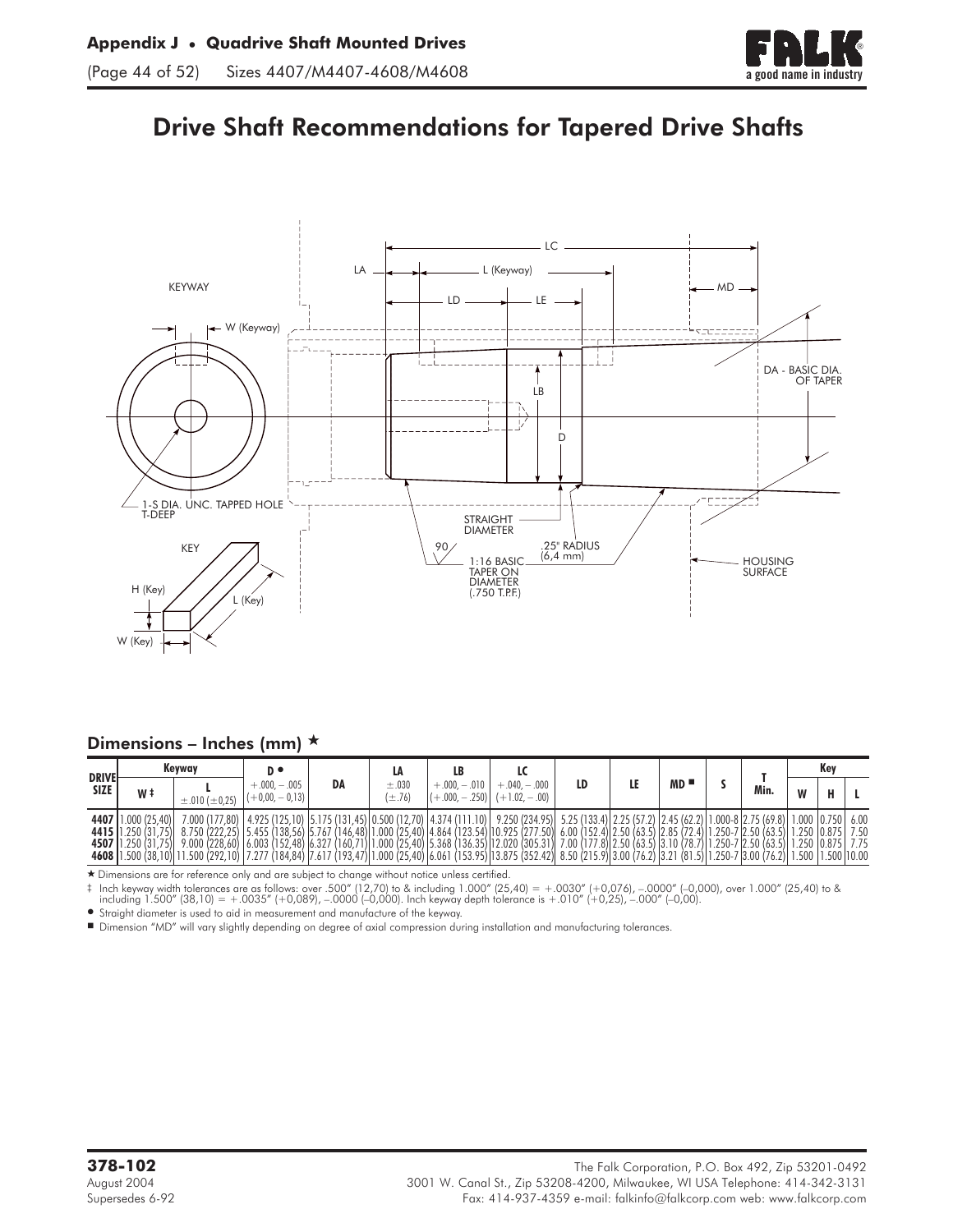

# **Drive Shaft Recommendations Using TA Taper Bushing**

INTRODUCTION — These instructions are for use when a flange mounted 4407-4608JF drive is to be used and the manufacture of a tapered drive shaft is not feasible. For JF tapered drive shaft recommendations, see Appendix J. Use this appendix to retrofit existing applications or for outfitting new installations. Parts required are the drive, TA Taper bushing and a special thrust plate kit. NOTE: A special thrust plate kit with long fastener and extra retaining ring is required. The standard J thrust plate kit will not work. Specify the special thrust plate kit by part number. See Table 1.

|                                    | TABLE 1 - Special Thrust Plate Kit Part No. |  |  |  |
|------------------------------------|---------------------------------------------|--|--|--|
| $\sim$ $\sim$ $\sim$ $\sim$ $\sim$ |                                             |  |  |  |

| <b>JF Drive Size</b> | Part No. | <b>JF Drive Size</b> | Part No. |
|----------------------|----------|----------------------|----------|
| 4407                 | 0778780  | 4507                 | 0778782  |
| 4415                 | 1778781  | 4608                 | )778783  |

This appendix will allow the use of a straight drive shaft with the tapered bushing (without spanner nut) on flange mounted applications. Provided are dimensions (Table 5) for shaft recommendations and instructions for the installation and removal of the assembly. All bushing bore sizes, which are available in the standard Quadrive, are possible with this setup.

FIGURE 2 **—** 4407-4608JF drives are furnished with a flange adapter installed. The hollow shaft of the drive has a tapered bore which accepts the tapered bushing. When the bushing is drawn into the taper, a clamping force is applied to the drive shaft. The drive shaft is drawn into the hollow shaft via a fastener in the thrust plate. The bushing seats against a shoulder on the driven shaft and is drawn into the drive with the shaft. Removal is accomplished by using a jackscrew in the thrust plate and forcing the drive shaft out of the drive. The retaining ring in the drive shaft assures that the bushing will be removed along with the shaft.

#### DRIVE SHAFT RECOMMENDATIONS — The

recommendations for the drive shaft consist of two major features. The first is the shoulder which must be provided in the location shown in Figure 2. This shoulder provides the backing necessary to draw the bushing into the taper. A permanently fixed shoulder must be provided in order for this design to be effective. The shoulder may be a welded collar or an integral step. SET COLLARS ARE NOT ACCEPTABLE. A retaining ring may be used, in the driven shaft, to provide the shoulder, but stress concentrations occur at the groove and therefore shaft stresses must be checked. The second major feature on the shaft is the retaining ring groove in the shaft end. This feature is recommended to ensure positive removal of the bushing when the drive shaft is removed from the drive. The threaded hole in the end of the drive shaft accepts the thrust plate fastener.

*WARNING: Lock out power source and remove all external loads from system before servicing drive or accessories.*

INSTALLATION PROCEDURE — With the drive shaft manufactured per the recommendations shown, and the bushing selected for the proper shaft diameter, remove and discard the retaining ring and spanner nut from the bushing assembly.

4407JF — Use of the tapered bushing requires that the flange of the bushing be removed to clear the adapter, Figure 2. A flangeless bushing is available for the 3.4375" (87 mm)

diameter shaft only.

ALL JF DRIVES — Slide the bushing (flange end first) onto the drive shaft until it contacts the shoulder on the shaft. Insert the key through the bushing and into the drive shaft keyway. Install the retaining ring into the groove in the drive shaft. Bring the drive into position, line up the hollow shaft keyway with the key and slide the bushing and drive shaft into the hollow shaft bore.

Attach the drive to the mounting surface with fasteners (not provided). Refer to Table 2 for fastener size and tightening torque. Assemble the thrust plate and retaining ring into the counterbore in the hollow shaft. Insert the thrust plate fastener through the thrust plate and thread into the drive shaft end. Tighten to the torque given in Table 3. Install all covers and guards.

REMOVAL PROCEDURE — Remove hollow shaft cover. Remove the thrust plate fastener, retaining ring and thrust plate from the hollow shaft. Refer to Table 4 and select a backing bolt and flat washer and install them into the drive shaft as illustrated in Figure 1. The head of the backing bolt provides a working surface for the removal bolt. Reinsert the thrust plate and retaining ring into the hollow shaft and select a removal bolt from Table 4. Thread the removal bolt into the thrust plate until it contacts the backing bolt head.



#### TABLE 2 — JF Drive – Foundation Fastener & Tightening Torque (Non-Lubricated Fasteners)

| <b>DRIVE</b><br><b>SIZE</b>  | <b>Fastener Size</b><br>& Grade                                                          | <b>Max Tightening</b><br><b>Torque</b><br>$lb$ -ft $(Nm)$ |
|------------------------------|------------------------------------------------------------------------------------------|-----------------------------------------------------------|
| 4407<br>4415<br>4507<br>4608 | .750-10UNC, Grade 5<br>1.250-7UNC, Grade 5<br>1.250-7UNC, Grade 5<br>1.500-6UNC, Grade 5 | 245 (332)<br>1050 (1424)<br>1050 (1424)<br>1842 (2497)    |

Tighten the removal bolt to the torque indicated in Table 4. (If the thrust plate rotates in the shaft, align the slot in the plate with the hollow shaft keyway and insert a screw driver or piece of key stock to prevent rotation of the plate). After torquing the bolt, as instructed, strike the bolt sharply with a hammer and retorque the bolt if separation of the drive from the shaft did not occur. Repeat this procedure, retorquing the bolt after each blow, until separation occurs.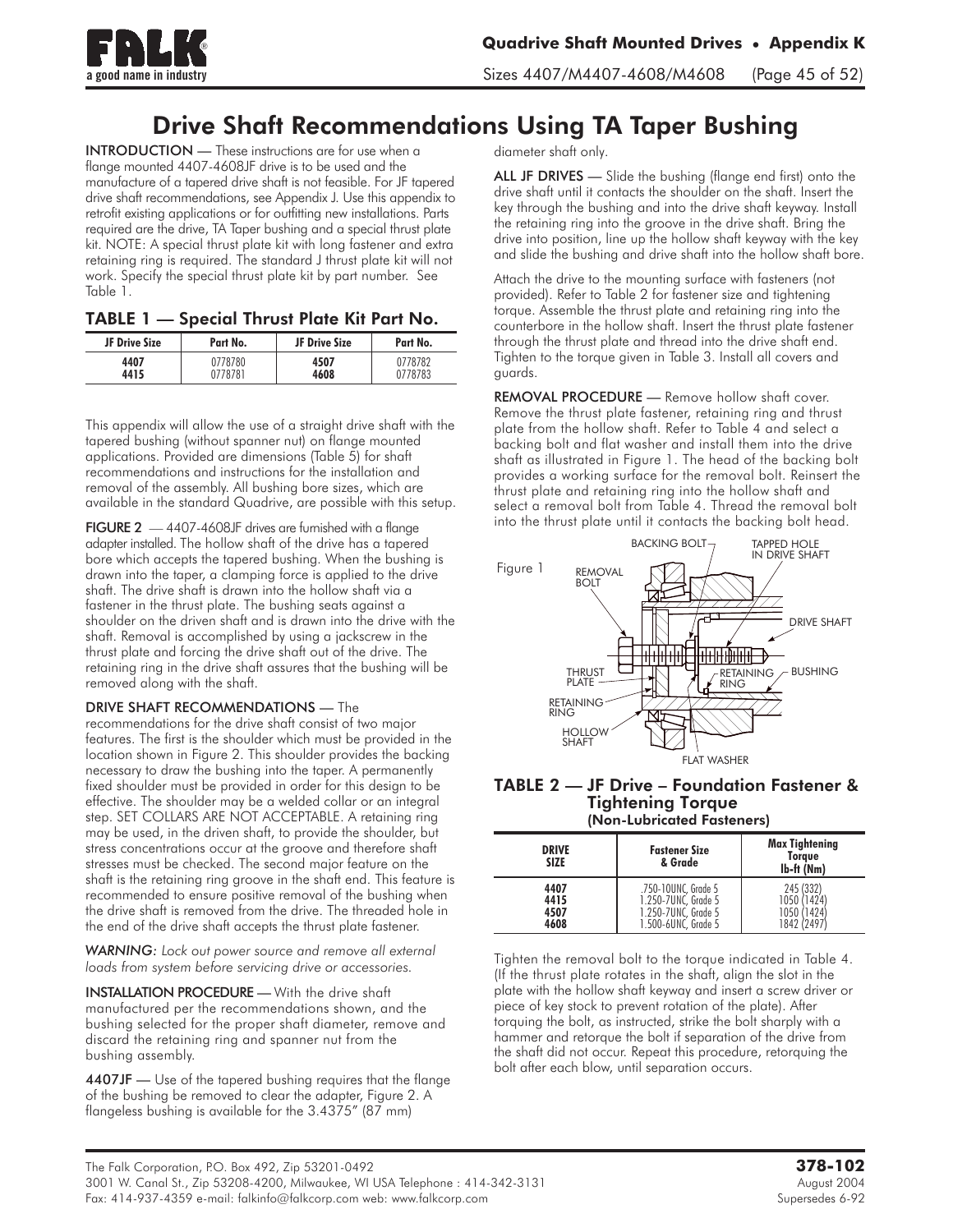

# **Drive Shaft Recommendations Using TA Taper®Bushing**

Figure 2







### TABLE 3 — Thrust Plate Fastener Data (Non-Lubricated Fasteners)

| <b>DRIVE SIZE</b> | <b>Fastener Size &amp; Grade</b> | Torave Ib-ft (Nm) | Max. Tightening Min Thread Depth<br>Inches (mm) |  |  |
|-------------------|----------------------------------|-------------------|-------------------------------------------------|--|--|
| 4407              | 1.000-8UNC x 5.50, Grade 8       | 792 (1073)        | 2.75(69.8)                                      |  |  |
| 4415              | 1.250-7UNC x 6.00, Grade 8       | 1596 (2164)       | 3.00(76.2)                                      |  |  |
| 4507              | 1.250-7UNC x 6.00, Grade 8       | 1596 (2164)       | 3.00(76.2)                                      |  |  |
| 4608              | 1.250-7UNC x 8.00, Grade 8       | 1596 (2164)       | 3.50(88.9)                                      |  |  |

TABLE 4 — Removal & Backing Bolt Size and Tightening Torque

MOUNTING

THRUST<br>PLATE MINIT

FASTENER

| <b>DRIVE</b> | <b>Removal Bolt Size &amp;</b> | <b>Max Tightening</b> | <b>Backing Bolt Size &amp;</b> |
|--------------|--------------------------------|-----------------------|--------------------------------|
| <b>SIZE</b>  | Min Length - Inches            | Torque Ib-ft (Nm)     | Max Length - Inches            |
| 4407         | 1.125-7UNC x 3.00              | 742 (1006)            | 1.000-8UNC x 2.50              |
| 4415         | 1.500-6UNC x 3.75              | 1842 (2497)           | 1.250-7UNC x 2.75              |
| 4507         | 1.500-6UNC x 3.75              | 1842 (2497)           | 1.250-7UNC x 2.75              |
| 4608         | 1.500-6UNC x 3.75              | 1842 (2497)           | 1.250-7UNC x 2.75              |

### TABLE 5 — Dimensions For Largest Bore Bushing – Inches (mm)  $\star$

|              |                                         |                 |                     |                     |                                |                    |        |                    | <b>Retaining Ring ♦</b> |                |                | Keyway *     |      |        |                    |             |                 |
|--------------|-----------------------------------------|-----------------|---------------------|---------------------|--------------------------------|--------------------|--------|--------------------|-------------------------|----------------|----------------|--------------|------|--------|--------------------|-------------|-----------------|
| <b>DRIVE</b> | Thrust<br>Plate<br><b>SIZE</b><br>Kit † | Thrust<br>Plate | A<br>± 0.010        | B<br>± 0.030        | C‡                             | D.                 | DA     | DB<br>Min.         | Groove                  |                | Spir O Lox     |              |      |        |                    |             |                 |
|              |                                         | Part No.        | $(\pm 0.25)$        | $(\pm 0.75)$        |                                |                    |        |                    |                         | G              | Mfg.<br>No.    | Max.<br>0.D. | W    | н      | Min.               |             | Min.            |
| 4407         | TP4407JF                                | 0778780         | 8.160<br>(207, 26)  | 8.500<br>(215,90)   | 1.384 (35,15)<br>1.037 (26,34) | 5.250<br>(133, 35) | 4.4375 | 4.750<br>(120, 65) | 4.059<br>4.071          | 0.120<br>0.125 | <b>RSN-425</b> | 4.688        | 0001 | 0.5000 | 7.750<br>(196, 85) | $1.000 - 8$ | 2.75<br>(69, 8) |
| 4415         | TP4415JF                                | 0778781         | 10.100<br>(256, 54) | 10.375<br>(263, 52) | 0.867(22,02)<br>0.520(13,21)   | $\cdots$           | 4.9375 | 5.250<br>(133, 35) | 4.616<br>4.604          | 0.079<br>0.084 | <b>RS-475</b>  | 5.125        | .250 | 0.6250 | 9.563<br>(242,90)  | $1.250 - 7$ | 3.00<br>(76, 2) |
| 4507         | TP4507JF                                | 0778782         | 10.440<br>(265, 18) | 10.750<br>(273, 05) | 0.617(15,67)<br>0.269(6,83)    | $\cdots$           | 5.4375 | 5.750<br>(146, 05) | 5.114<br>5.100          | 0.079<br>0.084 | RS-525         | 5.688        | .250 | 0.6250 | 9.875<br>(250, 82) | $.250 - 7$  | 3.00<br>(76, 2) |
| 4608         | TP4608JF                                | 0778783         | 12.530<br>(318, 26) | 13.000<br>(330, 20) | 2.639(67,03)<br>2.292 (58,22)  | $\cdots$           | 6.5000 | 7.000<br>(177, 80) | 5.993<br>5.977          | 0.174<br>0.182 | <b>RSN-625</b> | 6.813        | .500 | 0.7500 | 12.625<br>(320,68) | $1.250 - 7$ | 3.50<br>(88, 9) |

★ For metric drive shafts or bushing bores smaller than the maximum, provide the retaining ring groove per manufacturers' recommendations, keyway appropriate for the<br>shaft diameter, and DB minimum of 0.300" (7.62 mm) larg

† Kit consists of: thrust plate, thrust plate fastener, hollow shaft retaining ring and drive shaft retaining ring.

‡ The range for C dimensions is the variation which may occur due to axial compression and manufacturing tolerances.

The D dimension is the recommended minimum bore which clears the TA Taper bushing flange.

Shaft diameter tolerances are per AGMA as follows: over 2.50" to & including 4.00" = +.000", -.006"; over 4.00" to & including 6.00" = +.000", - .007"; over 6.00"<br>to & including 7.00" = +.000", -.008".. Metric drive shaft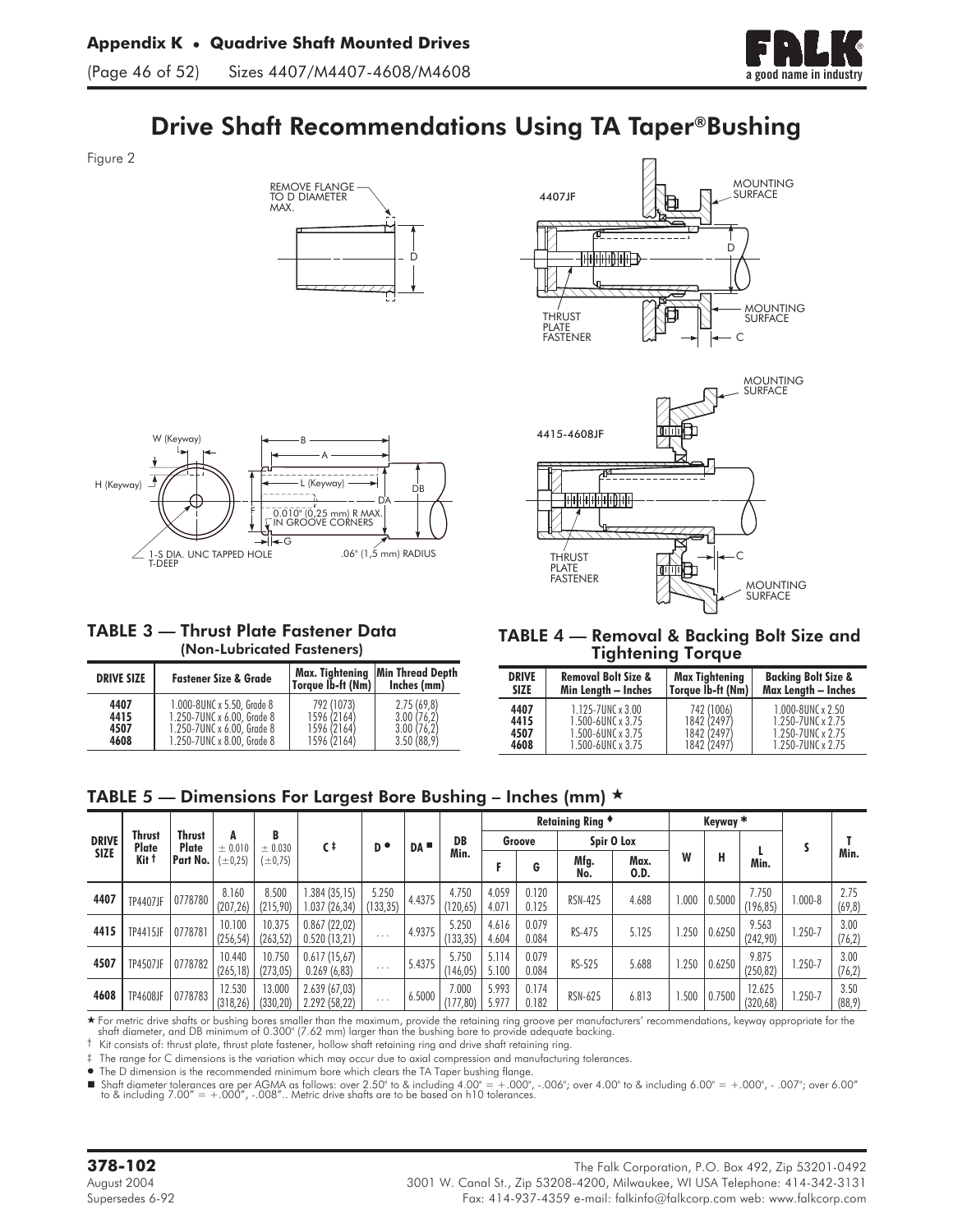

 $\frac{1}{\sqrt{2}}$ 

# **Drive Shaft Recommendations Using (TCB) Kit**

INTRODUCTION — These instructions are for use when a screw conveyor 4407JSC drive is to be used and the following conditions exist: Falk standard or 316 stainless steel JSC tapered drive shafts can not be used due to special extension dimensions or materials; or manufacturing a special tapered drive shaft is not feasible. Use this appendix to retrofit existing applications or for outfitting new installations where the above conditions warrant. For tapered shaft recommendations, see Appendix J.

This appendix will allow the use of a straight (non tapered) drive shaft with a special bushing conversion kit on screw conveyor applications. The bushing conversion kit may also be used on flange mounted 4407JF applications where the Falk JSC seal housing is to be used as the mounting flange. This kit provides one bushing bore per drive size as shown in Table 4. Provided in this appendix are dimensions for drive shaft recommendations and instructions for the installation and removal of the assembly.

FIGURE 2 — The hollow shaft of the drive has a tapered bore which accepts the tapered bushing. When the bushing is drawn into the taper, a clamping force is applied to the drive shaft. The drive shaft is drawn into the hollow shaft via a fastener in the thrust plate. The bushing seats against a shoulder on the drive shaft and is drawn into the drive with the shaft. Removal is accomplished by using a jackscrew in the thrust plate and forcing the drive shaft out of the drive. The retaining ring in the drive shaft assures that the bushing will be removed along with the shaft.

DRIVE SHAFT RECOMMENDATIONS **—** The recommendations for the drive shaft consist of two major features. The first is the shoulder which must be provided in the location shown in Figure 2. This shoulder provides the backing necessary to draw the bushing into the taper. A permanently fixed shoulder must be provided in order for this design to be effective. The shoulder may be a welded collar or an integral step. SET COLLARS ARE NOT ACCEPTABLE. A retaining ring may be used in the drive shaft, to provide the shoulder, but stress concentrations can occur at the groove and therefore shaft stresses must be checked. The second major feature on the shaft is the retaining ring groove in the shaft end. This feature is recommended to ensure positive removal of the bushing when the drive shaft is removed from the drive. The threaded hole in the end of the drive shaft accepts the thrust plate fastener.

*WARNING: Lock out power source and remove all external loads from system before servicing drive or accessories.*

INSTALLATION PROCEDURE **—** With the shaft manufactured per the recommendations shown, proceed as follows:

The seal housing may be assembled to the drive before or after the drive shaft is installed into the drive, but if the seal housing is installed to the drive first, the lip type seal (if used) must be installed from the extension end.

Slide the bushing (large end first) onto the drive shaft until it contacts the shoulder on the shaft. Insert the key through the bushing and into the drive shaft keyway. Install the retaining ring into the groove in the drive shaft. Line up the keyway in the drive hollow shaft with the key in the drive shaft and slide shaft/bushing assembly into the hollow shaft. Attach the seal housing to the drive with the fasteners provided. Tighten fasteners to torque given in Table 1. Assemble the thrust plate and retaining ring into the counterbore in the hollow shaft. Insert the thrust plate fastener through the thrust plate and

thread into the drive shaft end. Tighten to the torque given in Table 2. Install all covers and guards.

REMOVAL PROCEDURE **—** Remove low speed shaft input end cover. Remove the thrust plate fastener, retaining ring and thrust plate from the hollow shaft. Refer to Table 3 and select a backing bolt and flat washer and install them into the drive shaft as illustrated in Figure 1. The head of the backing bolt provides a working surface for the removal bolt. Reinsert the thrust plate and retaining ring into the hollow shaft and select a removal bolt from Table 3. Thread the removal bolt into the thrust plate until it contacts the backing bolt head. Tighten the removal bolt to the torque indicated in Table 3. (If the thrust plate rotates in the shaft, align the slot in the plate with the hollow shaft keyway and insert a screwdriver or piece of key stock to prevent rotation of the plate). After torquing the bolt, as instructed, strike the bolt sharply with a hammer and retorque the bolt if separation of the drive from the shaft did not occur. Repeat this procedure, retorquing the bolt after each blow, until separation occurs.



#### TABLE 1 — Seal Housing Fastener Tightening Torque (Non-Lubricated Fasteners)

| <b>DRIVE</b><br><b>SIZE</b> | <b>Fastener Size</b><br>& Grade | <b>Max. Tightening</b><br><b>Torave</b><br>$Ib.-ft.(Nm)$ |
|-----------------------------|---------------------------------|----------------------------------------------------------|
| 4407                        | .750-10UNC                      | 330 (447)                                                |

#### TABLE 2 — Thrust Plate Fastener Data (Non-Lubricated Fasteners)

| <b>DRIVE SIZE</b> | <b>Fastener Size &amp; Grade</b> | Torave Ib-ft (Nm) | Max. Tightening Min Thread Depth<br>Inches (mm) |  |
|-------------------|----------------------------------|-------------------|-------------------------------------------------|--|
| 4407              | $1.000 - 8$ UNC x 5.50, GR.8     | 792 (1074)        | 2.75(69.8)                                      |  |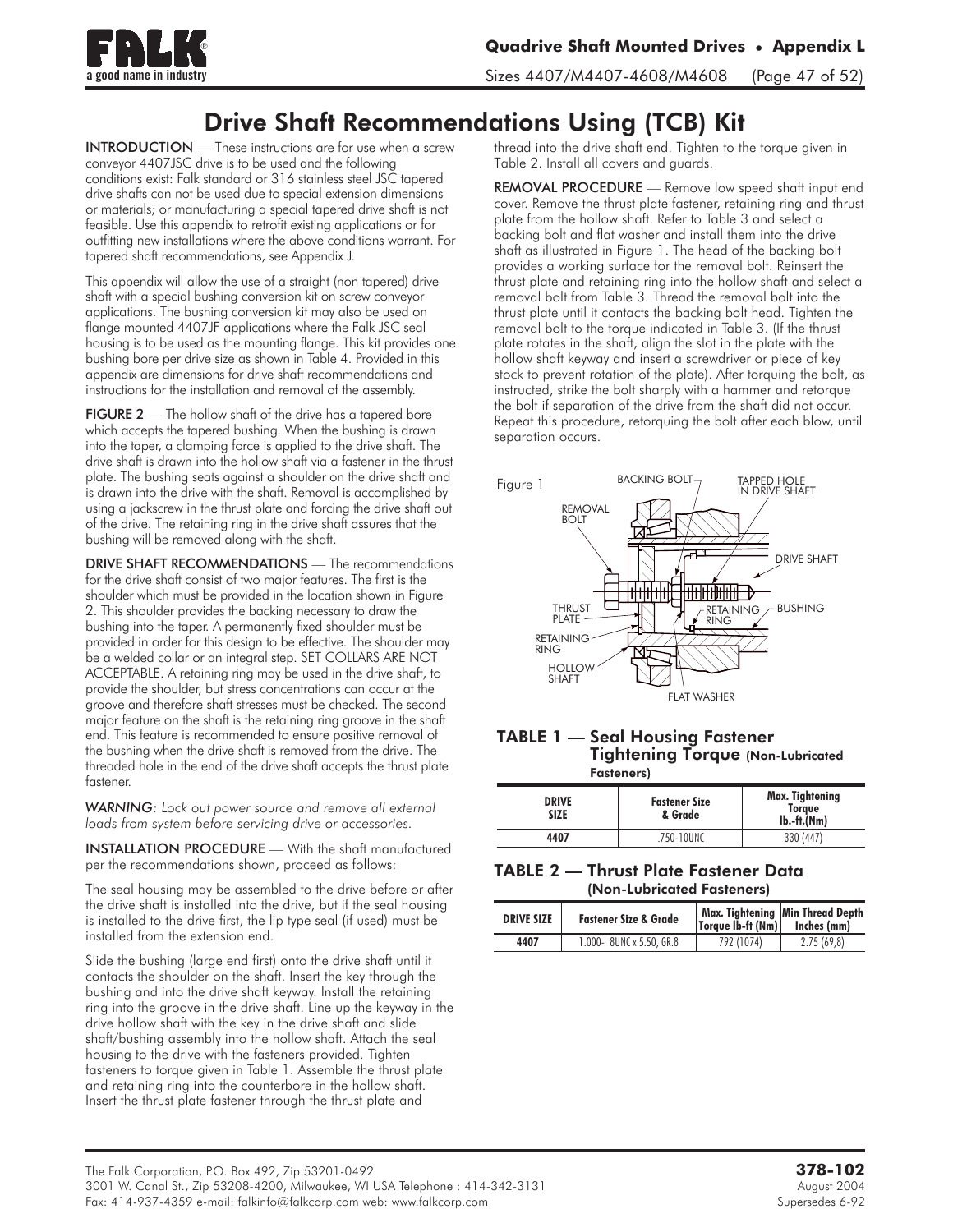

# **Drive Shaft Recommendations Using (TCB) Kit**

Figure 2





### TABLE 3 — Removal & Backing Bolt Size and Tightening Torque

| <b>DRIVE</b> | <b>Removal Bolt Size &amp;</b> | <b>Max Tightening</b> | <b>Backing Bolt Size &amp;</b> |
|--------------|--------------------------------|-----------------------|--------------------------------|
| <b>SIZE</b>  | Min Lenath - Inches            | Torave Ib-ft (Nm)     | Max Length - Inches            |
| 4407         | 1.125- 7UNC x 3.00             | 742 (1006)            | $1.000 - 8$ UNC x 2.50         |

### TABLE 4 — Dimensions – Inches (mm)

| Taper                        | (TCB)       |                             |                    |                                |        |                   | DB<br>Groove   |                | <b>Retaining Ring '</b>      |          |       | Keyway * |                   |            |                | Weld/Integral   |          |
|------------------------------|-------------|-----------------------------|--------------------|--------------------------------|--------|-------------------|----------------|----------------|------------------------------|----------|-------|----------|-------------------|------------|----------------|-----------------|----------|
| Conversion<br><b>Bushing</b> | Kit<br>Part | 0.010<br><b>Select</b><br>- | ± 0.030            | C ‡                            | DA "   | $+0.000, -0.003$  |                |                |                              |          | Mfa.  | Max.     | W                 |            |                |                 | Min.     |
| Kit 1                        | No.         | $\pm$ 0.25)                 | $(\pm 0.75)$       |                                |        | $(+0.00, -0.08)$  |                | 灬              | No.                          | 0.D.     |       | п        | Min.              |            |                |                 |          |
| <b>TCB4407J-</b><br>3.438    | 0786823     | 7.655<br>(194.44)           | 9.500<br>(241, 30) | 1.879 (47,73)<br>1.552 (39,42) | 3.4375 | 3.938<br>(100.03) | 3.263<br>3.251 | 0.103<br>0.108 | Spir O Lox<br><b>RSN-343</b> | $\cdots$ | 0.875 | 0.4375   | 9.250<br>(234.95) | $.000 - 8$ | 2.75<br>(69.9) | .500<br>(38.10) | $\cdots$ |

† Kit consists of: Bushing, thrust plate, fastener, key, retaining ring, and hardware.

‡ The range of C dimension is the variation which may occur due to axial compression and manufacturing tolerances.

Shaft diameter tolerances are per AGMA as follows: over 2.50" to & including 4.00" = +.000", - .006".

If a lip type seal is used, a 32rms finish is recommended.

 $\blacklozenge$  Smalley retaining rings may be used instead of Spir O Lox by substituting WSM for RSN.

 $\star$  Inch keyway width tolerances are as follows: over .500" to & including  $1.000" = +.0030"$ , -.0000";  $1.000"$ . Inch keyway depth tolerance is  $+.010"$ , -.000".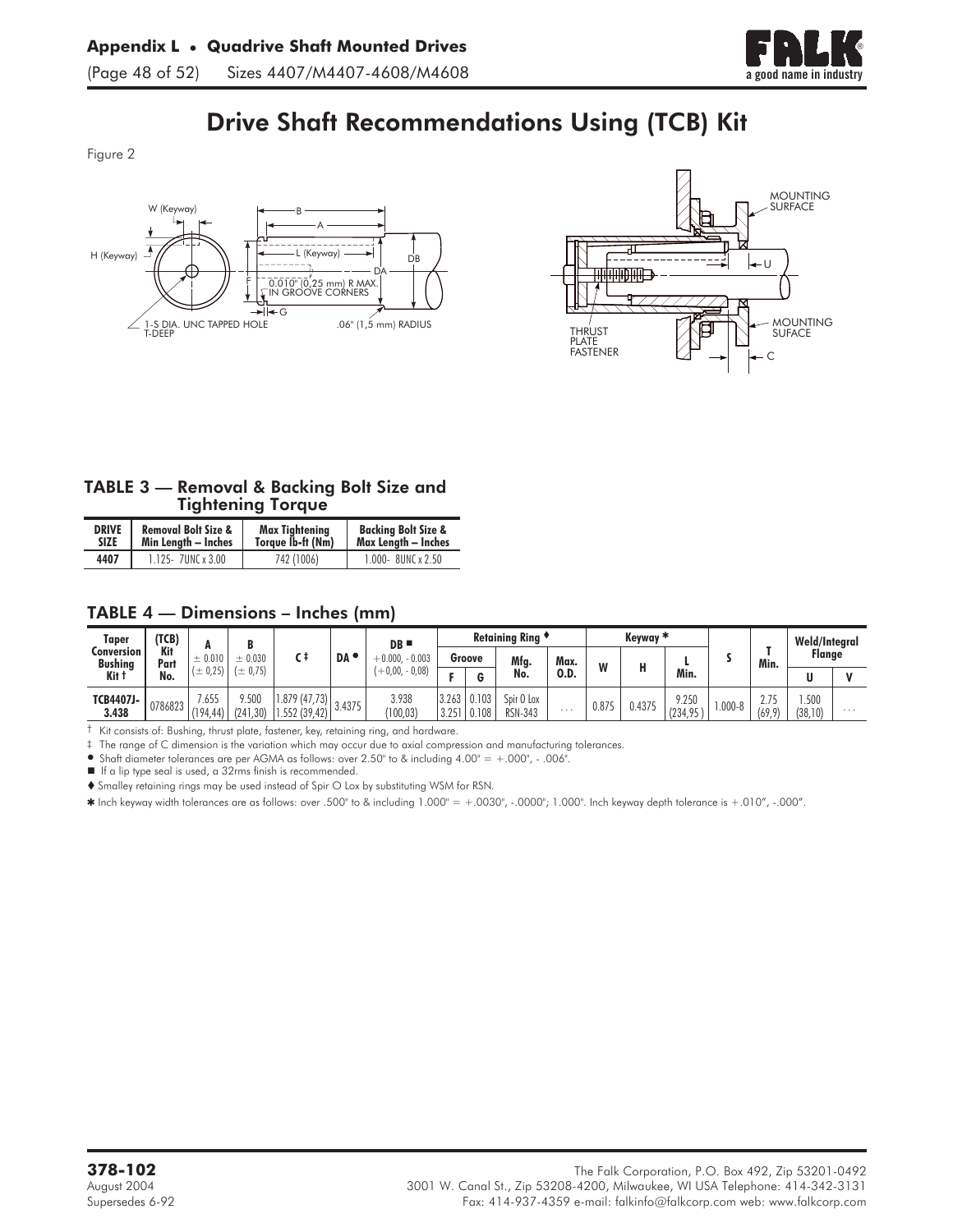

 $\frac{1}{\sqrt{3}}$ 

# **OSHA V-Belt Guard Installation For Drives Without Shaft Fan**

*WARNING: Consult applicable local and national safety codes for proper guarding of rotating members.*

*WARNING: Lock out power source and remove all external loads from drive before servicing drive or accessories.*

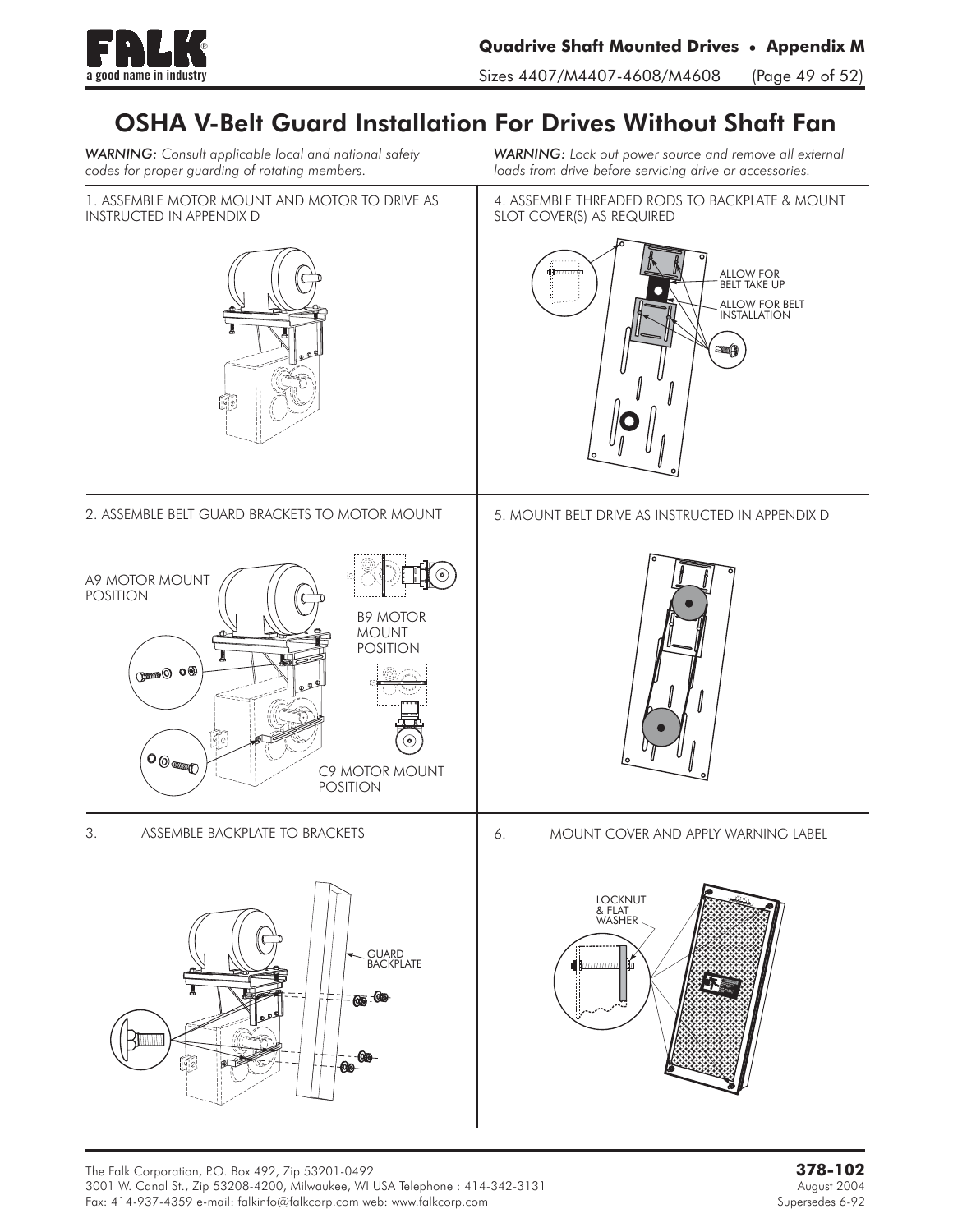

# **OSHA V-Belt Guard Installation For Drives With Shaft Fan**

*WARNING: Consult applicable local and national safety codes for proper guarding of rotating members.*

*WARNING: Lock out power source and remove all external loads from drive before servicing drive or accessories.*



**378-102** The Falk Corporation, P.O. Box 492, Zip 53201-0492 3001 W. Canal St., Zip 53208-4200, Milwaukee, WI USA Telephone: 414-342-3131 Supersedes 6-92 Fax: 414-937-4359 e-mail: falkinfo@falkcorp.com web: www.falkcorp.com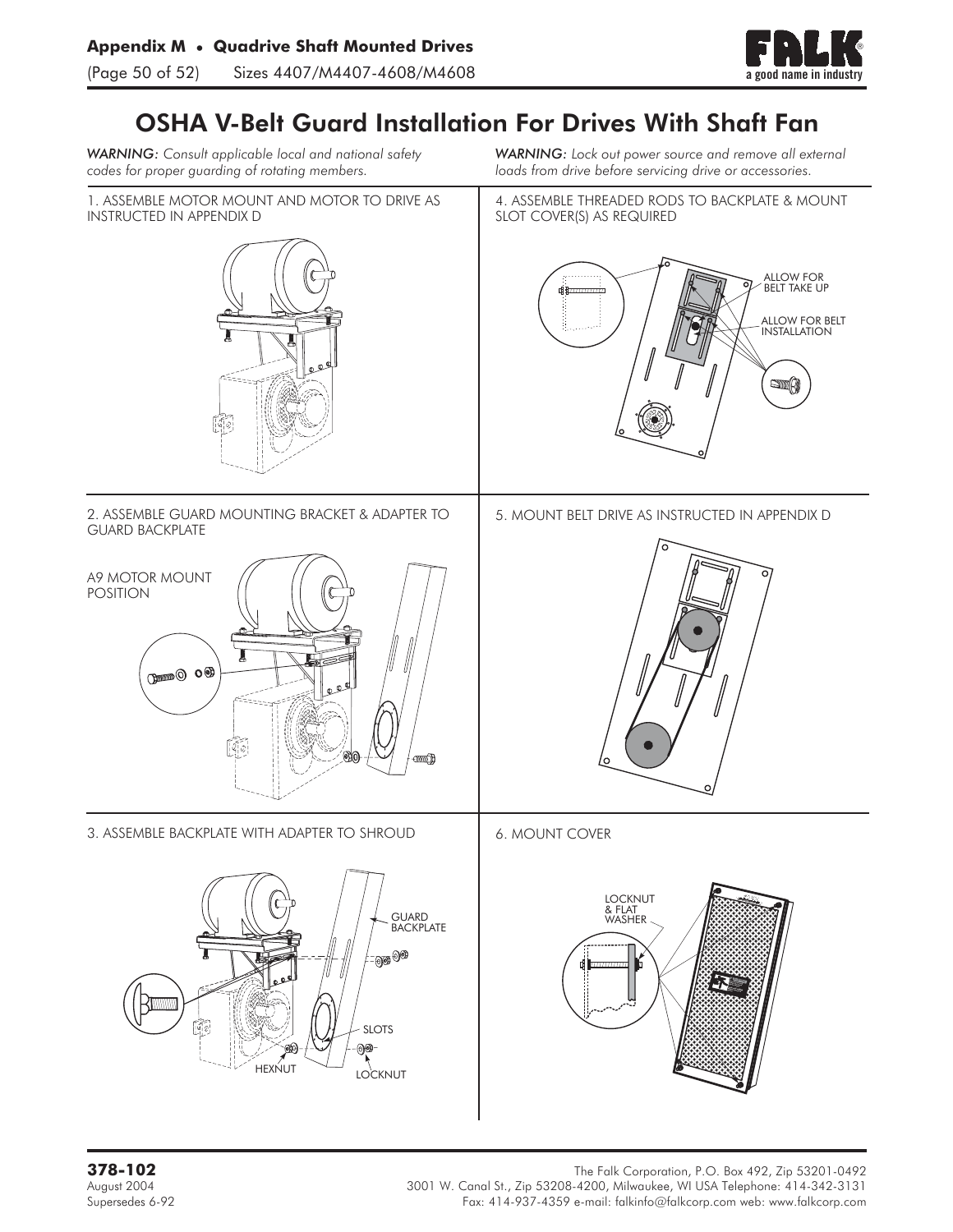

 $\frac{1}{\sqrt{3}}$ 

# **Electric Fan Installation**

### Introduction

The following instructions apply to the installation of the electric fan. The sump temperature switch is provided as a standard feature.

The sump temperature switch features dual settings for two independent single-pole, double-throw circuits. Only one circuit is used to control the fan. The remaining circuit may be used to control a warning light, an alarm, or a motor shutdown switch if the temperature setting is exceeded. The sump temperature switch wiring diagram is given in Figure 1.

Figure 1



Refer to Figure 2 for electric fan, temperature switch and bulb well standard mounting locations. The bulb well houses the sump temperature probe. These mounting locations are based on drive mounting position.

#### Figure 2

# **ELECTRIC FAN, TEMP. SWITCH & BULB-WELL STANDARD LOCATIONS (BASED ON DRIVE MOUNTING POSITION)**



# Assembly Instructions

*WARNING: Consult applicable local and national safety codes for proper guarding of rotating members. Lock out power source and remove all external loads from drive before servicing drive or accessories.*

- 1. Drain oil from the drive.
- 2. **ELECTRIC FAN PANEL REWORK** The holes in the electric fan panel must be enlarged to accommodate the fasteners used to mount the electric fan to the shroud. Align the fan panel to the shroud. Locate and drill four 0.4375" (12 mm) diameter clearance holes in line with the pre-drilled holes in the shroud.
- 3. Insert four 1.25" (32 mm) cap screws through the fan mounting holes in the shroud with the threaded portion of the cap screw away from the drive. Secure the cap screws to the shroud with flat washer (2 washers for 4407) and nut, see Figure 3.



- 4. Secure the sump temperature switch to the switch mounting bracket. Attach the switch and mounting bracket to the fan shroud, refer to Figure 2 for location.
- 5. Install the temperature probe bulb well in the designated drain hole as shown in Figure 4. Refer to Figure 2 for bulb well location.

*CAUTION: Sump temperature probe must be located below oil level.*